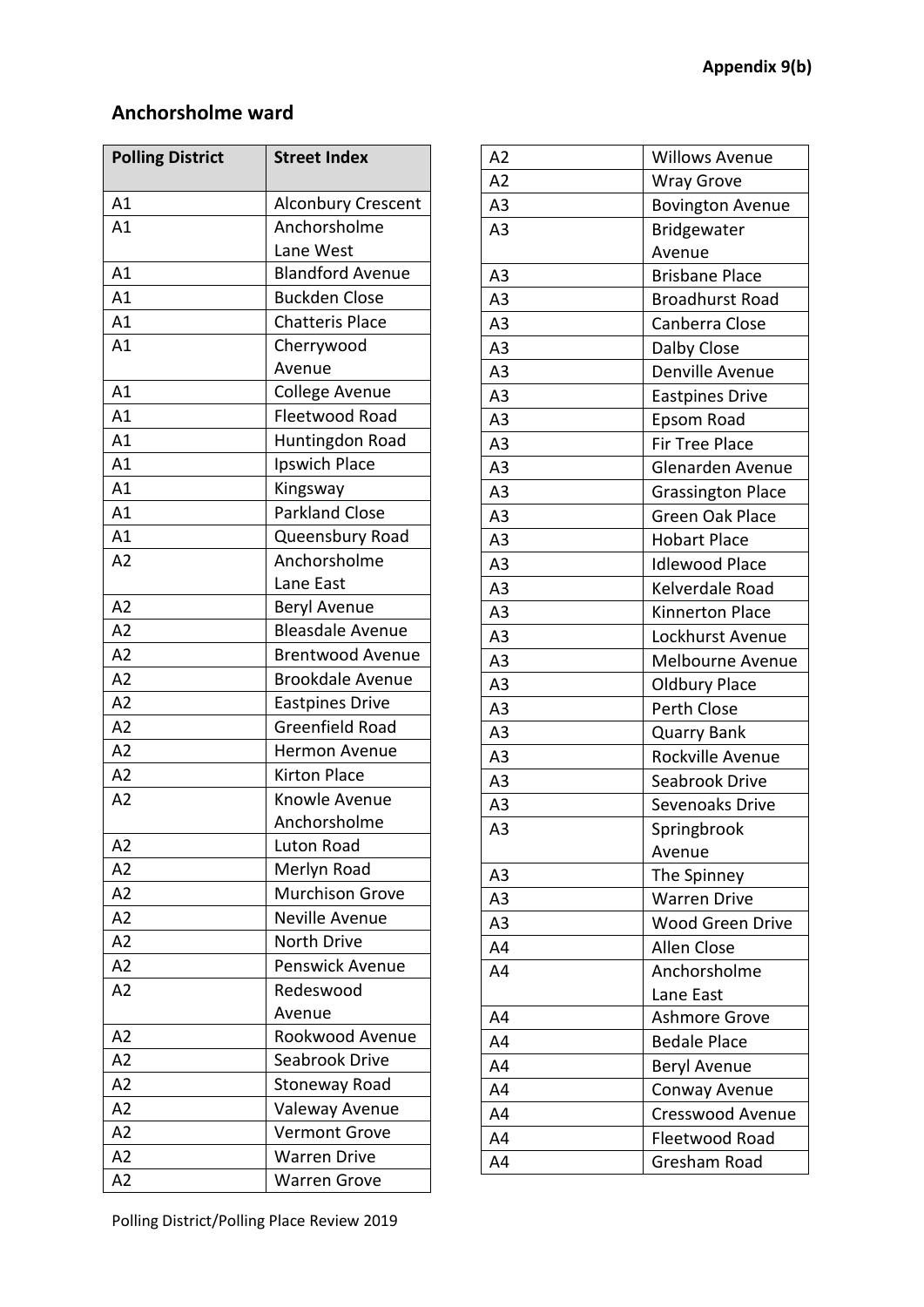| A4             | <b>Keith Grove</b>     |
|----------------|------------------------|
| A4             | Kelso Avenue           |
| A4             | <b>Kew Grove</b>       |
| A4             | Lakewood Avenue        |
| A4             | Lauderdale Avenue      |
| A4             | Leith Avenue           |
| A <sub>4</sub> | Lockerbie Avenue       |
| A4             | Luton Road             |
| A4             | Lyddesdale Avenue      |
| A4             | Magdalen Road          |
| A <sub>4</sub> | <b>Maitland Avenue</b> |
| A <sub>4</sub> | <b>North Drive</b>     |
| A4             | Rochford Avenue        |
| A4             | Rookwood Avenue        |
| A4             | South Parade           |
| A4             | Sovereign Court        |
| A4             | St Andrew's            |
|                | Avenue                 |
| A4             | St David's Avenue      |
| A4             | St George's            |
|                | Avenue                 |
| A4             | St Teresa's Avenue     |
| A4             | The Close              |
| A4             | The Croft              |
| A4             | Welwyn Place           |
| A4             | Willowdene             |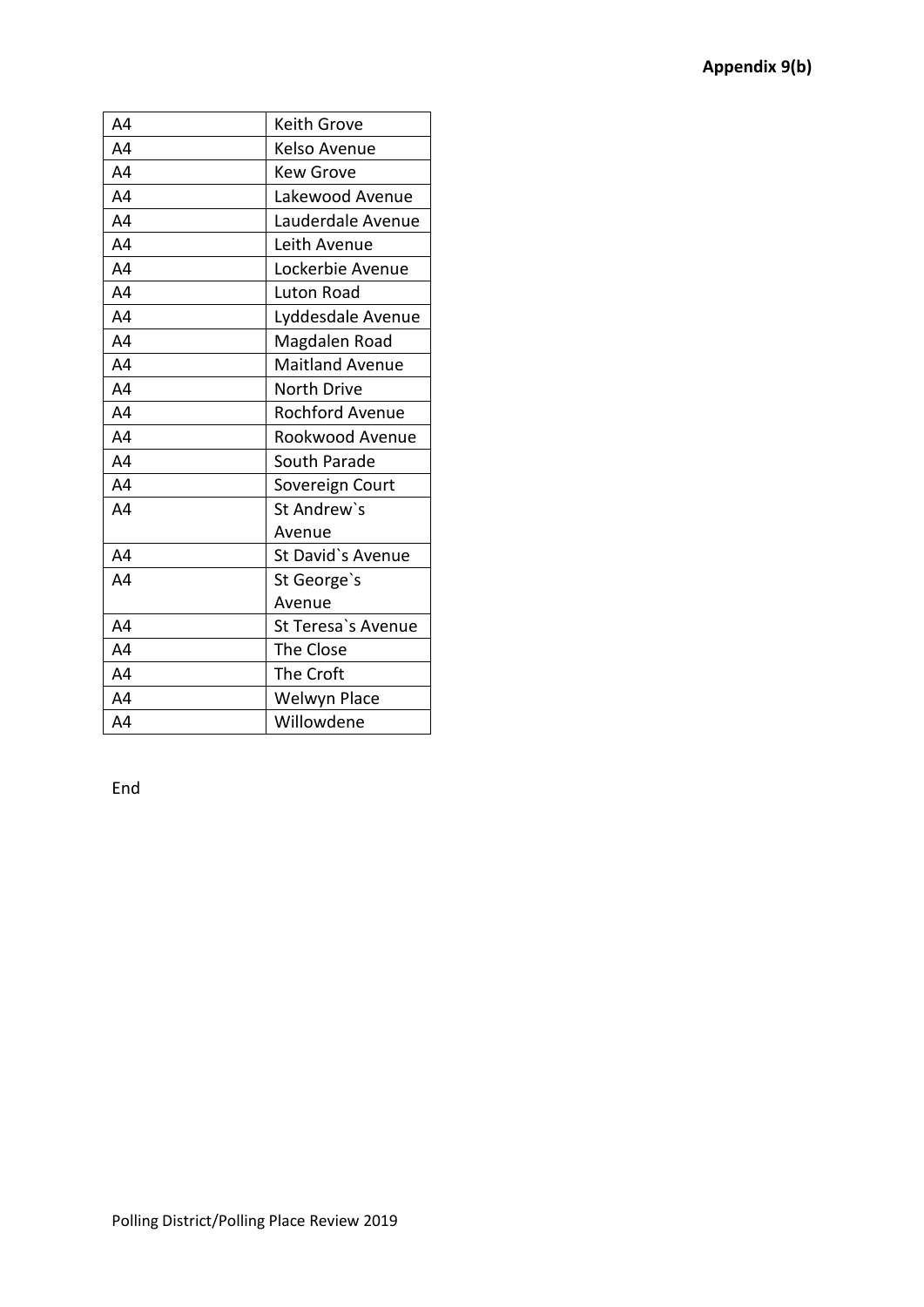## **Bispham ward**

| <b>Polling District</b> | <b>Street Index</b>      |
|-------------------------|--------------------------|
| C1                      | Arundel Avenue           |
| C1                      | <b>Bamber Avenue</b>     |
| C1                      | Bayswater                |
| C <sub>1</sub>          | <b>Beaufort Avenue</b>   |
| C1                      | <b>Bethel Avenue</b>     |
| C1                      | <b>Boston Avenue</b>     |
| C1                      | <b>Bromsgrove Avenue</b> |
| C1                      | <b>Bryning Avenue</b>    |
| C1                      | <b>Carlton Grove</b>     |
| C1                      | Cavendish Road           |
| C1                      | <b>Caxton Avenue</b>     |
| C1                      | <b>Cedric Place</b>      |
| C1                      | Chatsworth Avenue        |
| C1                      | <b>Cliff Place</b>       |
| C <sub>1</sub>          | <b>Crawford Avenue</b>   |
| C <sub>1</sub>          | Davenport Avenue         |
| C1                      | Daventry Avenue          |
| C1                      | Devonshire Road          |
| C1                      | <b>Edenvale Avenue</b>   |
| C1                      | <b>England Avenue</b>    |
| C <sub>1</sub>          | <b>Erith Grove</b>       |
| C1                      | <b>Everest Drive</b>     |
| C1                      | <b>Falkirk Avenue</b>    |
| C1                      | <b>Gregory Avenue</b>    |
| C <sub>1</sub>          | <b>Haddon Road</b>       |
| C1                      | <b>Hanover Crescent</b>  |
| C1                      | <b>Hesketh Avenue</b>    |
| C1                      | <b>Hillary Avenue</b>    |
| C1                      | Lanark Avenue            |
| C1                      | Landseer Avenue          |
| C1                      | Leyburn Avenue           |
| C1                      | <b>Madison Avenue</b>    |
| C <sub>1</sub>          | Melville Road            |
| C1                      | <b>Millom Avenue</b>     |
| C1                      | <b>Montpelier Avenue</b> |
| C1                      | Norbreck Road            |
| C1                      | Norcliffe Road           |
| C1                      | Northgate                |
| C1                      | <b>Oldfield Avenue</b>   |
| C1                      | Pennystone Road          |
| C1                      | Queens Promenade         |

| C1             | <b>Red Bank Road</b>     |
|----------------|--------------------------|
| C1             | Rivington Avenue         |
| C1             | Salop Avenue             |
| C1             | Salwick Avenue           |
| C1             | Sandhurst Avenue         |
| C1             | <b>Sunny Bank Avenue</b> |
| C1             | <b>Tensing Avenue</b>    |
| C1             | <b>Waller Avenue</b>     |
| C <sub>1</sub> | <b>Warbreck Drive</b>    |
| C1             | <b>York Road</b>         |
| C <sub>2</sub> | Cavendish Road           |
| C <sub>2</sub> | <b>Coulston Avenue</b>   |
| C <sub>2</sub> | <b>Countess Crescent</b> |
| C <sub>2</sub> | Cranleigh Avenue         |
| C <sub>2</sub> | Devonshire Road          |
| C <sub>2</sub> | <b>Duchess Drive</b>     |
| C <sub>2</sub> | <b>Holmfield Road</b>    |
| C <sub>2</sub> | Lowther Avenue           |
| C <sub>2</sub> | Norfolk Avenue           |
| C <sub>2</sub> | Northgate                |
| C <sub>2</sub> | Pembroke Avenue          |
| C <sub>2</sub> | Queens Promenade         |
| C <sub>2</sub> | <b>Warbreck Drive</b>    |
| C <sub>2</sub> | <b>Wolverton Avenue</b>  |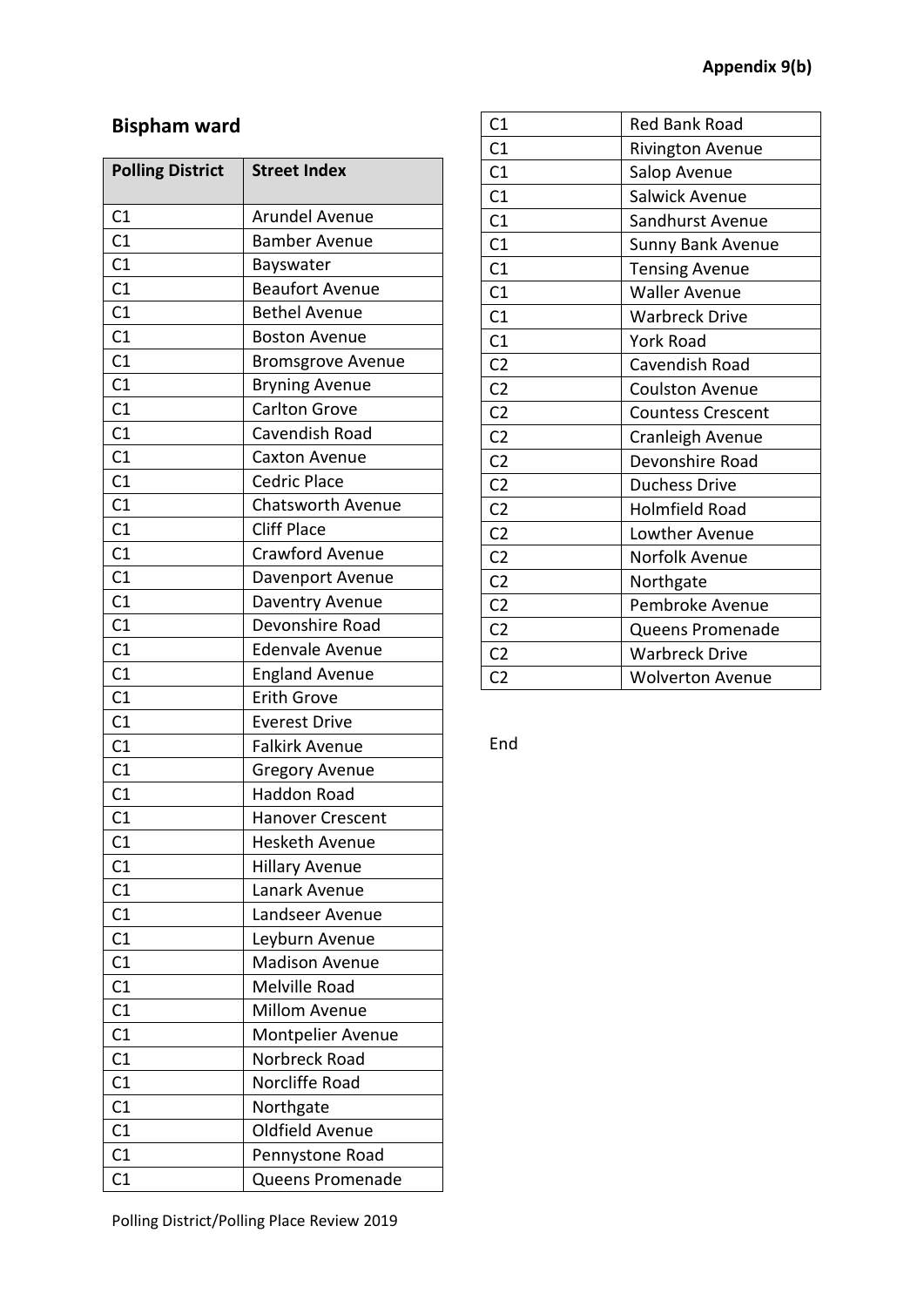## **Bloomfield ward**

| <b>Polling District</b> | <b>Street Index</b>        |
|-------------------------|----------------------------|
| M1                      | <b>Baron Road</b>          |
| M1                      | <b>Bloomfield Road</b>     |
| M1                      | <b>Central Drive</b>       |
| M1                      | <b>Garrett Gardens</b>     |
| M1                      | <b>Henry Street</b>        |
| M1                      | <b>Johnston Street</b>     |
| M1                      | <b>Maudland Road</b>       |
| M1                      | <b>Mudie Place</b>         |
| M1                      | Robinson Road              |
| M1                      | Saville Road               |
| M <sub>1</sub>          | Seymour Road               |
| M1                      | Sir Stanley Matthews Way   |
|                         | East                       |
| M1                      | St Helier's Road           |
| M1                      | <b>Stansfield Street</b>   |
| M1                      | Waterloo Road              |
| M1                      | <b>Westbourne Avenue</b>   |
| M <sub>2</sub>          | <b>Anderson Street</b>     |
| M <sub>2</sub>          | <b>Ashton Road</b>         |
| M <sub>2</sub>          | <b>Back Shannon Street</b> |
| M <sub>2</sub>          | <b>Bairstow Street</b>     |
| M <sub>2</sub>          | <b>Belmont Avenue</b>      |
| M <sub>2</sub>          | Bethesda Road              |
| M <sub>2</sub>          | <b>Bickerstaffe Street</b> |
| M <sub>2</sub>          | <b>Blundell Street</b>     |
| M <sub>2</sub>          | <b>Caroline Street</b>     |
| M <sub>2</sub>          | <b>Central Drive</b>       |
| M <sub>2</sub>          | <b>Chadwick Street</b>     |
| M <sub>2</sub>          | <b>Chapel Street</b>       |
| M <sub>2</sub>          | <b>Clinton Avenue</b>      |
| M <sub>2</sub>          | Coop Street                |
| M <sub>2</sub>          | <b>Cragg Street</b>        |
| M <sub>2</sub>          | Dale Street                |
| M <sub>2</sub>          | <b>Erdington Road</b>      |
| M <sub>2</sub>          | <b>Foxhall Road</b>        |
| M <sub>2</sub>          | <b>Foxhall Square</b>      |
| M <sub>2</sub>          | <b>Freckleton Street</b>   |
| M <sub>2</sub>          | Grasmere Road              |
| M <sub>2</sub>          | <b>Harrison Street</b>     |
| M <sub>2</sub>          | <b>Ibbison Court</b>       |
| M <sub>2</sub>          | Jameson Street             |

| M <sub>2</sub> | Kent Road                    |
|----------------|------------------------------|
| M <sub>2</sub> | Livingstone Road             |
| M <sub>2</sub> | Louise Street                |
| M <sub>2</sub> | Middle Street                |
| M <sub>2</sub> | <b>Montrose Avenue</b>       |
| M <sub>2</sub> | Orme Street                  |
| M <sub>2</sub> | Palatine Road                |
| M <sub>2</sub> | Park Road                    |
| M <sub>2</sub> | <b>Pennine Close</b>         |
| M <sub>2</sub> | Perry Place                  |
| M <sub>2</sub> | Pier Street                  |
|                |                              |
| M <sub>2</sub> | <b>Princess Street</b>       |
| M <sub>2</sub> | Promenade                    |
| M <sub>2</sub> | <b>Ribble Road</b>           |
| M <sub>2</sub> | <b>Rigby Road</b>            |
| M <sub>2</sub> | <b>Rydal Avenue</b>          |
| M <sub>2</sub> | Salthouse Avenue             |
| M <sub>2</sub> | <b>Shannon Street</b>        |
| M <sub>2</sub> | Singleton Street             |
| M <sub>2</sub> | Sir Stanley Matthews Way     |
|                | West                         |
| M <sub>2</sub> | <b>Stan Mortensen Avenue</b> |
| M <sub>2</sub> | <b>Sutton Place</b>          |
| M <sub>2</sub> | <b>Taylor Terrace</b>        |
| M <sub>2</sub> | <b>Tyldesley Road</b>        |
| M <sub>2</sub> | Woolman Road                 |
| M <sub>2</sub> | <b>York Street</b>           |
| M <sub>2</sub> | <b>Yorkshire Street</b>      |
| M3             | <b>Adrian Street</b>         |
| M <sub>3</sub> | Alexandra Road               |
| M <sub>3</sub> | <b>Amberbanks Grove</b>      |
| M <sub>3</sub> | <b>Austin Grove</b>          |
| M <sub>3</sub> | <b>Back Clarendon Road</b>   |
| M <sub>3</sub> | <b>Back Hilton Avenue</b>    |
| M <sub>3</sub> | <b>Back Woodfield Road</b>   |
| M <sub>3</sub> | <b>Bagot Street</b>          |
| M <sub>3</sub> | <b>Ball Street</b>           |
| M <sub>3</sub> | <b>Barham Street</b>         |
| M <sub>3</sub> | <b>Barton Avenue</b>         |
| M <sub>3</sub> | <b>Bloomfield Road</b>       |
| M <sub>3</sub> | <b>Bolton Street</b>         |
| M <sub>3</sub> | Castlegate                   |
| M <sub>3</sub> | <b>Clare Street</b>          |
| M <sub>3</sub> | Clarendon Road               |
| M <sub>3</sub> | <b>Commercial Street</b>     |
|                |                              |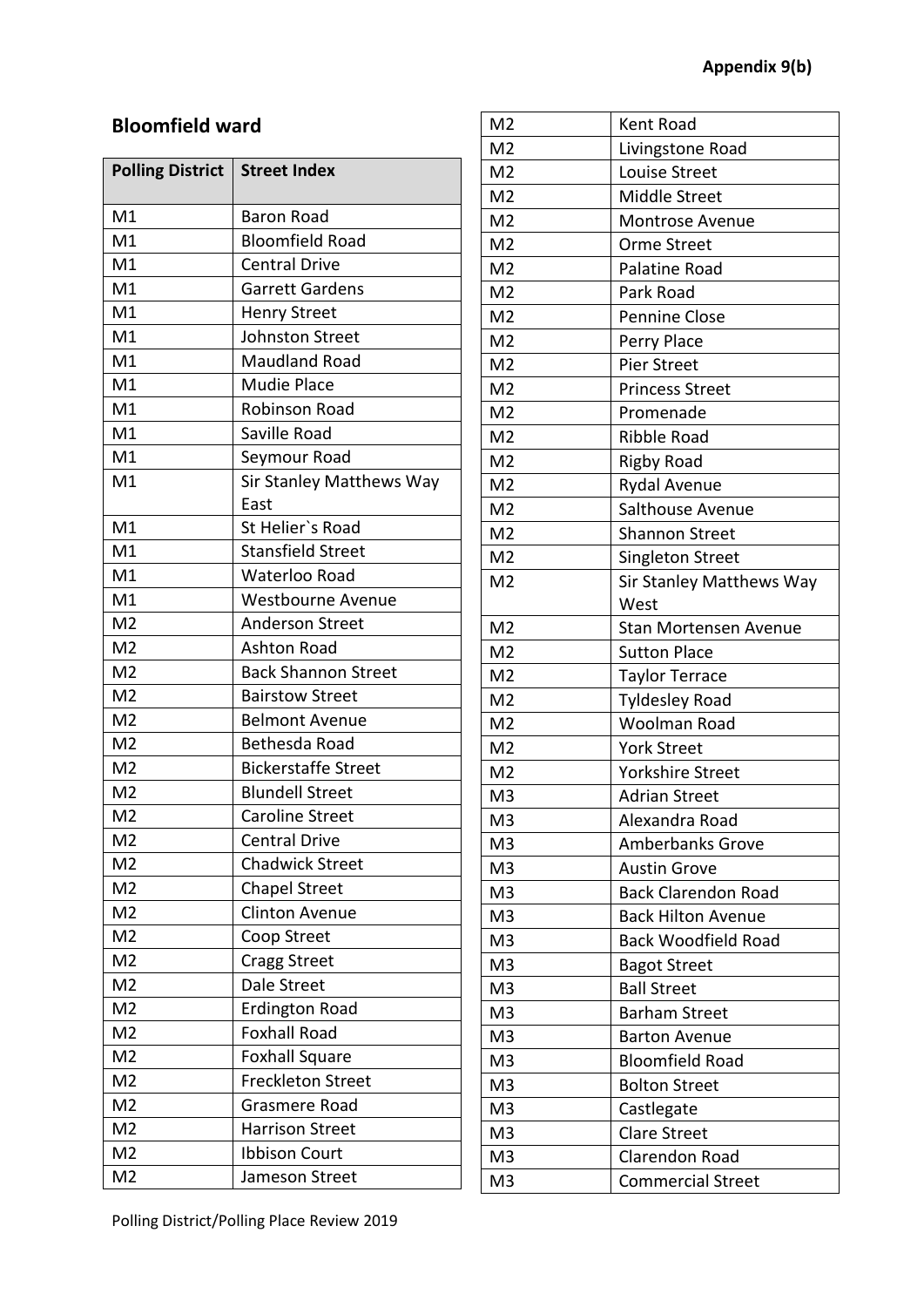| M <sub>3</sub> | Crystal Road            |
|----------------|-------------------------|
| M <sub>3</sub> | <b>Duke Street</b>      |
| M <sub>3</sub> | <b>Elland Place</b>     |
| M <sub>3</sub> | <b>Gadsby Street</b>    |
| M <sub>3</sub> | Haig Road               |
| M <sub>3</sub> | <b>Hilton Avenue</b>    |
| M <sub>3</sub> | <b>Hopton Road</b>      |
| M <sub>3</sub> | Hyde Road               |
| M <sub>3</sub> | John Street             |
| M <sub>3</sub> | Kirby Road              |
| M <sub>3</sub> | Lonsdale Road           |
| M <sub>3</sub> | Lowrey Terrace          |
| M <sub>3</sub> | Lytham Road             |
| M <sub>3</sub> | <b>Miller Street</b>    |
| M <sub>3</sub> | Moon Avenue             |
| M <sub>3</sub> | <b>Nelson Road</b>      |
| M <sub>3</sub> | Promenade               |
| M <sub>3</sub> | <b>Rigby Road</b>       |
| M <sub>3</sub> | <b>Royle Street</b>     |
| M <sub>3</sub> | <b>Ruskin Avenue</b>    |
| M <sub>3</sub> | Shaw Road               |
| M <sub>3</sub> | St Bede's Avenue        |
| M <sub>3</sub> | St Chad's Road          |
| M <sub>3</sub> | Trafalgar Road          |
| M <sub>3</sub> | <b>Tyldesley Road</b>   |
| M <sub>3</sub> | <b>Ward Street</b>      |
| M <sub>3</sub> | Waterloo Road           |
| M <sub>3</sub> | <b>Wellington Road</b>  |
| M <sub>3</sub> | <b>West View Avenue</b> |
| M <sub>3</sub> | <b>Wolsley Road</b>     |
| M <sub>3</sub> | <b>Woodfield Avenue</b> |
| M <sub>3</sub> | Woodfield Road          |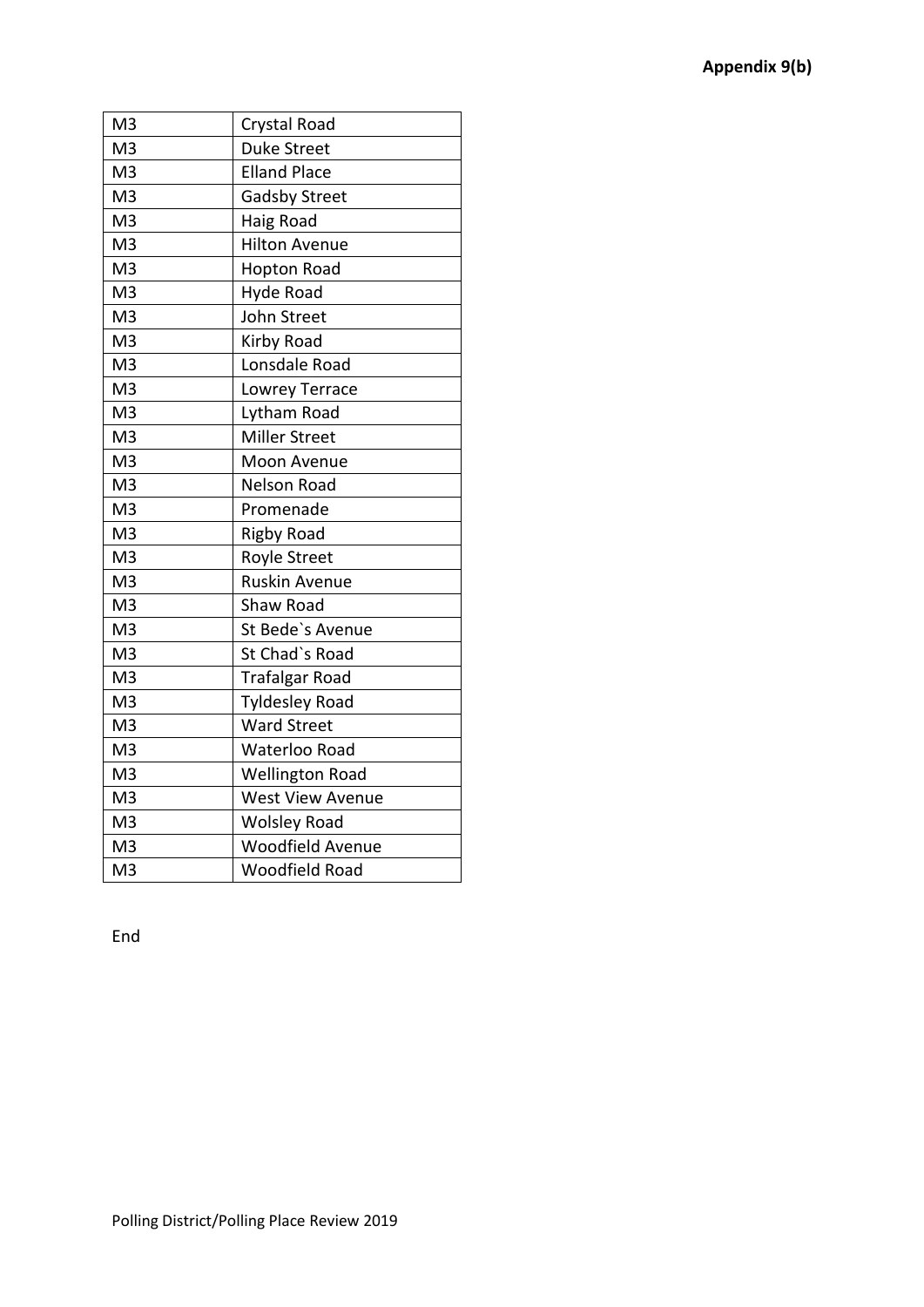## **Brunswick ward**

| <b>Polling District</b> | <b>Street Index</b>     |
|-------------------------|-------------------------|
| L1                      | <b>Addison Crescent</b> |
| L1                      | <b>Ascot Road</b>       |
| L1                      | <b>Boothley Road</b>    |
| L1                      | <b>Buchanan Street</b>  |
| L1                      | <b>Butler Street</b>    |
| L1                      | Cambridge Road          |
| L1                      | <b>Caunce Street</b>    |
| L1                      | <b>Charles Street</b>   |
| L1                      | <b>Church Street</b>    |
| L1                      | Coleridge Road          |
| L1                      | Collingwood Avenue      |
| L1                      | Danesbury Place         |
| L1                      | Devonshire Road         |
| L1                      | Durham Road             |
| L1                      | <b>Dutton Road</b>      |
| L1                      | <b>Edelston Road</b>    |
| L1                      | <b>Elizabeth Street</b> |
| L1                      | <b>Fairhurst Street</b> |
| L1                      | Fenton Road             |
| L1                      | <b>Fisher Street</b>    |
| L1                      | George Street           |
| L1                      | <b>Gorton Street</b>    |
| L1                      | <b>Granville Road</b>   |
| L1                      | <b>Handley Road</b>     |
| L1                      | Layton Road             |
| L1                      | <b>Lily Street</b>      |
| L1                      | London Road             |
| L1                      | Manchester Road         |
| L1                      | Milbourne Street        |
| L1                      | Moorfield Avenue        |
| L1                      | <b>Newton Drive</b>     |
| L1                      | North Square            |
| L1                      | Oxford Road             |
| L1                      | <b>Peter Street</b>     |
| L1                      | <b>Platt Street</b>     |
| L1                      | Selbourne Road          |
| L1                      | South Square            |
| L1                      | <b>Talbot Road</b>      |
| L1                      | The Saw Mills           |
| L1                      | <b>Victory Road</b>     |
| L1                      | Wayman Road             |

| <b>Whiteside Street</b><br>L1<br>L2<br><b>Apple Tree Gardens</b><br>L2<br><b>Bailey Court</b><br>L2<br><b>Beech Avenue</b><br>L <sub>2</sub><br><b>Birchway Avenue</b><br>L <sub>2</sub><br>Bryan Road<br>L2<br>Caunce Street<br>L <sub>2</sub><br><b>Collingwood Avenue</b><br>L2<br>Coveway Avenue<br>L <sub>2</sub><br>Elm Avenue<br>L <sub>2</sub><br><b>Felgate Brow</b><br>L <sub>2</sub><br>Fordway Avenue<br>L <sub>2</sub><br><b>Forest Gate</b><br>L2<br><b>Glenwood Street</b><br>L2<br><b>Hazel Grove</b><br>L2<br>Heathway Avenue<br>L <sub>2</sub><br><b>Hillside Close</b><br>L <sub>2</sub><br><b>Hollywood Avenue</b><br>L <sub>2</sub><br>Ingleway Avenue<br>L <sub>2</sub><br>Kingscote Drive<br>L <sub>2</sub><br>Layton Road<br>L2<br>Maple Avenue<br>L <sub>2</sub><br>Mere Road<br>L2<br><b>Milton Avenue</b><br>L2<br>Moorfield Avenue<br>L <sub>2</sub><br>Myrtle Avenue<br>L <sub>2</sub><br><b>Newton Drive</b><br>L <sub>2</sub><br>North Park Drive<br>L2<br><b>Olive Grove</b><br>L <sub>2</sub><br>Poplar Avenue<br>L2<br>Ridgwood Avenue<br>L <sub>2</sub><br><b>Ridley Street</b><br>L2<br>St Clement's Avenue<br>L2<br>St Joseph's Close<br>L <sub>2</sub><br><b>Stratton Close</b><br>L2<br>The Cloisters<br>L <sub>2</sub><br><b>Waterfoot Avenue</b><br>L <sub>2</sub><br><b>Whitegate Drive</b><br>L <sub>2</sub><br><b>Whitley Avenue</b><br>L <sub>3</sub><br><b>Bratby Close</b><br>L <sub>3</sub><br><b>Chester Road</b><br>L3<br><b>Collett Crescent</b><br>L <sub>3</sub><br><b>Cresswell Street</b><br>L <sub>3</sub><br>Devonshire Road |  |
|---------------------------------------------------------------------------------------------------------------------------------------------------------------------------------------------------------------------------------------------------------------------------------------------------------------------------------------------------------------------------------------------------------------------------------------------------------------------------------------------------------------------------------------------------------------------------------------------------------------------------------------------------------------------------------------------------------------------------------------------------------------------------------------------------------------------------------------------------------------------------------------------------------------------------------------------------------------------------------------------------------------------------------------------------------------------------------------------------------------------------------------------------------------------------------------------------------------------------------------------------------------------------------------------------------------------------------------------------------------------------------------------------------------------------------------------------------------------------------------------------------------------------------------------------------------------------------------|--|
|                                                                                                                                                                                                                                                                                                                                                                                                                                                                                                                                                                                                                                                                                                                                                                                                                                                                                                                                                                                                                                                                                                                                                                                                                                                                                                                                                                                                                                                                                                                                                                                       |  |
|                                                                                                                                                                                                                                                                                                                                                                                                                                                                                                                                                                                                                                                                                                                                                                                                                                                                                                                                                                                                                                                                                                                                                                                                                                                                                                                                                                                                                                                                                                                                                                                       |  |
|                                                                                                                                                                                                                                                                                                                                                                                                                                                                                                                                                                                                                                                                                                                                                                                                                                                                                                                                                                                                                                                                                                                                                                                                                                                                                                                                                                                                                                                                                                                                                                                       |  |
|                                                                                                                                                                                                                                                                                                                                                                                                                                                                                                                                                                                                                                                                                                                                                                                                                                                                                                                                                                                                                                                                                                                                                                                                                                                                                                                                                                                                                                                                                                                                                                                       |  |
|                                                                                                                                                                                                                                                                                                                                                                                                                                                                                                                                                                                                                                                                                                                                                                                                                                                                                                                                                                                                                                                                                                                                                                                                                                                                                                                                                                                                                                                                                                                                                                                       |  |
|                                                                                                                                                                                                                                                                                                                                                                                                                                                                                                                                                                                                                                                                                                                                                                                                                                                                                                                                                                                                                                                                                                                                                                                                                                                                                                                                                                                                                                                                                                                                                                                       |  |
|                                                                                                                                                                                                                                                                                                                                                                                                                                                                                                                                                                                                                                                                                                                                                                                                                                                                                                                                                                                                                                                                                                                                                                                                                                                                                                                                                                                                                                                                                                                                                                                       |  |
|                                                                                                                                                                                                                                                                                                                                                                                                                                                                                                                                                                                                                                                                                                                                                                                                                                                                                                                                                                                                                                                                                                                                                                                                                                                                                                                                                                                                                                                                                                                                                                                       |  |
|                                                                                                                                                                                                                                                                                                                                                                                                                                                                                                                                                                                                                                                                                                                                                                                                                                                                                                                                                                                                                                                                                                                                                                                                                                                                                                                                                                                                                                                                                                                                                                                       |  |
|                                                                                                                                                                                                                                                                                                                                                                                                                                                                                                                                                                                                                                                                                                                                                                                                                                                                                                                                                                                                                                                                                                                                                                                                                                                                                                                                                                                                                                                                                                                                                                                       |  |
|                                                                                                                                                                                                                                                                                                                                                                                                                                                                                                                                                                                                                                                                                                                                                                                                                                                                                                                                                                                                                                                                                                                                                                                                                                                                                                                                                                                                                                                                                                                                                                                       |  |
|                                                                                                                                                                                                                                                                                                                                                                                                                                                                                                                                                                                                                                                                                                                                                                                                                                                                                                                                                                                                                                                                                                                                                                                                                                                                                                                                                                                                                                                                                                                                                                                       |  |
|                                                                                                                                                                                                                                                                                                                                                                                                                                                                                                                                                                                                                                                                                                                                                                                                                                                                                                                                                                                                                                                                                                                                                                                                                                                                                                                                                                                                                                                                                                                                                                                       |  |
|                                                                                                                                                                                                                                                                                                                                                                                                                                                                                                                                                                                                                                                                                                                                                                                                                                                                                                                                                                                                                                                                                                                                                                                                                                                                                                                                                                                                                                                                                                                                                                                       |  |
|                                                                                                                                                                                                                                                                                                                                                                                                                                                                                                                                                                                                                                                                                                                                                                                                                                                                                                                                                                                                                                                                                                                                                                                                                                                                                                                                                                                                                                                                                                                                                                                       |  |
|                                                                                                                                                                                                                                                                                                                                                                                                                                                                                                                                                                                                                                                                                                                                                                                                                                                                                                                                                                                                                                                                                                                                                                                                                                                                                                                                                                                                                                                                                                                                                                                       |  |
|                                                                                                                                                                                                                                                                                                                                                                                                                                                                                                                                                                                                                                                                                                                                                                                                                                                                                                                                                                                                                                                                                                                                                                                                                                                                                                                                                                                                                                                                                                                                                                                       |  |
|                                                                                                                                                                                                                                                                                                                                                                                                                                                                                                                                                                                                                                                                                                                                                                                                                                                                                                                                                                                                                                                                                                                                                                                                                                                                                                                                                                                                                                                                                                                                                                                       |  |
|                                                                                                                                                                                                                                                                                                                                                                                                                                                                                                                                                                                                                                                                                                                                                                                                                                                                                                                                                                                                                                                                                                                                                                                                                                                                                                                                                                                                                                                                                                                                                                                       |  |
|                                                                                                                                                                                                                                                                                                                                                                                                                                                                                                                                                                                                                                                                                                                                                                                                                                                                                                                                                                                                                                                                                                                                                                                                                                                                                                                                                                                                                                                                                                                                                                                       |  |
|                                                                                                                                                                                                                                                                                                                                                                                                                                                                                                                                                                                                                                                                                                                                                                                                                                                                                                                                                                                                                                                                                                                                                                                                                                                                                                                                                                                                                                                                                                                                                                                       |  |
|                                                                                                                                                                                                                                                                                                                                                                                                                                                                                                                                                                                                                                                                                                                                                                                                                                                                                                                                                                                                                                                                                                                                                                                                                                                                                                                                                                                                                                                                                                                                                                                       |  |
|                                                                                                                                                                                                                                                                                                                                                                                                                                                                                                                                                                                                                                                                                                                                                                                                                                                                                                                                                                                                                                                                                                                                                                                                                                                                                                                                                                                                                                                                                                                                                                                       |  |
|                                                                                                                                                                                                                                                                                                                                                                                                                                                                                                                                                                                                                                                                                                                                                                                                                                                                                                                                                                                                                                                                                                                                                                                                                                                                                                                                                                                                                                                                                                                                                                                       |  |
|                                                                                                                                                                                                                                                                                                                                                                                                                                                                                                                                                                                                                                                                                                                                                                                                                                                                                                                                                                                                                                                                                                                                                                                                                                                                                                                                                                                                                                                                                                                                                                                       |  |
|                                                                                                                                                                                                                                                                                                                                                                                                                                                                                                                                                                                                                                                                                                                                                                                                                                                                                                                                                                                                                                                                                                                                                                                                                                                                                                                                                                                                                                                                                                                                                                                       |  |
|                                                                                                                                                                                                                                                                                                                                                                                                                                                                                                                                                                                                                                                                                                                                                                                                                                                                                                                                                                                                                                                                                                                                                                                                                                                                                                                                                                                                                                                                                                                                                                                       |  |
|                                                                                                                                                                                                                                                                                                                                                                                                                                                                                                                                                                                                                                                                                                                                                                                                                                                                                                                                                                                                                                                                                                                                                                                                                                                                                                                                                                                                                                                                                                                                                                                       |  |
|                                                                                                                                                                                                                                                                                                                                                                                                                                                                                                                                                                                                                                                                                                                                                                                                                                                                                                                                                                                                                                                                                                                                                                                                                                                                                                                                                                                                                                                                                                                                                                                       |  |
|                                                                                                                                                                                                                                                                                                                                                                                                                                                                                                                                                                                                                                                                                                                                                                                                                                                                                                                                                                                                                                                                                                                                                                                                                                                                                                                                                                                                                                                                                                                                                                                       |  |
|                                                                                                                                                                                                                                                                                                                                                                                                                                                                                                                                                                                                                                                                                                                                                                                                                                                                                                                                                                                                                                                                                                                                                                                                                                                                                                                                                                                                                                                                                                                                                                                       |  |
|                                                                                                                                                                                                                                                                                                                                                                                                                                                                                                                                                                                                                                                                                                                                                                                                                                                                                                                                                                                                                                                                                                                                                                                                                                                                                                                                                                                                                                                                                                                                                                                       |  |
|                                                                                                                                                                                                                                                                                                                                                                                                                                                                                                                                                                                                                                                                                                                                                                                                                                                                                                                                                                                                                                                                                                                                                                                                                                                                                                                                                                                                                                                                                                                                                                                       |  |
|                                                                                                                                                                                                                                                                                                                                                                                                                                                                                                                                                                                                                                                                                                                                                                                                                                                                                                                                                                                                                                                                                                                                                                                                                                                                                                                                                                                                                                                                                                                                                                                       |  |
|                                                                                                                                                                                                                                                                                                                                                                                                                                                                                                                                                                                                                                                                                                                                                                                                                                                                                                                                                                                                                                                                                                                                                                                                                                                                                                                                                                                                                                                                                                                                                                                       |  |
|                                                                                                                                                                                                                                                                                                                                                                                                                                                                                                                                                                                                                                                                                                                                                                                                                                                                                                                                                                                                                                                                                                                                                                                                                                                                                                                                                                                                                                                                                                                                                                                       |  |
|                                                                                                                                                                                                                                                                                                                                                                                                                                                                                                                                                                                                                                                                                                                                                                                                                                                                                                                                                                                                                                                                                                                                                                                                                                                                                                                                                                                                                                                                                                                                                                                       |  |
|                                                                                                                                                                                                                                                                                                                                                                                                                                                                                                                                                                                                                                                                                                                                                                                                                                                                                                                                                                                                                                                                                                                                                                                                                                                                                                                                                                                                                                                                                                                                                                                       |  |
|                                                                                                                                                                                                                                                                                                                                                                                                                                                                                                                                                                                                                                                                                                                                                                                                                                                                                                                                                                                                                                                                                                                                                                                                                                                                                                                                                                                                                                                                                                                                                                                       |  |
|                                                                                                                                                                                                                                                                                                                                                                                                                                                                                                                                                                                                                                                                                                                                                                                                                                                                                                                                                                                                                                                                                                                                                                                                                                                                                                                                                                                                                                                                                                                                                                                       |  |
|                                                                                                                                                                                                                                                                                                                                                                                                                                                                                                                                                                                                                                                                                                                                                                                                                                                                                                                                                                                                                                                                                                                                                                                                                                                                                                                                                                                                                                                                                                                                                                                       |  |
|                                                                                                                                                                                                                                                                                                                                                                                                                                                                                                                                                                                                                                                                                                                                                                                                                                                                                                                                                                                                                                                                                                                                                                                                                                                                                                                                                                                                                                                                                                                                                                                       |  |
|                                                                                                                                                                                                                                                                                                                                                                                                                                                                                                                                                                                                                                                                                                                                                                                                                                                                                                                                                                                                                                                                                                                                                                                                                                                                                                                                                                                                                                                                                                                                                                                       |  |
|                                                                                                                                                                                                                                                                                                                                                                                                                                                                                                                                                                                                                                                                                                                                                                                                                                                                                                                                                                                                                                                                                                                                                                                                                                                                                                                                                                                                                                                                                                                                                                                       |  |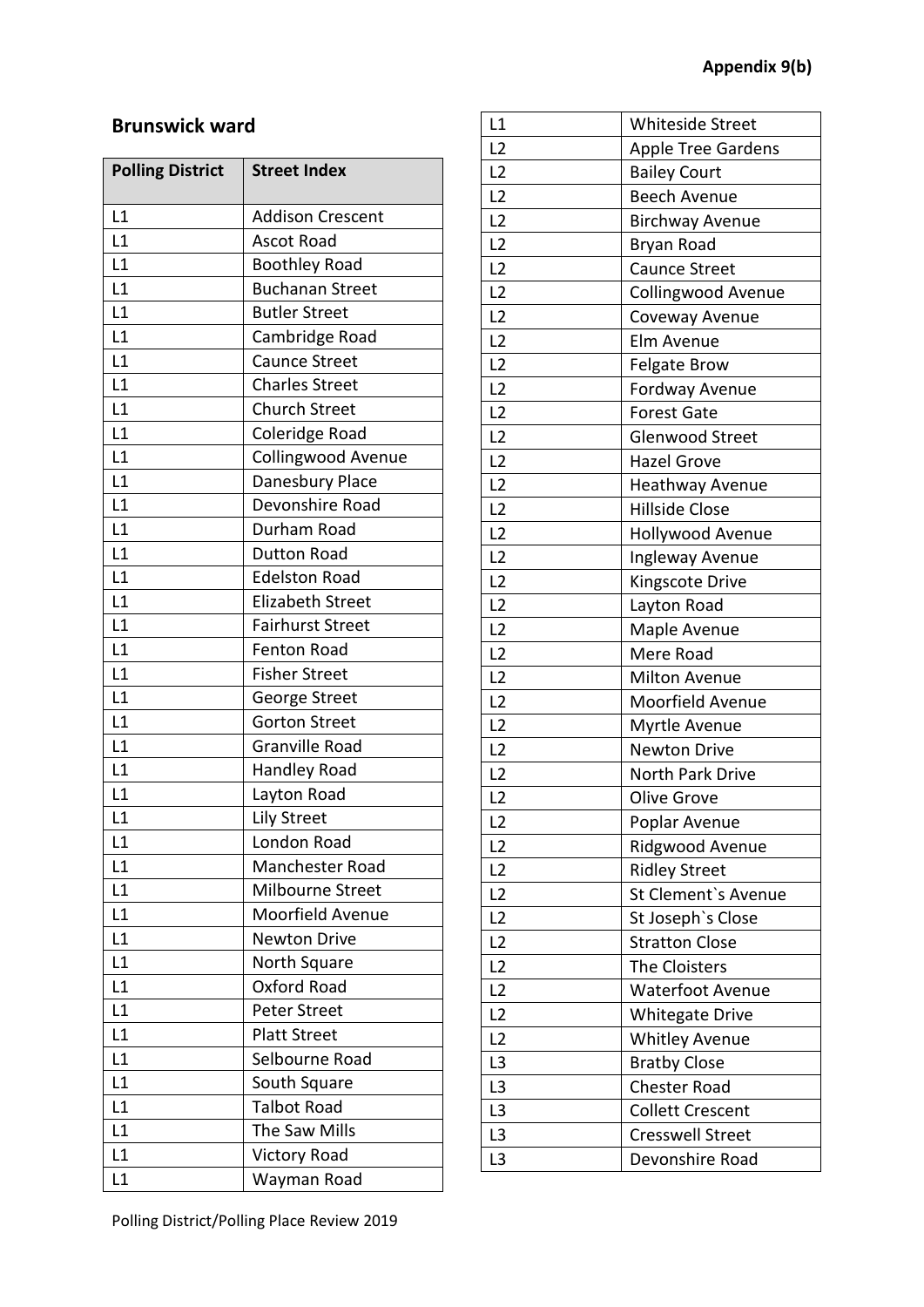| ۱3 | <b>Heald Street</b>  |
|----|----------------------|
| L3 | <b>Healey Street</b> |
| ۱3 | Laycock Gate         |
| L3 | Singleton Walk       |
| 13 | <b>Stirling Road</b> |
|    | <b>Warwick Road</b>  |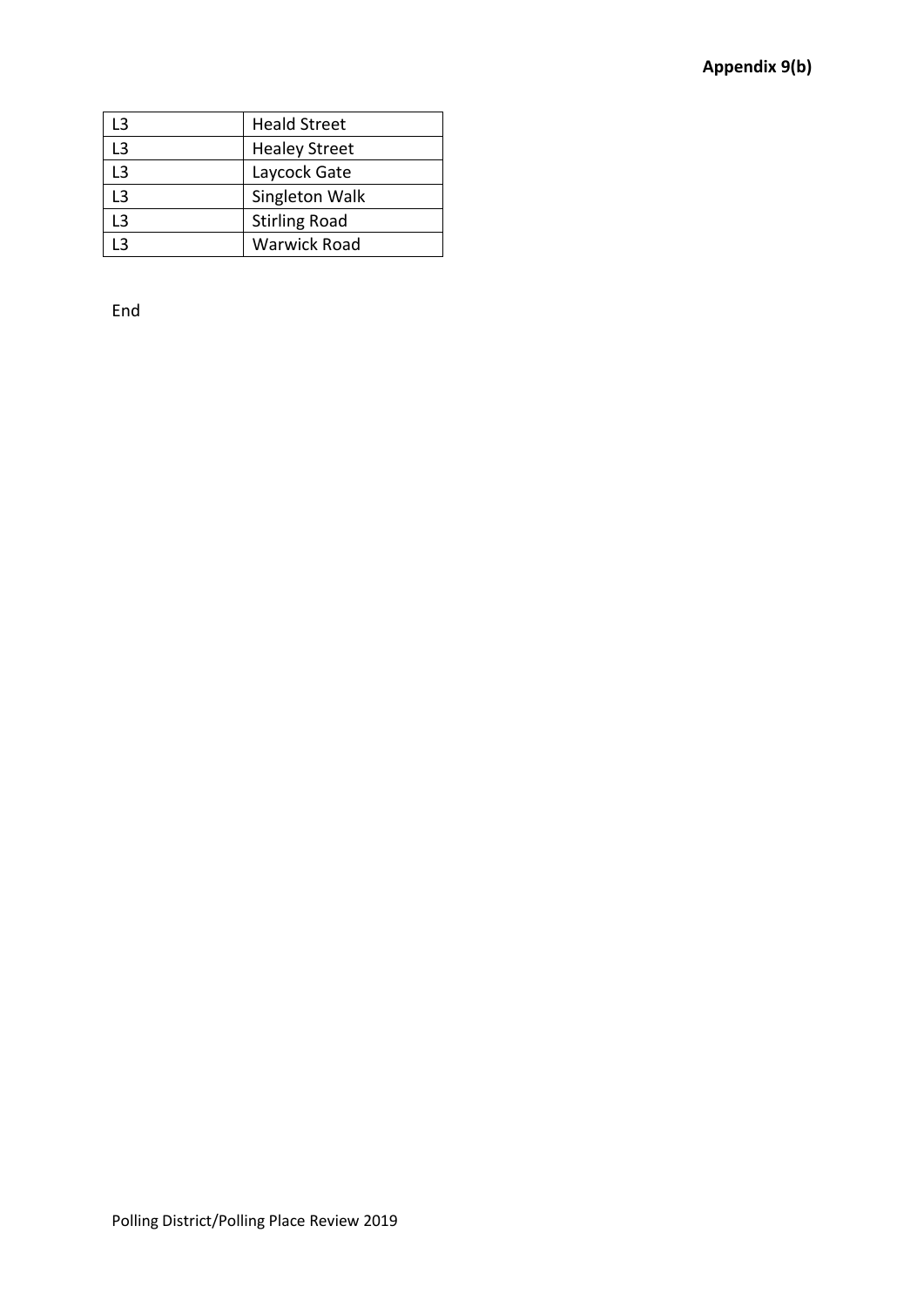## **Claremont ward**

| <b>Polling District</b> | <b>Street Index</b>      |
|-------------------------|--------------------------|
| E1                      | <b>Althorp Close</b>     |
| E1                      | <b>Beresford Street</b>  |
| E1                      | <b>Boothley Road</b>     |
| E1                      | <b>Catterall Close</b>   |
| E1                      | <b>Cecil Street</b>      |
| E1                      | Coleridge Road           |
| E1                      | Coopers Way              |
| E1                      | <b>Cypress Grove</b>     |
| E1                      | Devonshire Road          |
| E1                      | Douglas Avenue           |
| E1                      | <b>Empire Grove</b>      |
| E <sub>1</sub>          | <b>Foxdale Avenue</b>    |
| E1                      | <b>Grafton Street</b>    |
| E1                      | <b>Greenhill Place</b>   |
| E1                      | Hardman Street           |
| E1                      | <b>Healey Street</b>     |
| E1                      | <b>Henthorne Street</b>  |
| E1                      | <b>Kytson Close</b>      |
| E1                      | Laburnum Street          |
| E1                      | Mansfield Road           |
| E1                      | <b>Mather Street</b>     |
| E <sub>1</sub>          | Percy Street             |
| E1                      | Ramsey Avenue            |
| E1                      | Rossall Road             |
| E1                      | <b>Spencer Court</b>     |
| E1                      | St Anthonys Place        |
| E1                      | <b>Stirling Place</b>    |
| E1                      | <b>Stirling Road</b>     |
| E1                      | <b>Swarbrick Close</b>   |
| E1                      | <b>Talbot Road</b>       |
| E1                      | <b>Victory Road</b>      |
| E <sub>2</sub>          | Ashburton Road           |
| E <sub>2</sub>          | <b>Avon Place</b>        |
| E <sub>2</sub>          | <b>Back Eaves Street</b> |
| E <sub>2</sub>          | <b>Bedford Road</b>      |
| E <sub>2</sub>          | Boothroyden              |
| E <sub>2</sub>          | <b>Carshalton Road</b>   |
| E <sub>2</sub>          | Cheltenham Road          |
| E <sub>2</sub>          | Chesterfield Road        |
| E <sub>2</sub>          | <b>Claremont Road</b>    |
| E <sub>2</sub>          | Clevedon Road            |

| E2             | <b>Clifford Road</b>      |
|----------------|---------------------------|
| E2             | <b>Cromwell Road</b>      |
| E <sub>2</sub> | Derby Road                |
| E2             | Dickson Road              |
| E <sub>2</sub> | East Boothroyden          |
| E2             | <b>Eaves Street</b>       |
| E <sub>2</sub> | <b>Egerton Road</b>       |
| E2             | <b>Enfield Road</b>       |
| E <sub>2</sub> | <b>Fairfield Road</b>     |
| E <sub>2</sub> | <b>Fielding Road</b>      |
| E2             | Grantham Road             |
| E <sub>2</sub> | Hampstead Mews            |
| E2             | Handsworth Road           |
| E <sub>2</sub> | Hawthorn Road             |
| E <sub>2</sub> | <b>Imperial Street</b>    |
| E2             | Leavesley Road            |
| E2             | Lichfield Road            |
| E2             | Moorhouse Street          |
| E2             | Newman Road               |
| E <sub>2</sub> | Promenade                 |
| E <sub>2</sub> | <b>Rice Grove</b>         |
| E <sub>2</sub> | Sherbourne Road           |
| E <sub>2</sub> | <b>St Pauls Road</b>      |
| E <sub>2</sub> | Stanhope Road             |
| E2             | <b>Sutherland Road</b>    |
| E2             | <b>Sutherland View</b>    |
| E <sub>2</sub> | <b>Westminster Road</b>   |
| E2             | <b>Wilton Parade</b>      |
| E2             | <b>Woburn Road</b>        |
| E <sub>3</sub> | Abingdon Street           |
| E <sub>3</sub> | <b>Ashburton Road</b>     |
| E3             | Avenham Grove             |
| E3             | <b>Back High Street</b>   |
| E <sub>3</sub> | <b>Back Lord Street</b>   |
| E <sub>3</sub> | <b>Back Warbreck Road</b> |
| E3             | <b>Banks Street</b>       |
| E <sub>3</sub> | <b>Braithwaite Street</b> |
| E <sub>3</sub> | <b>Bute Avenue</b>        |
| E <sub>3</sub> | Clyde Street              |
| E <sub>3</sub> | Cocker Square             |
| E3             | <b>Cocker Street</b>      |
| E <sub>3</sub> | <b>Cross Street</b>       |
| E <sub>3</sub> | Dickson Road              |
| E3             | <b>Eaves Street</b>       |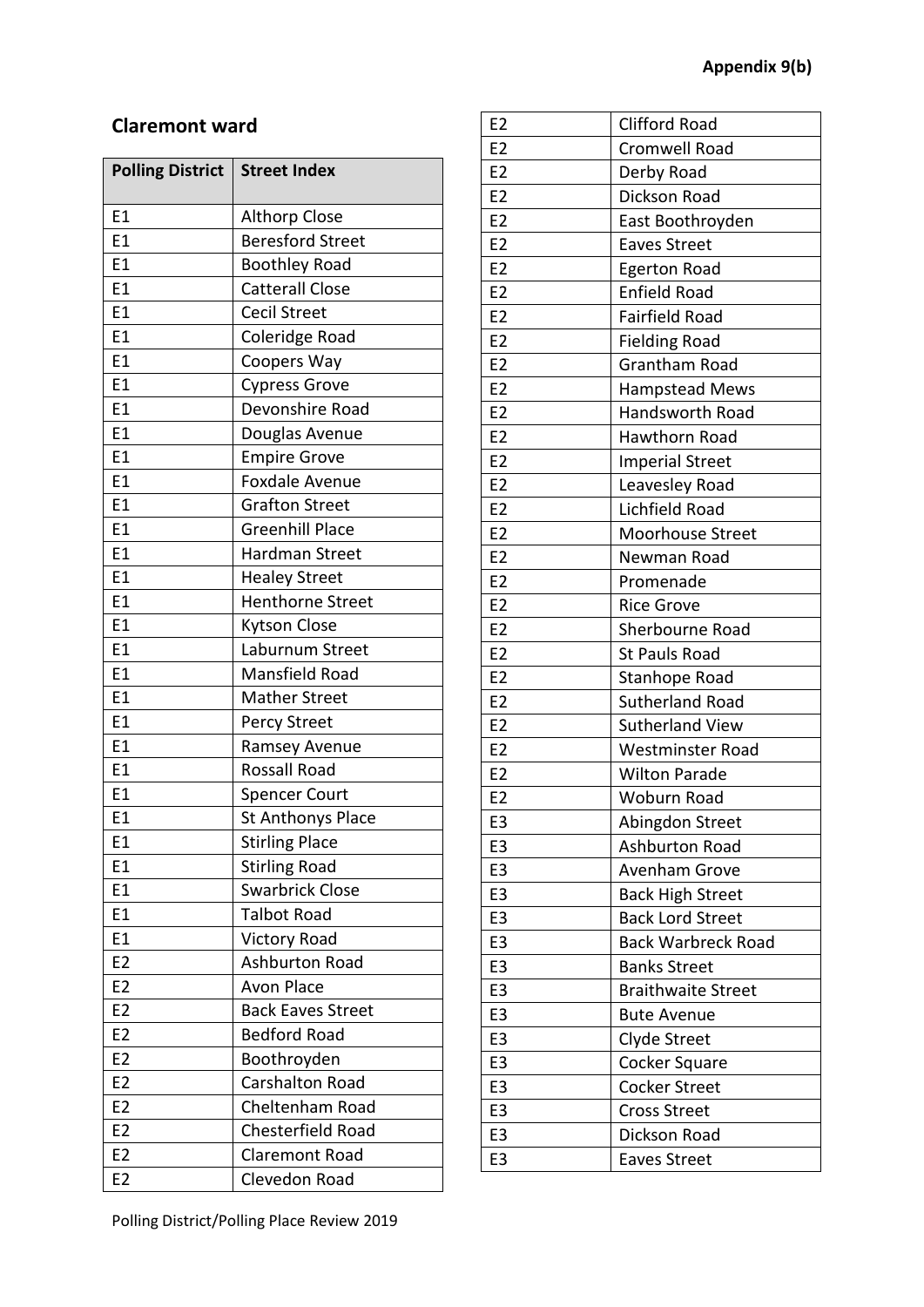| E <sub>3</sub> | <b>Egerton Road</b>    |
|----------------|------------------------|
| E3             | <b>Exchange Street</b> |
| E <sub>3</sub> | <b>Filey Place</b>     |
| E <sub>3</sub> | <b>Francis Street</b>  |
| E <sub>3</sub> | <b>General Street</b>  |
| E <sub>3</sub> | <b>High Street</b>     |
| E <sub>3</sub> | <b>Howard Street</b>   |
| E <sub>3</sub> | Lang Street            |
| E <sub>3</sub> | Lansdowne Place        |
| E <sub>3</sub> | Lewtas Street          |
| E <sub>3</sub> | <b>Lord Street</b>     |
| E <sub>3</sub> | Lynn Grove             |
| E <sub>3</sub> | <b>Mount Street</b>    |
| E <sub>3</sub> | <b>Pleasant Street</b> |
| E <sub>3</sub> | Promenade              |
| E <sub>3</sub> | Queen Square           |
| E <sub>3</sub> | Queen Street           |
| E <sub>3</sub> | <b>Richmond Road</b>   |
| E <sub>3</sub> | Springfield Road       |
| E <sub>3</sub> | <b>Talbot Road</b>     |
| E <sub>3</sub> | <b>Talbot Square</b>   |
| E <sub>3</sub> | The Strand             |
| E <sub>3</sub> | <b>Walker Street</b>   |
| E <sub>3</sub> | Wall Street            |
| E <sub>3</sub> | <b>Yates Street</b>    |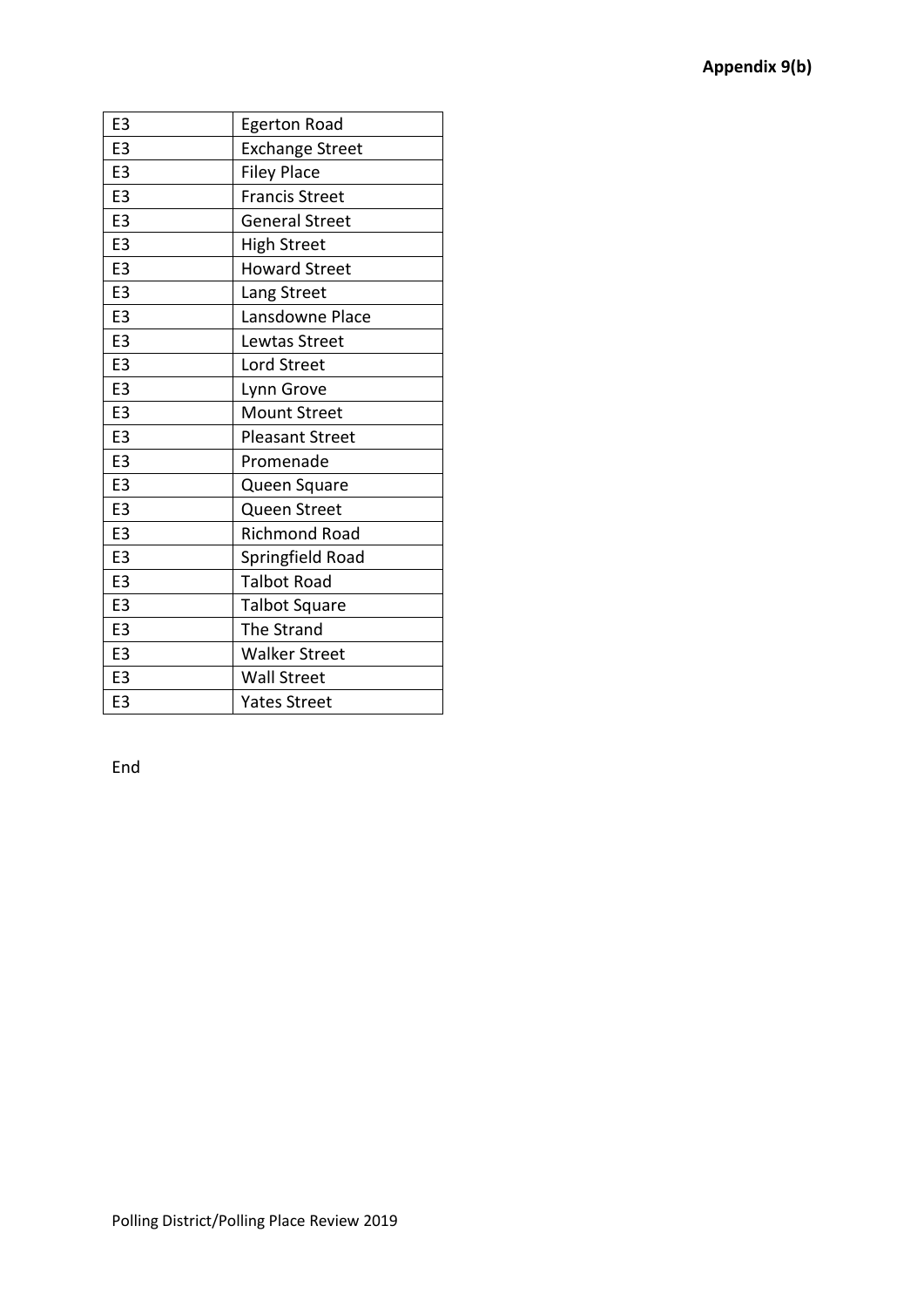## **Clifton ward**

| <b>Polling District</b> | <b>Street Index</b>      |
|-------------------------|--------------------------|
| U1                      | <b>Acorn Mews</b>        |
| U1                      | Ambleside Road           |
| U1                      | Annan Crescent           |
| U1                      | <b>Astling Green</b>     |
| U1                      | Birkside Way             |
| U1                      | Borrowdale Road          |
| U1                      | <b>Bowfell Close</b>     |
| U1                      | <b>Bowness Avenue</b>    |
| U1                      | <b>Branstree Road</b>    |
| U1                      | Cartmell Road            |
| U1                      | <b>Castlerigg Place</b>  |
| U1                      | <b>Catforth Avenue</b>   |
| U1                      | Chapel Road              |
| U1                      | Cherry Tree Road North   |
| U1                      | <b>Clifton Avenue</b>    |
| U1                      | <b>Clifton Road</b>      |
| U1                      | <b>Congleton Close</b>   |
| U1                      | <b>Crummock Place</b>    |
| U1                      | Dalegarth Close          |
| U1                      | Deepdale Road            |
| U1                      | Devona Avenue            |
| U1                      | Dove Tree Court          |
| U1                      | Ellisland                |
| U1                      | Ennerdale Road           |
| U1                      | Grizedale Road           |
| U1                      | <b>Hawkshead Terrace</b> |
| U1                      | Kentmere Drive           |
| U1                      | Kumara Crescent          |
| U1                      | Langdale Gardens         |
| U1                      | Langdale Road            |
| U1                      | Lee Road                 |
| U1                      | <b>Lindbeck Road</b>     |
| U1                      | Loughrigg Terrace        |
| U1                      | Mardale Avenue           |
| U1                      | Mickleden Road           |
| U1                      | Newby Place              |
| U1                      | Nithside                 |
| U1                      | Oakleaf Way              |
| U1                      | Preston New Road         |
| U1                      | <b>Radworth Crescent</b> |
| U1                      | <b>Ribby Place</b>       |

| U1             | <b>Ribchester Avenue</b>      |
|----------------|-------------------------------|
| U1             | <b>Rossett Avenue</b>         |
| U1             | <b>Rusland Avenue</b>         |
| U1             | Seathwaite Avenue             |
| U1             | St Monica's Way               |
| U1             | Tarnside                      |
| U1             | <b>Troutbeck Crescent</b>     |
| U1             | <b>Winster Place</b>          |
| U <sub>2</sub> | Ailsa Avenue                  |
| U <sub>2</sub> | <b>Barclay Avenue</b>         |
| U <sub>2</sub> | Carson Road                   |
| U <sub>2</sub> | <b>Cherry Tree Gardens</b>    |
| U <sub>2</sub> | Cherry Tree Road              |
| U <sub>2</sub> | <b>Cherry Tree Road North</b> |
| U <sub>2</sub> | <b>Clifton Road</b>           |
| U <sub>2</sub> | <b>Clitheroe Place</b>        |
| U <sub>2</sub> | <b>Coral Place</b>            |
| U <sub>2</sub> | Cowley Road                   |
| U <sub>2</sub> | Elaine Avenue                 |
| U <sub>2</sub> | <b>Eskdale Close</b>          |
| U <sub>2</sub> | <b>Falkland Avenue</b>        |
| U <sub>2</sub> | <b>Fayles Grove</b>           |
| U <sub>2</sub> | <b>Gordale Close</b>          |
| U <sub>2</sub> | <b>Highbank Avenue</b>        |
| U <sub>2</sub> | Joyce Avenue                  |
| U <sub>2</sub> | June Avenue                   |
| U <sub>2</sub> | <b>Kinross Crescent</b>       |
| U <sub>2</sub> | Levine Avenue                 |
| U <sub>2</sub> | Mooretree Drive               |
| U <sub>2</sub> | Newhouse Road                 |
| U <sub>2</sub> | Penrose Avenue                |
| U <sub>2</sub> | <b>Pleasington Close</b>      |
| U <sub>2</sub> | <b>Preston New Road</b>       |
| U <sub>2</sub> | Ribblesdale Close             |
| U <sub>2</sub> | Rosedale Avenue               |
| U <sub>2</sub> | Rosemede Avenue               |
| U <sub>2</sub> | <b>Ryldon Place</b>           |
| U <sub>2</sub> | Saxby Grove                   |
| U <sub>2</sub> | Senior Avenue                 |
| U <sub>2</sub> | Sunningdale Avenue            |
| U <sub>2</sub> | Vicarage Lane                 |
| U <sub>2</sub> | Wasdale Road                  |
| U <sub>2</sub> | <b>Whalley Lane</b>           |
| U <sub>2</sub> | <b>Winton Avenue</b>          |
| End            |                               |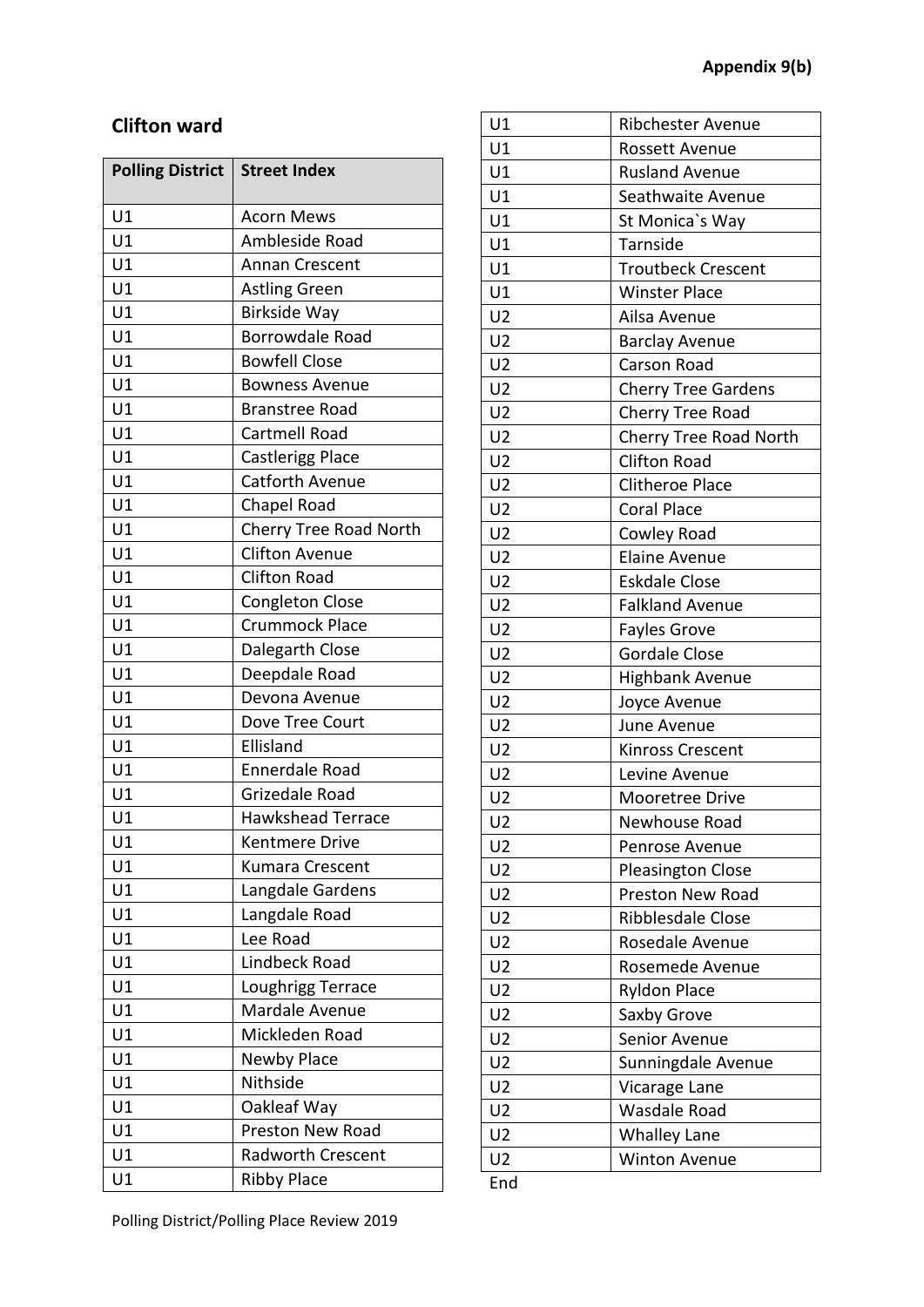## **Greenlands ward**

| <b>Polling District</b> | <b>Street Index</b>       |
|-------------------------|---------------------------|
| H1                      | <b>Alston Road</b>        |
| H1                      | Ardmore Road              |
| H1                      | <b>Bibbys Road</b>        |
| H1                      | <b>Bispham Road</b>       |
| H1                      | <b>Broderick Avenue</b>   |
| H1                      | <b>Brough Avenue</b>      |
| H1                      | Canada Crescent           |
| H1                      | <b>Chive Close</b>        |
| H1                      | <b>Collins Avenue</b>     |
| H1                      | <b>Coriander Close</b>    |
| H1                      | Corrib Road               |
| H1                      | Devonshire Road           |
| H1                      | <b>Edmonton Place</b>     |
| H1                      | <b>Elmridge Crescent</b>  |
| H1                      | <b>Essex Place</b>        |
| H1                      | <b>Fennel Close</b>       |
| H1                      | <b>Fitzroy Road</b>       |
| H1                      | Galway Avenue             |
| H1                      | Greenbanks                |
| H1                      | <b>Gresley Place</b>      |
| H1                      | Hayfield Avenue           |
| H1                      | <b>Headfort Close</b>     |
| H1                      | <b>Hetherington Place</b> |
| H1                      | Holyoake Avenue           |
| H1                      | <b>Hughes Grove</b>       |
| H1                      | <b>Inver Road</b>         |
| H1                      | Jersey Avenue             |
| H1                      | Kylemore Avenue           |
| H1                      | Langdon Way               |
| H1                      | <b>Lime Grove</b>         |
| H1                      | Limerick Road             |
| H1                      | <b>Linden Place</b>       |
| H1                      | Lorne Road                |
| H1                      | Low Moor Road             |
| H1                      | <b>Ludlow Grove</b>       |
| H1                      | <b>Maurice Grove</b>      |
| H1                      | <b>Maxwell Grove</b>      |
| H1                      | <b>Meadow Crescent</b>    |
| H1                      | Moor Park Avenue          |
| H1                      | <b>Morston Avenue</b>     |
| H1                      | Normandie Avenue          |

| H1             | Parsley Close            |
|----------------|--------------------------|
| H1             | Quebec Avenue            |
| H1             | Runcorn Avenue           |
| H1             | Sage Close               |
| H1             | Salcombe Avenue          |
| H1             | Salmesbury Avenue        |
| H1             | Seattle Avenue           |
| H1             | Sidney Avenue            |
| H1             | St Michael's Road        |
| H1             | <b>Stopford Avenue</b>   |
| H1             | <b>Tarragon Drive</b>    |
| H1             | <b>Thyme Close</b>       |
| H1             | <b>Toronto Avenue</b>    |
| H1             | <b>Tyrone Avenue</b>     |
| H1             | Valentia Road            |
| H1             | <b>Washington Avenue</b> |
| H <sub>2</sub> | Appleby Road             |
| H <sub>2</sub> | Armadale Road            |
| H <sub>2</sub> | <b>Bexley Avenue</b>     |
| H <sub>2</sub> | <b>Bispham Road</b>      |
| H <sub>2</sub> | <b>Blackfen Place</b>    |
| H <sub>2</sub> | <b>Bluebell Close</b>    |
| H <sub>2</sub> | Bracken Way              |
| H <sub>2</sub> | <b>Bromley Close</b>     |
| H <sub>2</sub> | Chelsea Avenue           |
| H <sub>2</sub> | <b>Chestnut Close</b>    |
| H <sub>2</sub> | <b>Cotswold Road</b>     |
| H <sub>2</sub> | Courtfield Avenue        |
| H <sub>2</sub> | Danson Gardens           |
| H <sub>2</sub> | Devonshire Road          |
| H <sub>2</sub> | Goodwood Avenue          |
| H <sub>2</sub> | <b>Hilstone Lane</b>     |
| H <sub>2</sub> | <b>Holcombe Road</b>     |
| H <sub>2</sub> | <b>Hurstwood Drive</b>   |
| H <sub>2</sub> | Leys Road                |
| H <sub>2</sub> | <b>Meadow Close</b>      |
| H <sub>2</sub> | <b>Mexford Avenue</b>    |
| H <sub>2</sub> | Pearl Avenue             |
| H <sub>2</sub> | <b>Penhill Close</b>     |
| H <sub>2</sub> | <b>Rathmore Gardens</b>  |
| H <sub>2</sub> | <b>Regency Gardens</b>   |
| H <sub>2</sub> | Summerwood Close         |
|                |                          |
| H <sub>2</sub> | <b>Teesdale Avenue</b>   |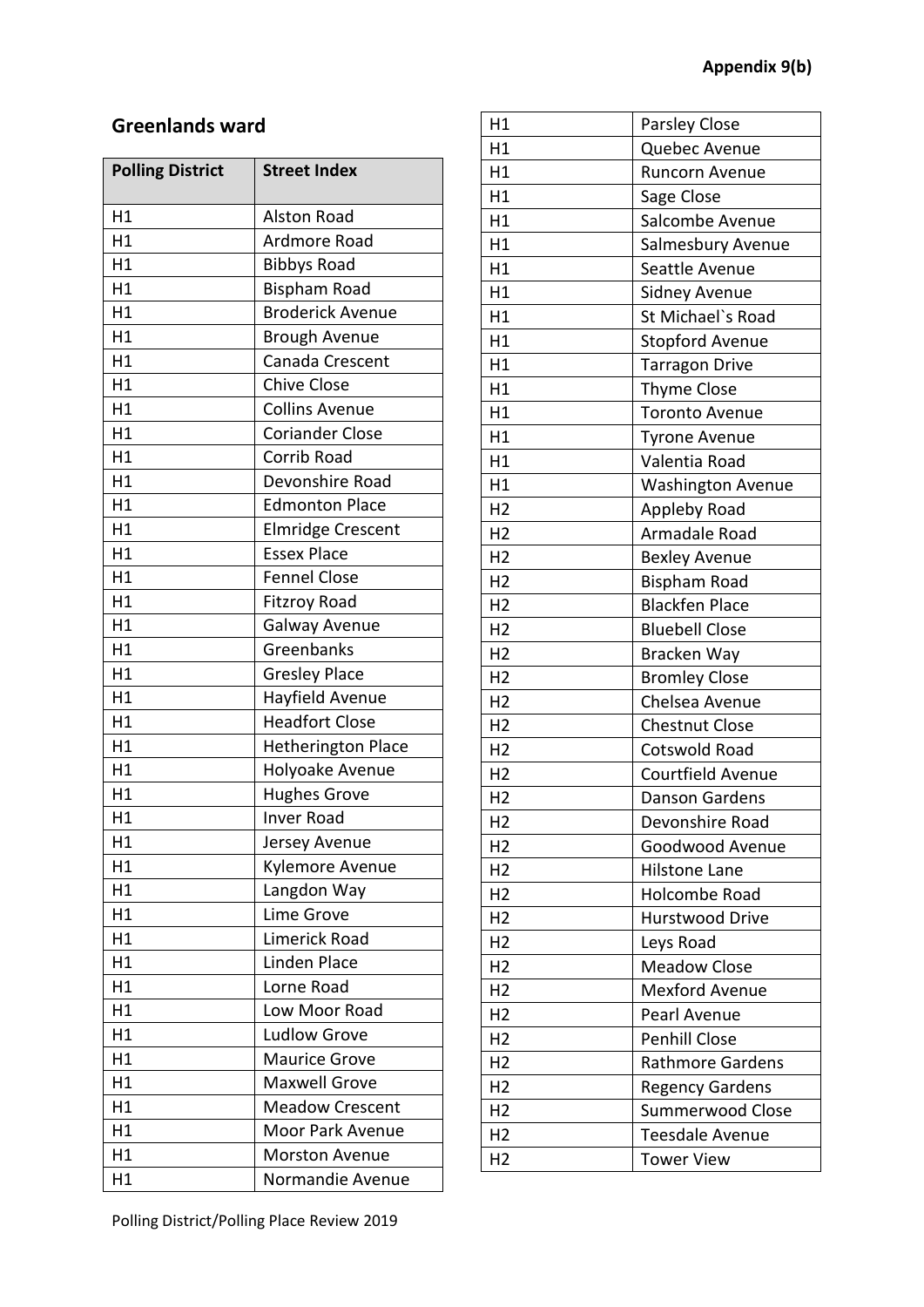| H2             | Warbreck Hill Road |
|----------------|--------------------|
| H <sub>2</sub> | <b>Warley Road</b> |
|                | Waterside          |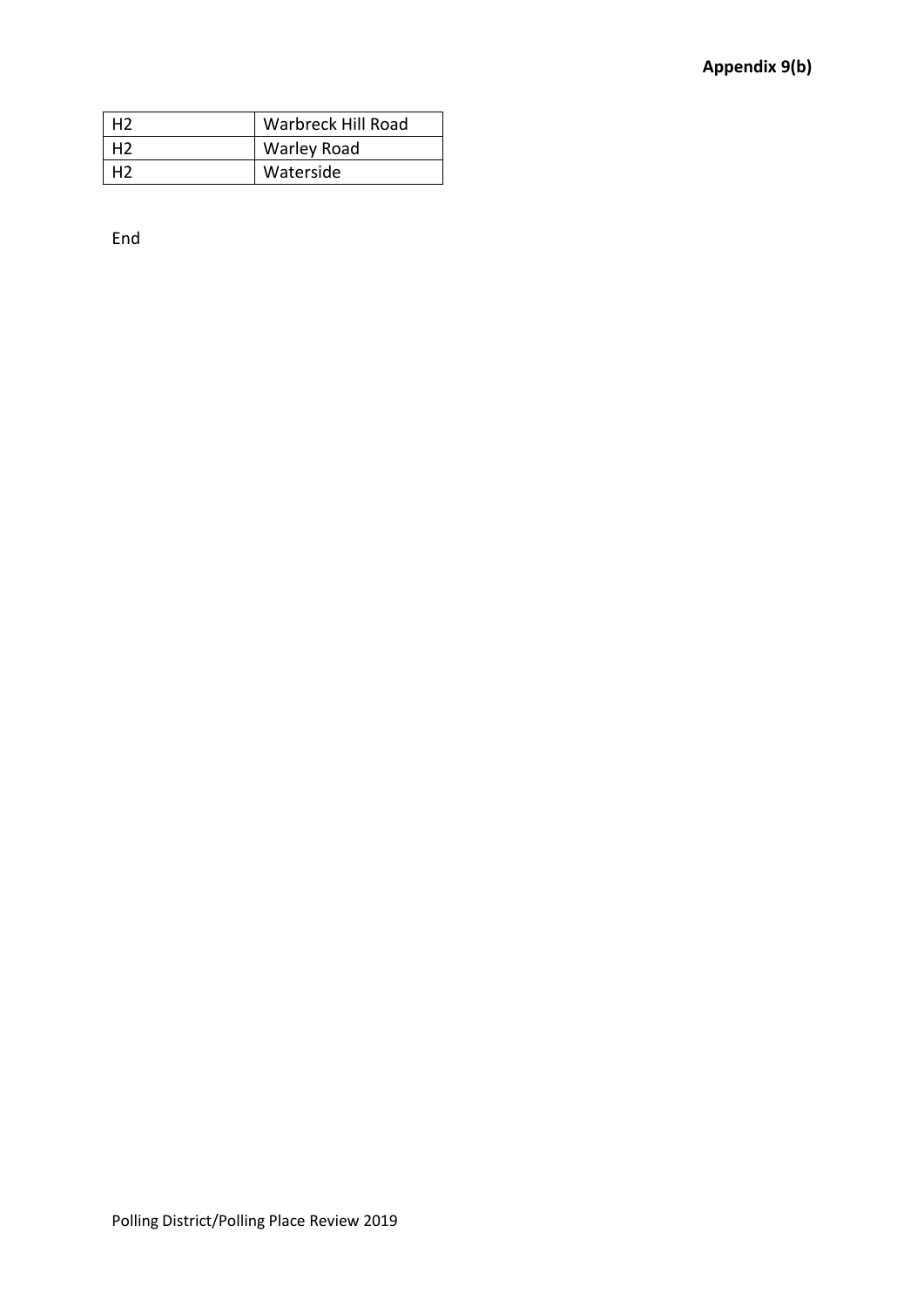## **Hawes Side ward**

| <b>Polling District</b> | <b>Street Index</b>       |
|-------------------------|---------------------------|
| R1                      | <b>Acton Road</b>         |
| R1                      | Angers Hill Road          |
| R1                      | <b>Arnott Road</b>        |
| R1                      | Belgrave Road             |
| R1                      | <b>Branston Road</b>      |
| R1                      | <b>Brook Street</b>       |
| R1                      | Colwyn Avenue             |
| R1                      | <b>Crossland Road</b>     |
| R1                      | Daggers Hall Lane         |
| R1                      | Dalewood Avenue           |
| R1                      | Fairway Road              |
| R1                      | <b>Hawes Side Lane</b>    |
| R1                      | <b>Ilford Road</b>        |
| R1                      | Meadway                   |
| R1                      | Morley Road               |
| R1                      | Oxford Square             |
| R1                      | Penrose Avenue            |
| R1                      | Rectory Road              |
| R1                      | Rosary Avenue             |
| R1                      | Ryburn Avenue             |
| R1                      | Sedbergh Avenue           |
| R1                      | St Edmund's Road          |
| R1                      | <b>Terance Road</b>       |
| R1                      | <b>Troughton Crescent</b> |
| R1                      | Vicarage Lane             |
| R1                      | <b>Wanstead Crescent</b>  |
| R1                      | Waterloo Road             |
| R1                      | <b>Whittam Avenue</b>     |
| R <sub>2</sub>          | <b>Bean Avenue</b>        |
| R <sub>2</sub>          | Bostonway                 |
| R <sub>2</sub>          | <b>Braith Close</b>       |
| R <sub>2</sub>          | <b>Bridge House Road</b>  |
| R <sub>2</sub>          | <b>Burns Place</b>        |
| R <sub>2</sub>          | <b>Burnside Avenue</b>    |
| R <sub>2</sub>          | Daggers Hall Lane         |
| R <sub>2</sub>          | Dewhurst Avenue           |
| R <sub>2</sub>          | <b>East Side</b>          |
| R <sub>2</sub>          | Ellesmere Road            |
| R <sub>2</sub>          | <b>Halton Gardens</b>     |
| R <sub>2</sub>          | Harcourt Road             |
| R <sub>2</sub>          | Hathaway                  |

| R <sub>2</sub> | Hawes Side Lane          |
|----------------|--------------------------|
| R <sub>2</sub> | Hemingway                |
| R <sub>2</sub> | <b>Holbeck Avenue</b>    |
| R <sub>2</sub> | Howe Avenue              |
| R <sub>2</sub> | Hurstmere Avenue         |
| R <sub>2</sub> | Loftos Avenue            |
| R <sub>2</sub> | Logan Court              |
| R <sub>2</sub> | Longway                  |
| R <sub>2</sub> | Lowesway                 |
| R <sub>2</sub> | <b>Macauley Avenue</b>   |
| R <sub>2</sub> | Malham Avenue            |
| R <sub>2</sub> | Marsden Road             |
| R <sub>2</sub> | <b>Marton Drive</b>      |
| R <sub>2</sub> | Meanwood Avenue          |
| R <sub>2</sub> | Millington Avenue        |
| R <sub>2</sub> | <b>Moss Bank Place</b>   |
| R <sub>2</sub> | Oak Avenue               |
| R <sub>2</sub> | Pavey Close              |
| R <sub>2</sub> | Pickmere Avenue          |
| R <sub>2</sub> | Powell Avenue            |
| R <sub>2</sub> | Quayle Avenue            |
| R <sub>2</sub> | <b>Renwick Avenue</b>    |
| R <sub>2</sub> | Roundhay                 |
| R <sub>2</sub> | <b>Scott Close</b>       |
| R <sub>2</sub> | Sowerby Avenue           |
| R <sub>2</sub> | Spen Place               |
| R <sub>2</sub> | <b>Stretton Avenue</b>   |
| R <sub>2</sub> | Swindon Avenue           |
| R2             | <b>Thursfield Avenue</b> |
| R <sub>2</sub> | <b>Towneley Avenue</b>   |
| R2             | Vicarage Lane            |
| R <sub>2</sub> | <b>Watson Road</b>       |
| R <sub>2</sub> | <b>West Side</b>         |
| R <sub>3</sub> | Angers Hill Road         |
| R <sub>3</sub> | <b>Barclay Avenue</b>    |
| R <sub>3</sub> | <b>Elaine Avenue</b>     |
| R <sub>3</sub> | George Avenue            |
| R3             | James Avenue             |
| R <sub>3</sub> | John Hill Street         |
| R <sub>3</sub> | Johnson Road             |
| R <sub>3</sub> | Newhouse Road            |
| R <sub>3</sub> | Ord Avenue               |
| R3             | <b>Oscar Street</b>      |
| R3             | Penrose Avenue           |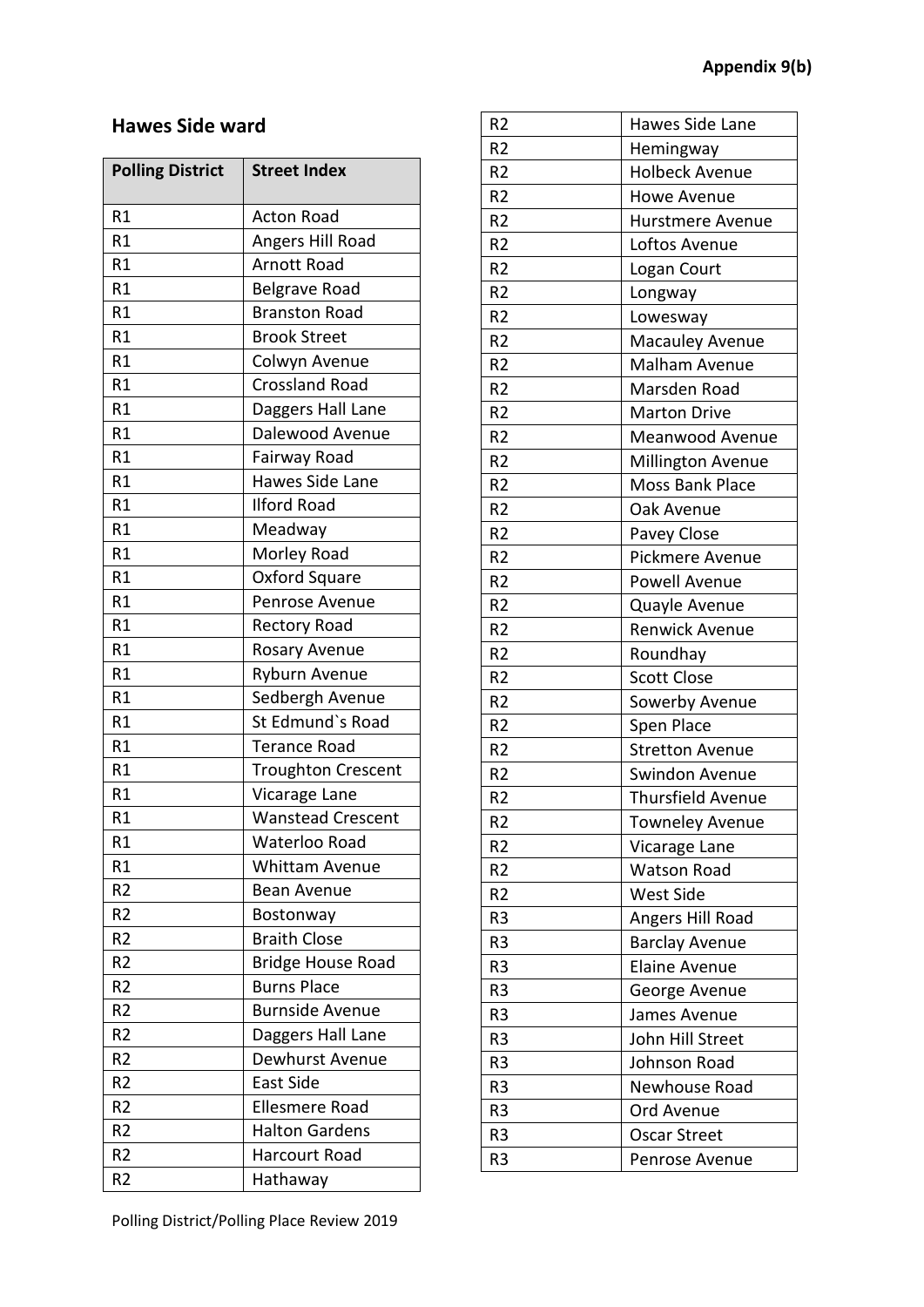| R <sub>3</sub> | <b>Phillip Street</b>   |
|----------------|-------------------------|
| R <sub>3</sub> | <b>Preston New Road</b> |
| R <sub>3</sub> | Ryson Avenue            |
| R3             | Sedbergh Avenue         |
| R3             | <b>Skipton Close</b>    |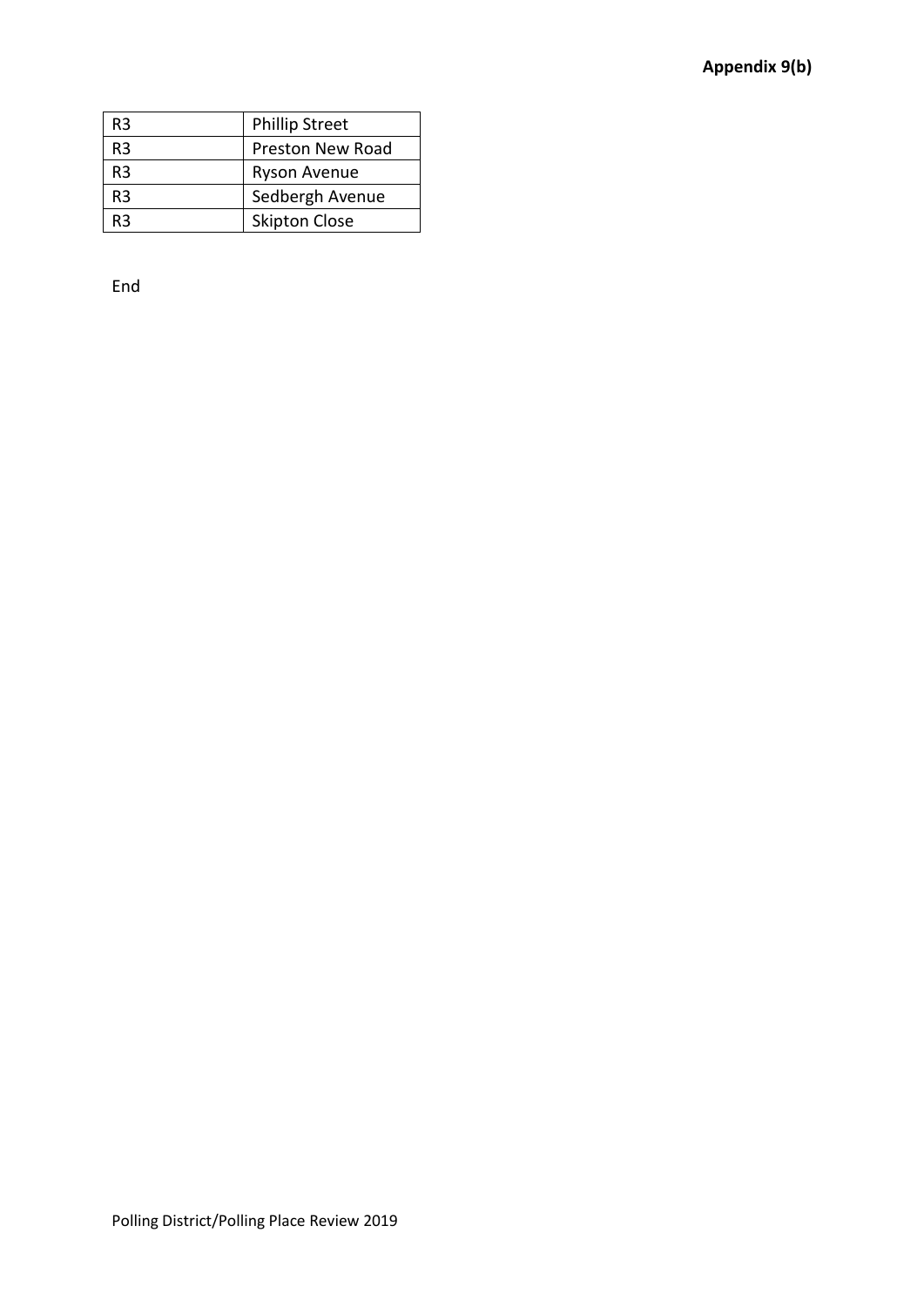# **Highfield ward**

| <b>Polling Distrct</b> | <b>Street Index</b>      |
|------------------------|--------------------------|
| S <sub>1</sub>         | <b>Acre Gate</b>         |
| S <sub>1</sub>         | Alpine Avenue            |
| S <sub>1</sub>         | Ayrton Avenue            |
| S <sub>1</sub>         | <b>Balham Avenue</b>     |
| S <sub>1</sub>         | <b>Burnage Gardens</b>   |
| S <sub>1</sub>         | Chiltern Avenue          |
| S <sub>1</sub>         | <b>Clayton Crescent</b>  |
| S <sub>1</sub>         | Darley Avenue            |
| S <sub>1</sub>         | Deeside                  |
| S <sub>1</sub>         | Dorritt Road             |
| S <sub>1</sub>         | <b>Emerson Avenue</b>    |
| S <sub>1</sub>         | <b>Endsleigh Gardens</b> |
| S <sub>1</sub>         | Faringdon Avenue         |
| S <sub>1</sub>         | Ferndale Avenue          |
| S <sub>1</sub>         | Hawes Side Lane          |
| S <sub>1</sub>         | <b>Helens Close</b>      |
| S <sub>1</sub>         | <b>Highfield Road</b>    |
| S <sub>1</sub>         | <b>Ivy Avenue</b>        |
| S <sub>1</sub>         | Keasden Avenue           |
| S <sub>1</sub>         | Kingsmede                |
| S <sub>1</sub>         | Lennox Gate              |
| S <sub>1</sub>         | <b>Lindale Gardens</b>   |
| S <sub>1</sub>         | <b>Linfield Terrace</b>  |
| S <sub>1</sub>         | Livet Avenue             |
| S <sub>1</sub>         | Longridge Avenue         |
| S <sub>1</sub>         | <b>Lostock Gardens</b>   |
| S <sub>1</sub>         | Loxham Gardens           |
| S <sub>1</sub>         | Marcroft Avenue          |
| S <sub>1</sub>         | Margate Avenue           |
| S <sub>1</sub>         | <b>Matthews Court</b>    |
| S <sub>1</sub>         | <b>Molyneux Drive</b>    |
| S <sub>1</sub>         | <b>Nesswood Avenue</b>   |
| S <sub>1</sub>         | Pedders Lane             |
| S <sub>1</sub>         | Regal Avenue             |
| S <sub>1</sub>         | Speyside                 |
| S <sub>1</sub>         | Squires Gate Lane        |
| S <sub>1</sub>         | St Annes Road            |
| S <sub>1</sub>         | <b>Stadium Avenue</b>    |
| S <sub>1</sub>         | Taybank Avenue           |
| S <sub>1</sub>         | Teenadore Avenue         |
| S1                     | Weeton Avenue            |

| S <sub>1</sub>           | <b>Westby Avenue</b>     |
|--------------------------|--------------------------|
| S <sub>1</sub>           | Wyndham Gardens          |
| S <sub>2</sub>           | <b>Abbey Close</b>       |
| S <sub>2</sub>           | Abbey Road               |
| S <sub>2</sub>           | <b>Belvere Avenue</b>    |
| S <sub>2</sub>           | <b>Burgate</b>           |
| S <sub>2</sub>           | Cartmell Fold            |
| S <sub>2</sub>           | Cheddar Avenue           |
| S <sub>2</sub>           | <b>Dalton Avenue</b>     |
| S <sub>2</sub>           | <b>Farnell Place</b>     |
| S <sub>2</sub>           | <b>Garton Avenue</b>     |
| S <sub>2</sub>           | Gildabrook Road          |
| S <sub>2</sub>           | <b>Highfield Road</b>    |
| $\overline{\mathsf{S2}}$ | Highgate                 |
| S <sub>2</sub>           | Kimberley Avenue         |
| S <sub>2</sub>           | Knightsbridge Avenue     |
| S <sub>2</sub>           | Lawn Tennis Court        |
| S <sub>2</sub>           | Oak Grove                |
| S <sub>2</sub>           | Primrose Avenue          |
| S <sub>2</sub>           | Ravenwood Avenue         |
| S <sub>2</sub>           | Sandgate                 |
| S <sub>2</sub>           | Sawley Avenue            |
| S <sub>2</sub>           | <b>Scotswood Avenue</b>  |
| S <sub>2</sub>           | Selby Avenue             |
| S <sub>2</sub>           | <b>Squires Gate Lane</b> |
| S <sub>2</sub>           | <b>St Annes Road</b>     |
| S <sub>2</sub>           | St Martin's Road         |
| S <sub>2</sub>           | Sunnyhurst Avenue        |
| S <sub>2</sub>           | Sunnyhurst Park          |
| S <sub>2</sub>           | Tewkesbury Avenue        |
| S <sub>2</sub>           | Thursby Avenue           |
| S <sub>2</sub>           | <b>Waltham Avenue</b>    |
| S <sub>2</sub>           | <b>Wellogate Gardens</b> |

End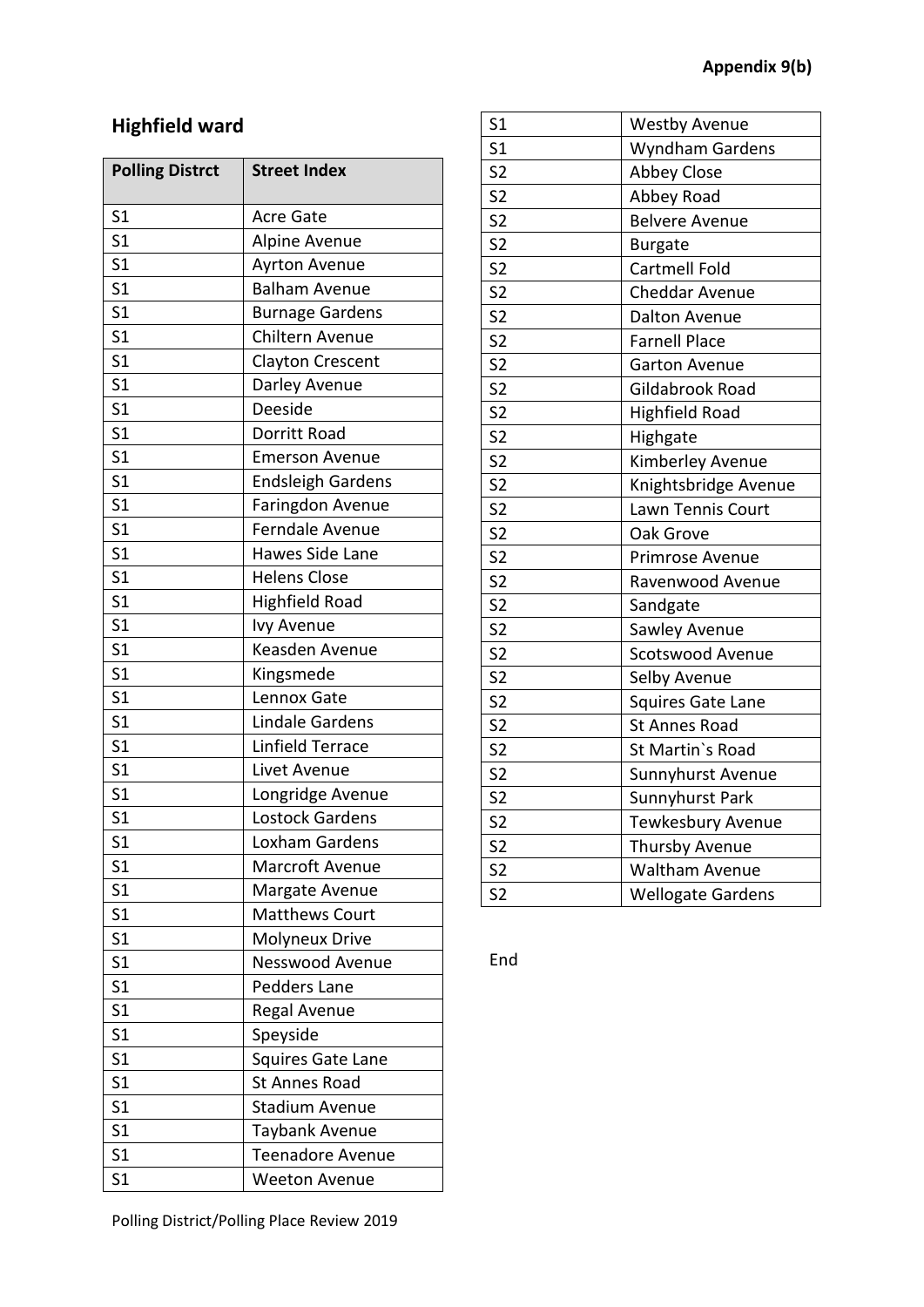## **Ingthorpe ward**

| <b>Polling District</b> | <b>Street Index</b>      |
|-------------------------|--------------------------|
| G1                      | Airdrie Place            |
| G <sub>1</sub>          | Ashfield Road            |
| G1                      | <b>Beattock Place</b>    |
| G1                      | <b>Bergerac Crescent</b> |
| G1                      | <b>Betjeman Close</b>    |
| G1                      | <b>Bordeaux Crescent</b> |
| G1                      | <b>Braemar Walk</b>      |
| G <sub>1</sub>          | <b>Briarfield</b>        |
| G1                      | <b>Briarwood Drive</b>   |
| G1                      | <b>Burgundy Crescent</b> |
| G1                      | Champagne Avenue         |
| G <sub>1</sub>          | Chardonnay               |
|                         | Crescent                 |
| G1                      | <b>Chaucer Place</b>     |
| G1                      | <b>Clover Court</b>      |
| G1                      | <b>Dumfries Close</b>    |
| G1                      | <b>Elk View Court</b>    |
| G1                      | <b>Galloway Crescent</b> |
| G1                      | <b>Glendale Close</b>    |
| G1                      | <b>Highcroft Avenue</b>  |
| G <sub>1</sub>          | Honeysuckle Place        |
| G <sub>1</sub>          | <b>Irvine Close</b>      |
| G1                      | Kairnryan Close          |
| G1                      | <b>Keats Close</b>       |
| G <sub>1</sub>          | Kilmory Place            |
| G1                      | Kincraig Place           |
| G1                      | Kincraig Road            |
| G1                      | Lowland Way              |
| G1                      | <b>Milton Place</b>      |
| G1                      | <b>Mulberry Mews</b>     |
| G1                      | <b>Oban Place</b>        |
| G1                      | Portree Road             |
| G1                      | Primrose Bank            |
| G <sub>1</sub>          | <b>Robins Lane</b>       |
| G1                      | Ryscar Way               |
| G1                      | <b>Shelley Close</b>     |
| G <sub>1</sub>          | <b>Strathyre Close</b>   |
| G1                      | <b>Stronsay Place</b>    |
| G1                      | <b>Tennyson Drive</b>    |
| G <sub>2</sub>          | Ashfield Road            |
| G <sub>2</sub>          | <b>Bangor Avenue</b>     |

| G <sub>2</sub> | <b>Bispham Road</b>     |
|----------------|-------------------------|
| G <sub>2</sub> | <b>Blackpool Road</b>   |
| G <sub>2</sub> | <b>Bristol Avenue</b>   |
| G <sub>2</sub> | <b>Buxton Avenue</b>    |
| G <sub>2</sub> | Carcroft Avenue         |
| G <sub>2</sub> | Denstone Avenue         |
| G <sub>2</sub> | Devonshire Road         |
| G <sub>2</sub> | Fernleigh Close         |
| G <sub>2</sub> | Galway Avenue           |
| G <sub>2</sub> | Ingthorpe Avenue        |
| G <sub>2</sub> | <b>Inver Road</b>       |
| G <sub>2</sub> | Kildare Road            |
| G <sub>2</sub> | Lentworth Avenue        |
| G <sub>2</sub> | Moor Park Avenue        |
| G <sub>2</sub> | <b>Munster Avenue</b>   |
| G <sub>2</sub> | <b>Red Bank Road</b>    |
| G <sub>2</sub> | Rockingham Road         |
| G <sub>2</sub> | <b>Winnipeg Place</b>   |
| G <sub>2</sub> | Wyresdale Avenue        |
| G <sub>3</sub> | Ainsdale Avenue         |
| G <sub>3</sub> | All Hallows Close       |
| G <sub>3</sub> | All Hallows Road        |
| G <sub>3</sub> | All Saints Road         |
| G3             | Ashfield Road           |
| G <sub>3</sub> | <b>Beechwood Grove</b>  |
| G <sub>3</sub> | <b>Birkdale Avenue</b>  |
| G <sub>3</sub> | <b>Briarwood Drive</b>  |
| G <sub>3</sub> | <b>Bristol Avenue</b>   |
| G3             | Carnforth Avenue        |
| G <sub>3</sub> | Cherrydale              |
| G <sub>3</sub> | Codale Avenue           |
| G <sub>3</sub> | <b>Cranbrook Avenue</b> |
| G <sub>3</sub> | <b>Cranbrook Grove</b>  |
| G <sub>3</sub> | <b>Crofton Avenue</b>   |
| G <sub>3</sub> | <b>Cromer Road</b>      |
| G <sub>3</sub> | Denholme Grove          |
| G <sub>3</sub> | Devonshire Road         |
| G <sub>3</sub> | <b>Epping Close</b>     |
| G <sub>3</sub> | <b>Fairfax Avenue</b>   |
| G <sub>3</sub> | <b>Frinton Grove</b>    |
| G <sub>3</sub> | <b>Glenfield Avenue</b> |
| G <sub>3</sub> | <b>Hastings Avenue</b>  |
| G <sub>3</sub> | <b>Highcroft Avenue</b> |
| G3             | Ingleton Avenue         |
|                |                         |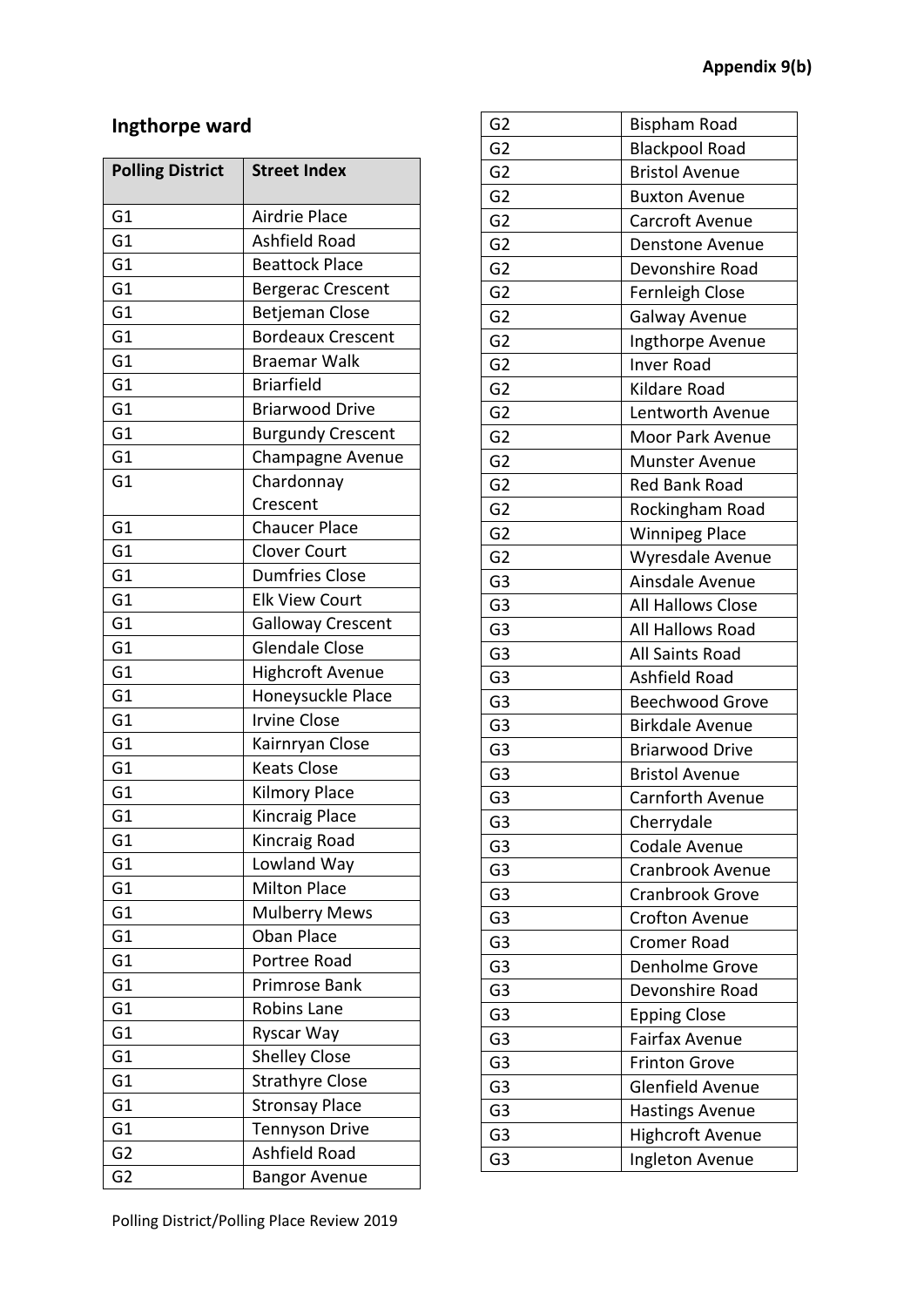| G3             | Inglewood Grove          |
|----------------|--------------------------|
| G3             | Ingthorpe Avenue         |
| G <sub>3</sub> | Longford Avenue          |
| G <sub>3</sub> | Lothian Place            |
| G3             | Norwich Place            |
| G <sub>3</sub> | Oakmoor Avenue           |
| G <sub>3</sub> | Pinewood Avenue          |
| G3             | Portway                  |
| G <sub>3</sub> | Red Bank Road            |
| G <sub>3</sub> | <b>Rossington Avenue</b> |
| G <sub>3</sub> | Silverdale               |
| G3             | <b>Stainforth Avenue</b> |
| G <sub>3</sub> | Upwood Close             |
| G <sub>3</sub> | Village Way              |
| G3             | Waterdale                |
| G3             | <b>Welland Close</b>     |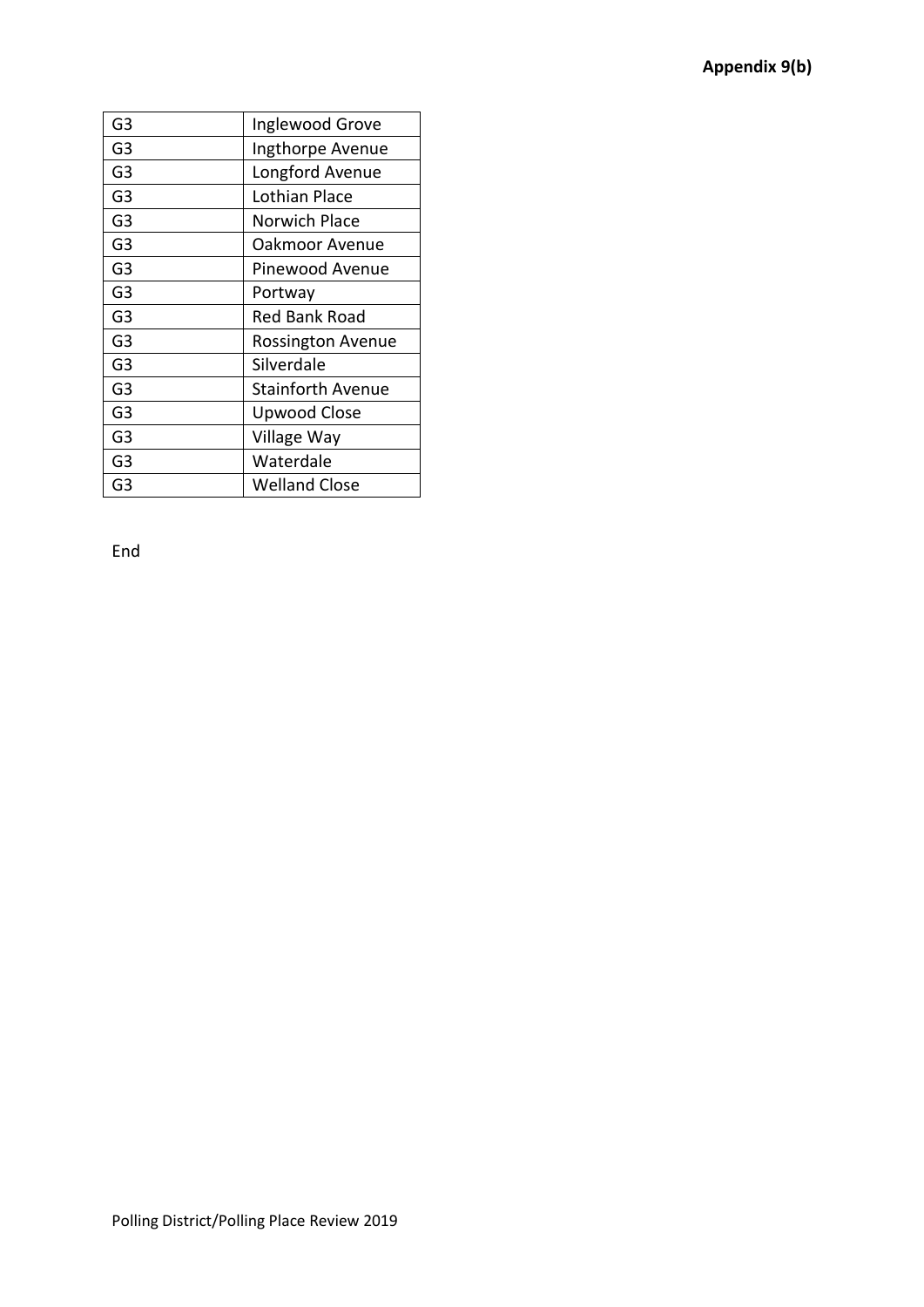## **Layton ward**

| <b>Polling District</b> | <b>Street Index</b>       |
|-------------------------|---------------------------|
| K1                      | Alder Grove               |
| K1                      | <b>Annesley Avenue</b>    |
| K1                      | <b>Beetham Place</b>      |
| K1                      | <b>Benson Road</b>        |
| K1                      | <b>Bispham Road</b>       |
| K1                      | <b>Brendon Walk</b>       |
| K1                      | <b>Bridge Close</b>       |
| K1                      | <b>Brierley Avenue</b>    |
| K1                      | Brooklyn Avenue           |
| K1                      | <b>Broughton Avenue</b>   |
| K1                      | Caledonian Avenue         |
| K1                      | Camden Road               |
| K1                      | <b>Cameron Avenue</b>     |
| K1                      | Campbell Avenue           |
| K1                      | <b>Cannock Avenue</b>     |
| K1                      | Caunce Street             |
| K1                      | <b>Chelford Avenue</b>    |
| K1                      | <b>Collingwood Avenue</b> |
| K1                      | <b>Collingwood Place</b>  |
| K1                      | Croydon Road              |
| K1                      | <b>Cumbrian Avenue</b>    |
| K1                      | Delaware Road             |
| K1                      | <b>Drummond Avenue</b>    |
| K1                      | Eastwood Avenue           |
| K1                      | <b>Foxdale Avenue</b>     |
| K1                      | <b>Garrick Grove</b>      |
| К1                      | <b>Gisburn Grove</b>      |
| K1                      | <b>Granby Avenue</b>      |
| K1                      | Grange Road               |
| K1                      | <b>Grenfell Avenue</b>    |
| K1                      | <b>Highbury Avenue</b>    |
| K1                      | Hoo Hill Lane             |
| K1                      | Humber Avenue             |
| K1                      | <b>Huntley Avenue</b>     |
| K1                      | Jackson Street            |
| K1                      | Kingscote Drive North     |
| K1                      | Larbreck Avenue           |
| K1                      | Layton Road               |
| K1                      | Leaford Avenue            |
| K1                      | Lyncroft Crescent         |
| К1                      | Lynwood Avenue            |

| K1             | Mansfield Road          |
|----------------|-------------------------|
| K1             | <b>Mather Street</b>    |
| K1             | Melrose Avenue          |
| K1             | Meyler Avenue           |
| K1             | North Avenue            |
| K1             | Norwood Avenue          |
| K1             | <b>Onslow Road</b>      |
| K1             | Oregon Avenue           |
| K1             | Peel Avenue             |
| K1             | Pelham Avenue           |
| K1             | Plymouth Road           |
| K1             | Poulton Road            |
| K1             | Ramsey Avenue           |
| K1             | Rathlyn Avenue          |
| K1             | Sherwood Avenue         |
| K1             | <b>St Marks Place</b>   |
| K1             | <b>Sussex Road</b>      |
| K1             | <b>Talbot Road</b>      |
| K1             | <b>Tennyson Road</b>    |
| K1             | <b>Wembley Avenue</b>   |
| K1             | <b>Westcliffe Drive</b> |
| K1             | <b>Whittaker Avenue</b> |
| K1             | <b>Wilford Street</b>   |
| K1             | <b>William Street</b>   |
| K <sub>2</sub> | <b>Albion Avenue</b>    |
| K <sub>2</sub> | Alwood Avenue           |
| K <sub>2</sub> | <b>Bardsway Avenue</b>  |
| K <sub>2</sub> | Beckway Avenue          |
| K2             | <b>Bingley Avenue</b>   |
| K <sub>2</sub> | <b>Blairway Avenue</b>  |
| K <sub>2</sub> | Brockway Avenue         |
| K2             | <b>Caton Grove</b>      |
| K <sub>2</sub> | Crestway                |
| K <sub>2</sub> | Deneway Avenue          |
| K <sub>2</sub> | Fordway Avenue          |
| K <sub>2</sub> | Grange Road             |
| K <sub>2</sub> | Ingleway Avenue         |
| K <sub>2</sub> | Kingscote Drive         |
| K2             | Kingscote Drive North   |
| K <sub>2</sub> | Lakeway                 |
| K2             | <b>Milton Avenue</b>    |
| K <sub>2</sub> | Nethway Avenue          |
| K <sub>2</sub> | <b>Newton Drive</b>     |
| K <sub>2</sub> | North Park Drive        |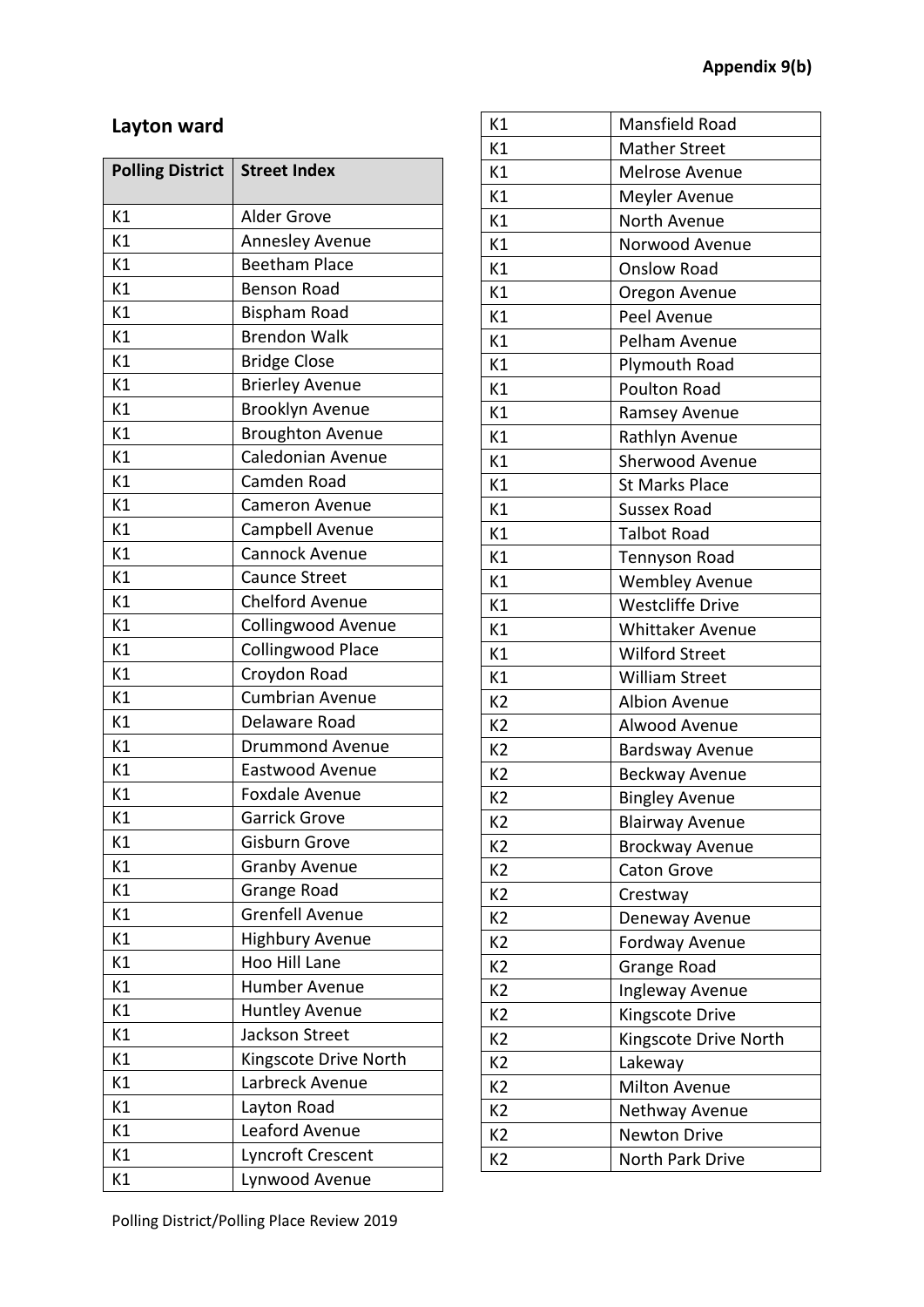| K2             | <b>Onslow Road</b>       |
|----------------|--------------------------|
| K <sub>2</sub> | Parkway                  |
| K <sub>2</sub> | Riversway                |
| K <sub>2</sub> | <b>Scorton Avenue</b>    |
| K <sub>2</sub> | <b>Shenstone Road</b>    |
| K <sub>2</sub> | <b>St Bernard Avenue</b> |
| K <sub>2</sub> | <b>St Louis Avenue</b>   |
| K <sub>2</sub> | St Walburgas Road        |
| K2             | <b>Torsway Avenue</b>    |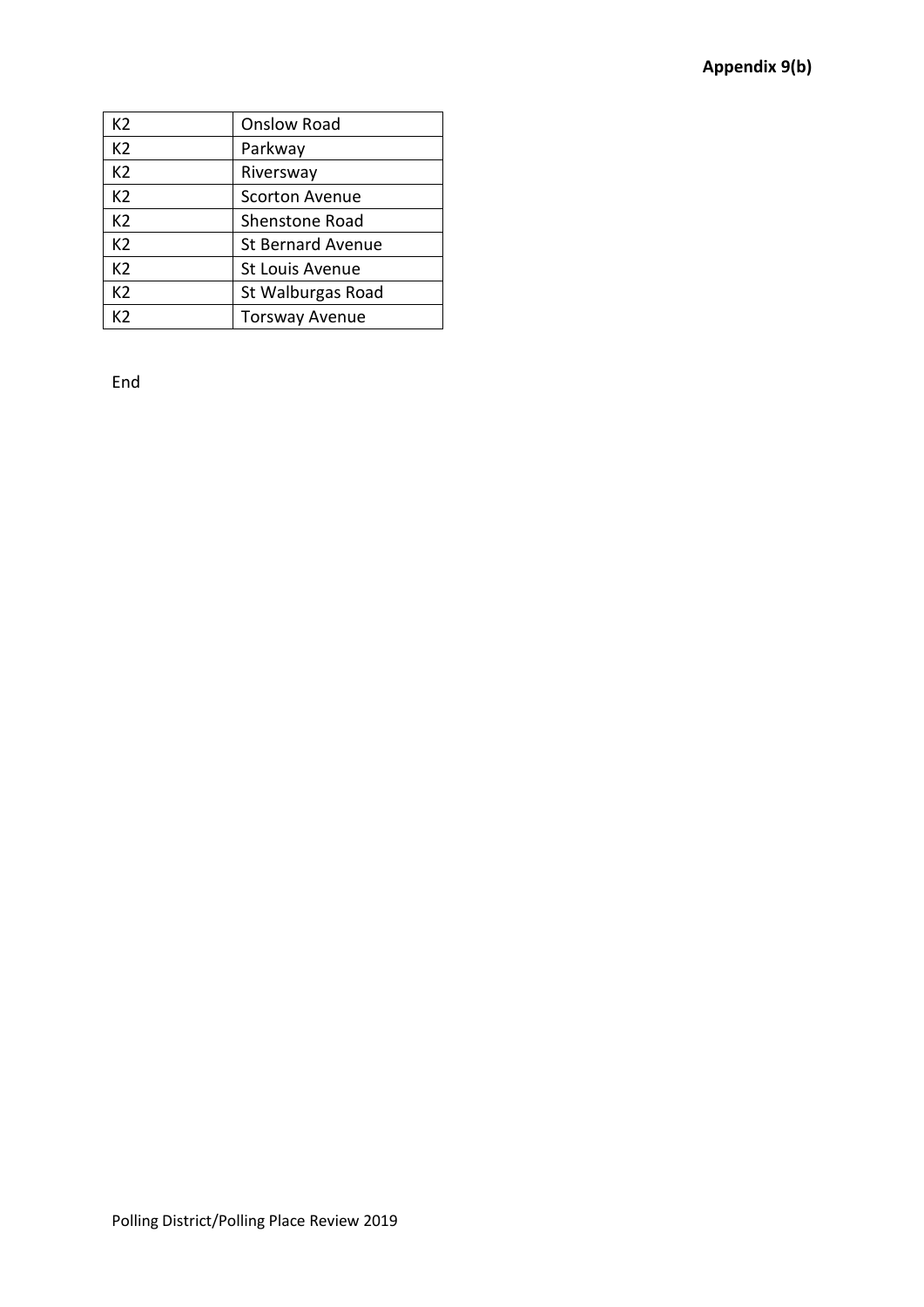#### **Marton ward**

| <b>Polling District</b> | <b>Street Index</b>       |
|-------------------------|---------------------------|
| T1                      | Abbotsford Road           |
| T1                      | <b>Ackroyd Place</b>      |
| T1                      | <b>Allenbury Place</b>    |
| T1                      | <b>Barmouth Avenue</b>    |
| T1                      | <b>Bassenthwaite Road</b> |
| T1                      | <b>Birch Tree Gardens</b> |
| T1                      | <b>Bletchley Close</b>    |
| T1                      | Broad Oak Lane - Staining |
| T1                      | <b>Clifton Crescent</b>   |
| T1                      | <b>Cornwall Place</b>     |
| T1                      | Dalkeith Avenue           |
| T1                      | Doncaster Road            |
| T1                      | Dovedale Avenue           |
| T1                      | <b>East Park Drive</b>    |
| T1                      | <b>Elterwater Place</b>   |
| T1                      | Fredora Avenue            |
| T1                      | <b>Garden Close</b>       |
| T1                      | <b>Kelmarsh Close</b>     |
| T1                      | Kingsley Road             |
| T1                      | <b>Kipling Drive</b>      |
| T1                      | Knutsford Road            |
| T1                      | Lancaster Road            |
| T1                      | Lark Close                |
| T1                      | Lawnswood Crescent        |
| T1                      | Lawson Road               |
| T1                      | Lodge Court - Staining    |
| T1                      | <b>Lulworth Avenue</b>    |
| Τ1                      | <b>Marples Drive</b>      |
| T1                      | Meadowbrook               |
| T1                      | Mereland Road             |
| T1                      | <b>Moorland Court</b>     |
| T1                      | Mythop Road               |
| T1                      | Norfolk Road              |
| T1                      | Paddock Drive             |
| T1                      | Patterdale Avenue         |
| T1                      | Pittsdale Avenue          |
| T1                      | <b>Prescot Place</b>      |
| T1                      | <b>Preston New Road</b>   |
| T1                      | Preston Old Road          |
| T1                      | Quernmore Avenue          |
| T1                      | <b>Rosefinch Court</b>    |

| T1             | Rosefinch Way              |
|----------------|----------------------------|
| T1             | <b>Skelwith Road</b>       |
| T1             | Southbourne Road           |
| T1             | St Leonard's Road          |
| T1             | <b>Stock Road</b>          |
| T1             | <b>Suffolk Road</b>        |
| T1             | <b>Swallow Close</b>       |
| T1             | <b>Swift Close</b>         |
| T1             | The Square                 |
| T1             | <b>Torquay Avenue</b>      |
| T1             | <b>Wheatlands Crescent</b> |
| T1             | <b>Windmill Rise</b>       |
| T1             | <b>Woodside Drive</b>      |
| T1             | <b>Worcester Road</b>      |
| T1             | <b>Wordsworth Avenue</b>   |
| T <sub>2</sub> | Abbotsford Road            |
| T <sub>2</sub> | Airedale Avenue            |
| T <sub>2</sub> | Aldwych Avenue             |
| T <sub>2</sub> | <b>Beechfield Avenue</b>   |
| T <sub>2</sub> | <b>Briercliffe Avenue</b>  |
| T <sub>2</sub> | Cadby Avenue               |
| T <sub>2</sub> | Canterbury Avenue          |
| T <sub>2</sub> | <b>Carsluith Avenue</b>    |
| T <sub>2</sub> | <b>Colchester Road</b>     |
| T <sub>2</sub> | <b>Crosby Grove</b>        |
| T <sub>2</sub> | Dryburgh Avenue            |
| T <sub>2</sub> | Dunmail Avenue             |
| T <sub>2</sub> | East Mead                  |
| T2             | <b>East Park Drive</b>     |
| T <sub>2</sub> | Godwin Avenue              |
| T <sub>2</sub> | Goldsboro` Avenue          |
| T <sub>2</sub> | <b>Halifax Street</b>      |
| T <sub>2</sub> | Haslemere Avenue           |
| T <sub>2</sub> | <b>Hereford Avenue</b>     |
| T <sub>2</sub> | <b>Higham Grove</b>        |
| T <sub>2</sub> | Honister Avenue            |
| T <sub>2</sub> | Knaresboro' Avenue         |
| T <sub>2</sub> | Latham Avenue              |
| T <sub>2</sub> | Lawson Road                |
| T <sub>2</sub> | Lightbown Avenue           |
| T <sub>2</sub> | Lindsay Avenue             |
| T <sub>2</sub> | <b>Lomond Avenue</b>       |
| T <sub>2</sub> | Newlands Avenue            |
| T <sub>2</sub> | North Park Drive           |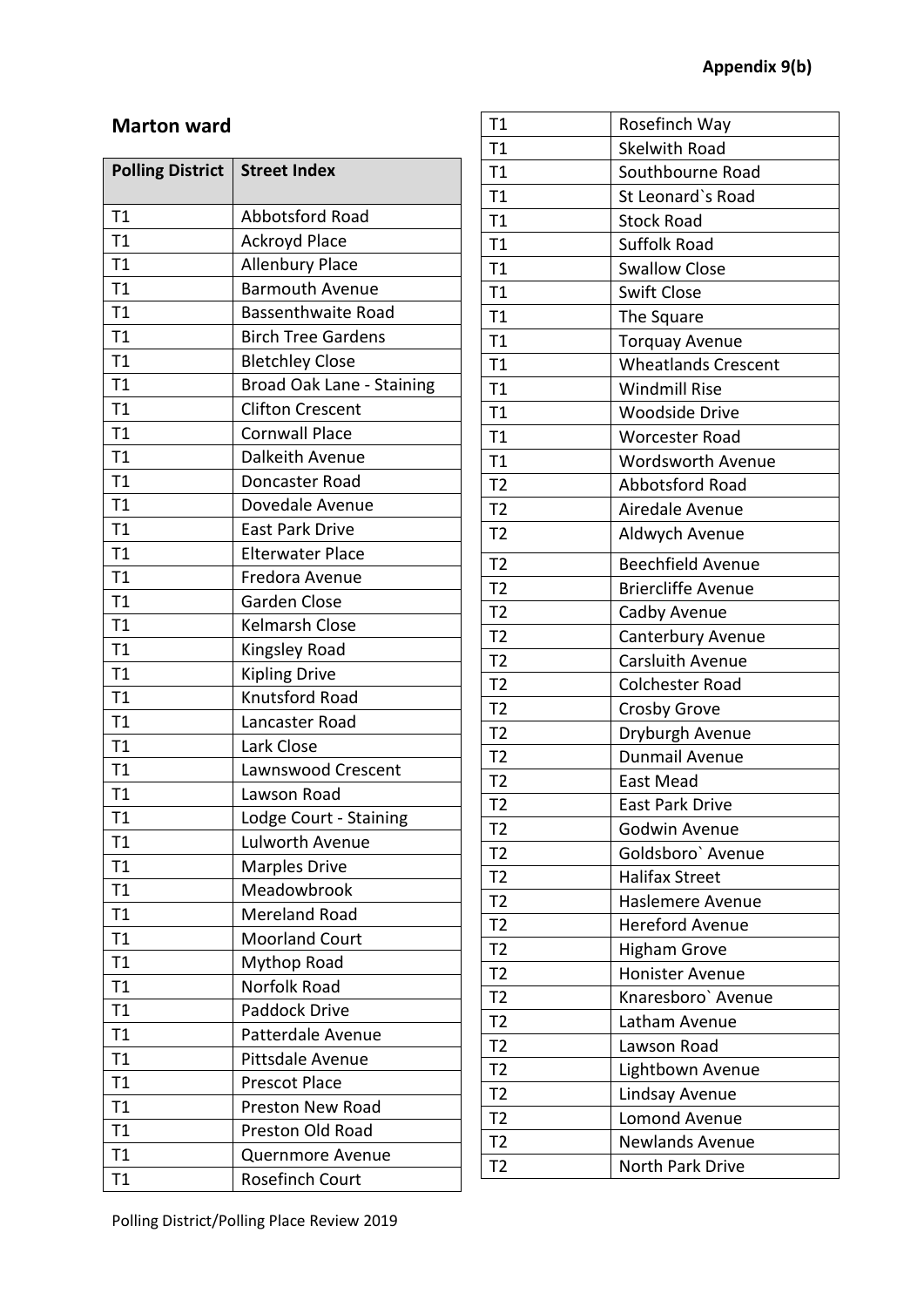| T <sub>2</sub> | Patterdale Avenue         |
|----------------|---------------------------|
| T2             | Pittsdale Avenue          |
| T <sub>2</sub> | Preston New Road          |
| T <sub>2</sub> | Preston Old Road          |
| T <sub>2</sub> | Royal Avenue              |
| T2             | Royal Bank Road           |
| T <sub>2</sub> | <b>South Park Drive</b>   |
| T <sub>2</sub> | St Leonard's Road         |
| T <sub>2</sub> | <b>Stanley Park Close</b> |
| T <sub>2</sub> | <b>West Park Drive</b>    |
| T <sub>2</sub> | Weymouth Road             |
| T <sub>2</sub> | <b>Whitegate Drive</b>    |
| T <sub>2</sub> | Worcester Road            |
| Т2             | Wren Grove                |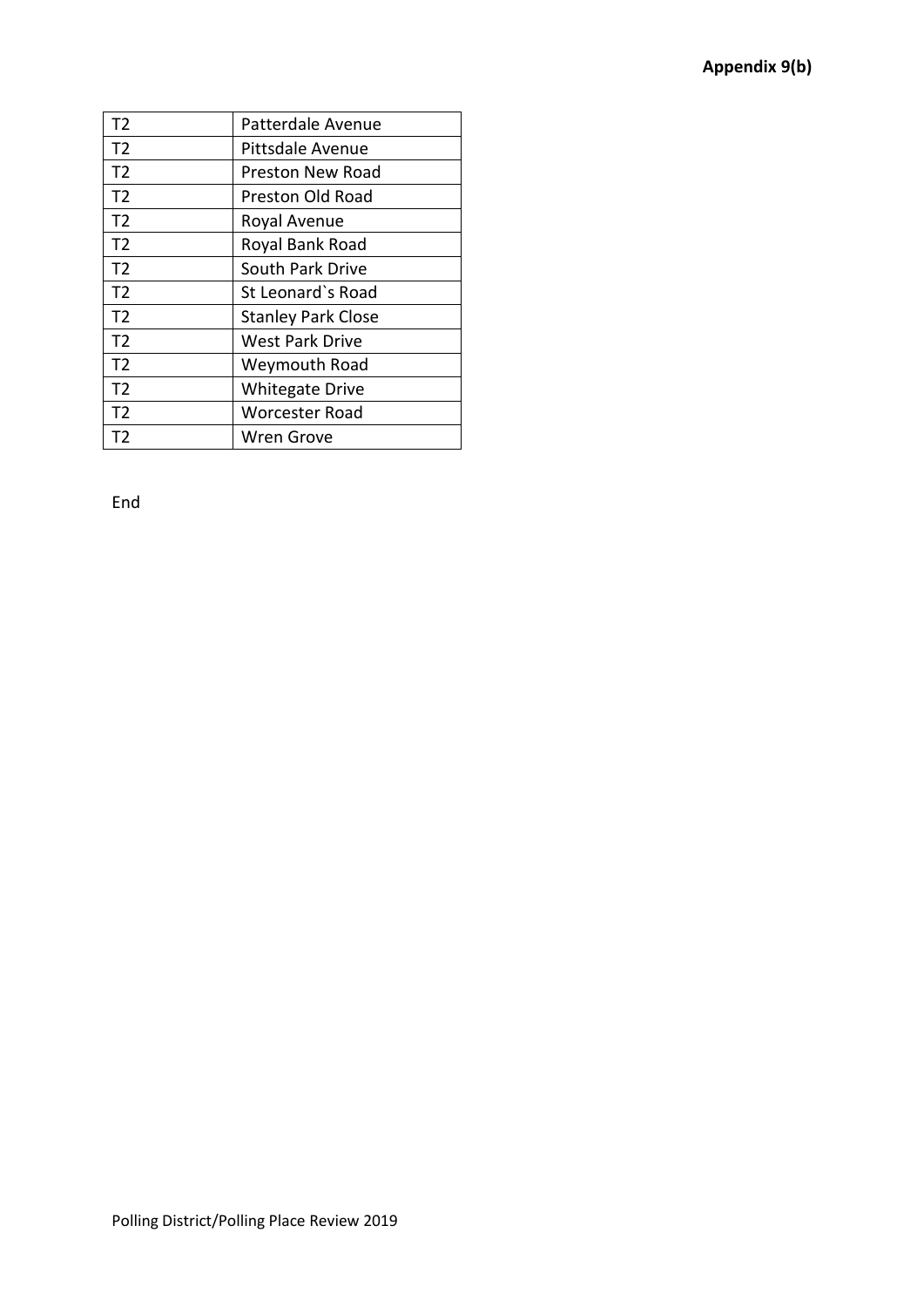## **Norbreck ward**

| <b>Polling District</b> | <b>Street Index</b>       |
|-------------------------|---------------------------|
| <b>B1</b>               | Ashfield Road             |
| <b>B1</b>               | <b>Bucknell Place</b>     |
| <b>B1</b>               | <b>Byfield Avenue</b>     |
| <b>B1</b>               | Deerhurst Road            |
| <b>B1</b>               | <b>Emerald Close</b>      |
| <b>B1</b>               | <b>Evesham Close</b>      |
| Β1                      | Gaydon Way                |
| <b>B1</b>               | <b>Halford Place</b>      |
| <b>B1</b>               | Loxley Place              |
| <b>B1</b>               | Loxley Place East         |
| <b>B1</b>               | Marble Avenue             |
| B1                      | <b>Opal Close</b>         |
| <b>B1</b>               | <b>Oxhill Place</b>       |
| <b>B1</b>               | <b>Poolhill Close</b>     |
| <b>B1</b>               | Radway Close              |
| <b>B1</b>               | <b>Snowshill Crescent</b> |
| <b>B1</b>               | <b>Wheatfield Close</b>   |
| <b>B1</b>               | Whiteholme Road           |
| <b>B1</b>               | Winchcombe Road           |
| <b>B1</b>               | <b>Wroxton Close</b>      |
| <b>B2</b>               | <b>Alpic Drive</b>        |
| <b>B2</b>               | <b>Ashwell Place</b>      |
| <b>B2</b>               | <b>Boston Avenue</b>      |
| <b>B2</b>               | <b>Brentwood Avenue</b>   |
| <b>B2</b>               | <b>Buckley Crescent</b>   |
| <b>B2</b>               | Carr Road                 |
| <b>B2</b>               | Clovelly Avenue           |
| B <sub>2</sub>          | <b>Crawford Avenue</b>    |
| <b>B2</b>               | Delphene Avenue           |
| B <sub>2</sub>          | <b>Derwent Place</b>      |
| B <sub>2</sub>          | Devonshire Road           |
| B <sub>2</sub>          | Digham Avenue             |
| <b>B2</b>               | Duncan Avenue             |
| <b>B2</b>               | <b>Elmbank Avenue</b>     |
| <b>B2</b>               | <b>Everest Drive</b>      |
| <b>B2</b>               | <b>Falkirk Avenue</b>     |
| <b>B2</b>               | Fleetwood Road            |
| <b>B2</b>               | <b>Glenmere Crescent</b>  |
| B <sub>2</sub>          | <b>Glossop Close</b>      |
| <b>B2</b>               | Gretna Crescent           |
| B <sub>2</sub>          | Guildford Avenue          |

| B <sub>2</sub> | <b>Ilkley Grove</b>       |
|----------------|---------------------------|
| <b>B2</b>      | Jem Gate                  |
| <b>B2</b>      | Kelvin Road               |
| <b>B2</b>      | Kirkstone Drive           |
| B <sub>2</sub> | Lockerbie Avenue          |
| <b>B2</b>      | Lodge Close               |
| <b>B2</b>      | Lyddesdale Avenue         |
| B <sub>2</sub> | Maida Vale                |
| <b>B2</b>      | Maplewood Drive           |
| <b>B2</b>      | <b>Melton Place</b>       |
| <b>B2</b>      | Micklegate                |
| <b>B2</b>      | <b>Mossom Lane</b>        |
| <b>B2</b>      | Norbreck Road             |
| <b>B2</b>      | Norkeed Road              |
| B <sub>2</sub> | <b>North Drive</b>        |
| <b>B2</b>      | Oakland Avenue            |
| <b>B2</b>      | Queens Promenade          |
| B <sub>2</sub> | Rookwood Avenue           |
| <b>B2</b>      | <b>Russell Avenue</b>     |
| <b>B2</b>      | <b>Shelley Grove</b>      |
| <b>B2</b>      | Sheringham Avenue         |
| <b>B2</b>      | <b>Shirley Crescent</b>   |
| B <sub>2</sub> | <b>Shore Road</b>         |
| <b>B2</b>      | Solway Close              |
| <b>B2</b>      | Valeway Avenue            |
| B <sub>2</sub> | <b>Warren Drive</b>       |
| <b>B2</b>      | <b>Waterhead Crescent</b> |
| <b>B2</b>      | <b>Westbury Close</b>     |
| B <sub>2</sub> | <b>Wilson Square</b>      |
| <b>B2</b>      | <b>Wilvere Drive</b>      |
| <b>B2</b>      | Wimbledon Avenue          |
| B <sub>2</sub> | <b>Wingate Avenue</b>     |
| B <sub>2</sub> | <b>Wingate Place</b>      |
| B <sub>2</sub> | <b>Winsford Crescent</b>  |
| <b>B2</b>      | Woodridge Avenue          |

End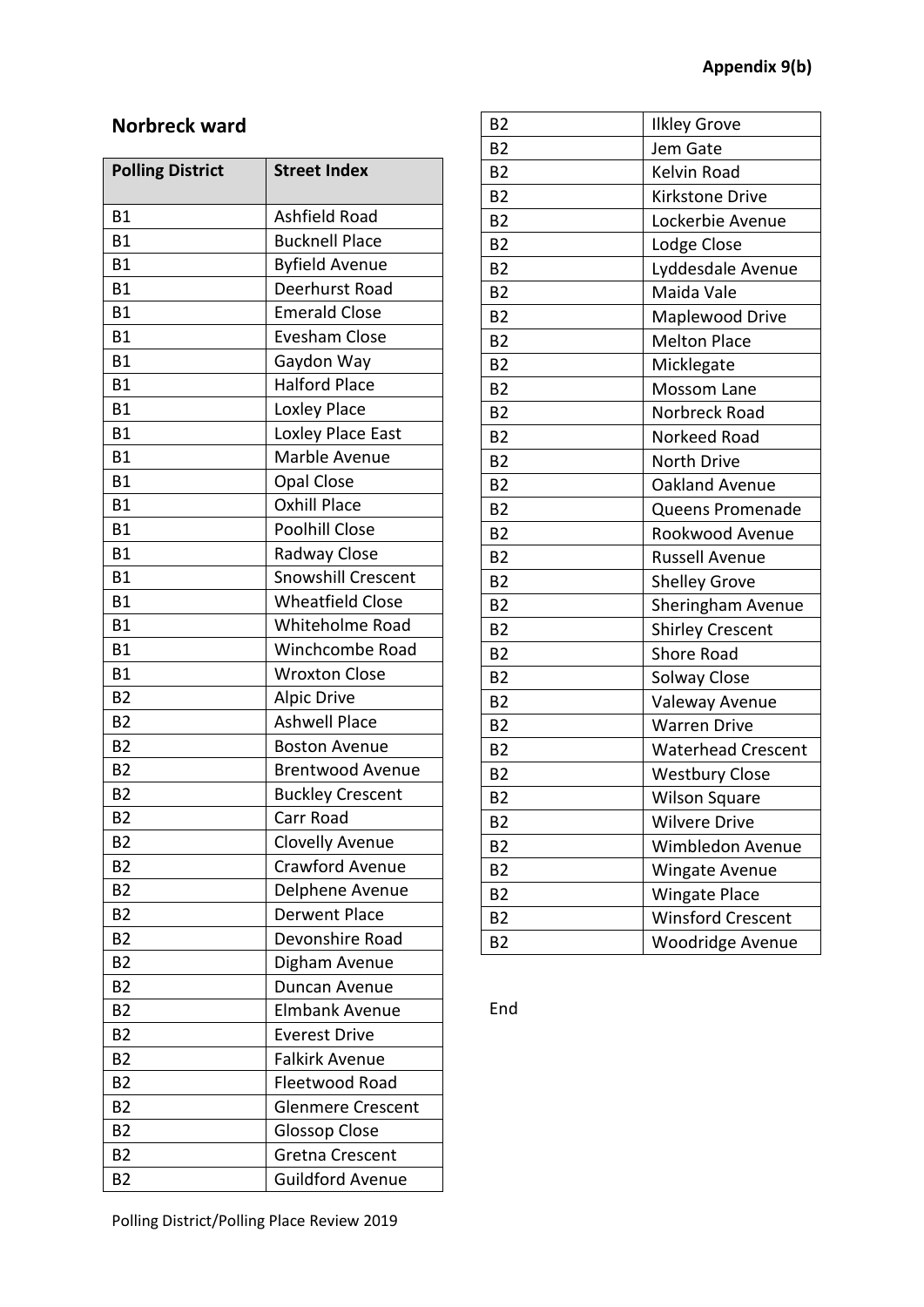## **Park ward**

| <b>Polling District</b> | <b>Street Index</b>       |
|-------------------------|---------------------------|
| J1                      | <b>Baines Avenue</b>      |
| J <sub>1</sub>          | <b>Blackpool Old Road</b> |
| J1                      | <b>Burnsall Avenue</b>    |
| J1                      | Carleton Avenue           |
| J <sub>1</sub>          | <b>Elkfield Drive</b>     |
| J1                      | <b>Furlong Crescent</b>   |
| J <sub>1</sub>          | Garstang Road West        |
| J1                      | <b>Greenbriar Close</b>   |
| J1                      | <b>Harewood Avenue</b>    |
| J1                      | Kendal Avenue             |
| J1                      | Leyfield Close            |
| J1                      | <b>Mellwood Avenue</b>    |
| J1                      | Mowbray Drive             |
| J1                      | <b>Parbold Close</b>      |
| J1                      | Pendle Close              |
| J1                      | Plymouth Road             |
| J1                      | Poulton Old Road          |
| J1                      | Poulton Road              |
| J <sub>1</sub>          | <b>Westfield Avenue</b>   |
| J1                      | <b>Willow Grove</b>       |
| J2                      | <b>Adstone Avenue</b>     |
| J <sub>2</sub>          | Argosy Avenue             |
| J2                      | <b>Bathurst Avenue</b>    |
| J2                      | <b>Bertrand Avenue</b>    |
| J <sub>2</sub>          | <b>Bideford Avenue</b>    |
| J <sub>2</sub>          | <b>Bowland Crescent</b>   |
| J <sub>2</sub>          | <b>Burwood Drive</b>      |
| J2                      | <b>Calvert Place</b>      |
| J2                      | Charnwood Avenue          |
| J <sub>2</sub>          | Chepstow Road             |
| J <sub>2</sub>          | <b>Chipping Grove</b>     |
| J <sub>2</sub>          | <b>Convent Crescent</b>   |
| J2                      | <b>Cottesmore Place</b>   |
| J <sub>2</sub>          | Dauntesey Avenue          |
| J <sub>2</sub>          | Dawlish Avenue            |
| J2                      | Dingle Avenue             |
| J2                      | Dinmore Avenue            |
| J2                      | <b>Dinmore Place</b>      |
| J <sub>2</sub>          | Draycot Avenue            |
| J2                      | <b>Elgin Place</b>        |
| J2                      | <b>Elston Avenue</b>      |

| J2             | <b>Forshaw Avenue</b>     |
|----------------|---------------------------|
| J2             | <b>Forshaw Close</b>      |
| J2             | <b>Fulwood Avenue</b>     |
| J2             | <b>Furness Avenue</b>     |
| J2             | Gateside Drive            |
| J2             | <b>Haslow Place</b>       |
| J <sub>2</sub> | Heron Way                 |
| J2             | <b>Hockley Place</b>      |
| J2             | Linnet Close              |
| J <sub>2</sub> | <b>Mallard Court</b>      |
| J2             | Montague Close            |
| J2             | <b>Newton Drive</b>       |
| J2             | <b>Normoss Avenue</b>     |
| J2             | Normoss Road              |
| J2             | North Park Drive          |
| J2             | Oxenhurst Road            |
| J <sub>2</sub> | Park Side Drive           |
| J2             | Park View                 |
| J2             | Plovers Way               |
| J2             | Poulton Road              |
| J2             | Rodwell Walk              |
| J2             | <b>Rudyard Place</b>      |
| J2             | <b>Sandpiper Close</b>    |
| J <sub>2</sub> | <b>Shore Fields</b>       |
| J2             | <b>Sidford Court</b>      |
| J2             | <b>St Michaels Close</b>  |
| J2             | St Walburgas Road         |
| J2             | <b>Stonechat Close</b>    |
| J2             | <b>Tarnbrook Drive</b>    |
| J2             | <b>Teal Court</b>         |
| J <sub>2</sub> | Turnstone                 |
| J <sub>2</sub> | <b>Walney Place</b>       |
| J2             | Wensleydale Avenue        |
| J2             | Whinney Heys Road         |
| J <sub>2</sub> | <b>Whinpark Avenue</b>    |
| J3             | Bishopsgate               |
| J3             | <b>Blossom Court</b>      |
| J3             | <b>Browsholme Close</b>   |
| J3             | <b>Chatburn Close</b>     |
| J3             | <b>Chipping Grove</b>     |
| J3             | Cockerham Walk            |
| J3             | Croasdale Walk            |
| J3             | Dinmore Avenue            |
| J3             | <b>Easington Crescent</b> |
|                |                           |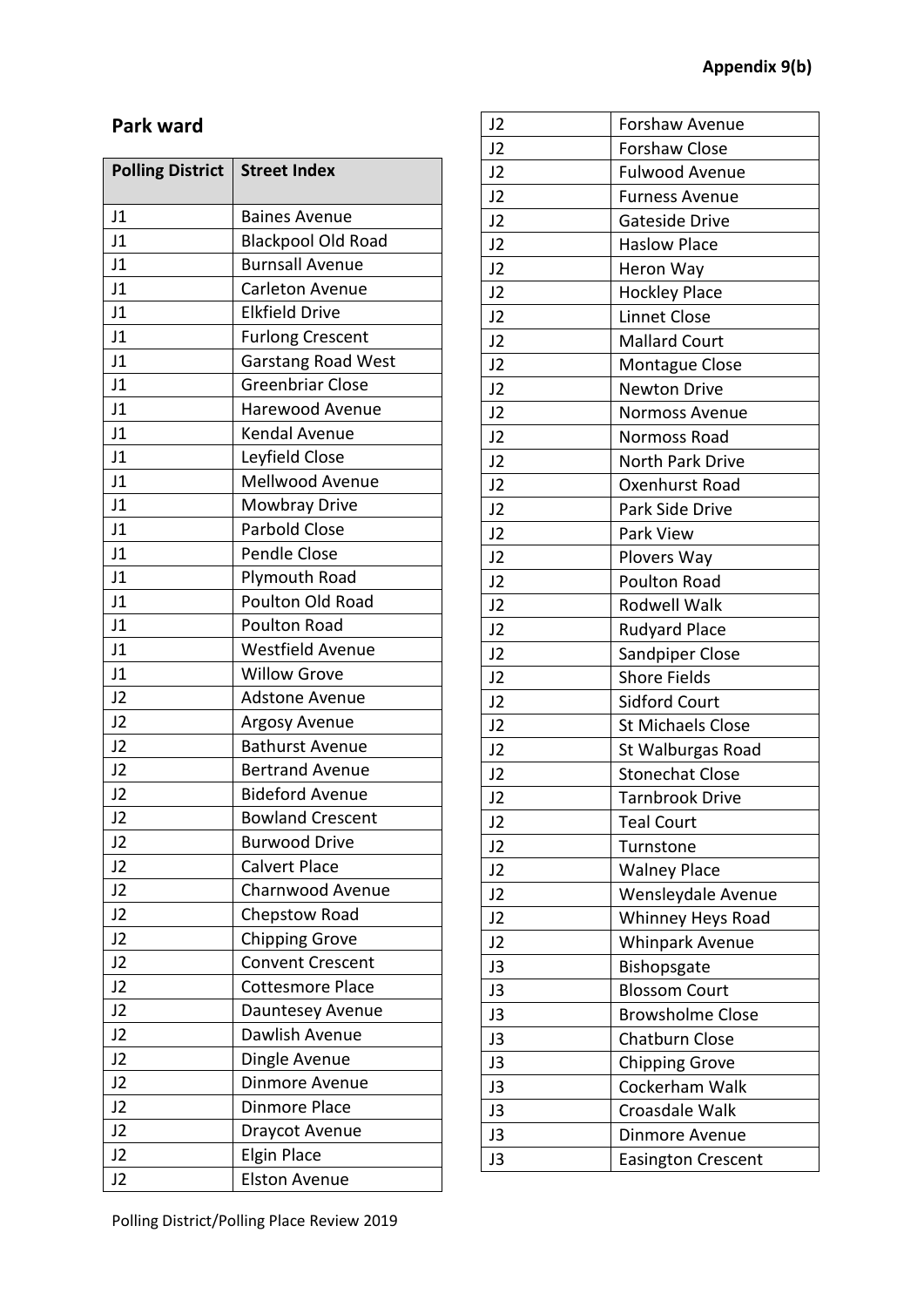| <b>Garstang Road West</b> |
|---------------------------|
| <b>Glencoe Avenue</b>     |
| <b>Grindleton Close</b>   |
| <b>Hammerton Place</b>    |
| Horsebridge Road          |
| Ledbury Road              |
| Marchwood Road            |
| Marlhill Road             |
| Otterburn Close           |
| <b>Overdale Grove</b>     |
| Paythorne Close           |
| <b>Pilling Court</b>      |
| <b>Pilling Crescent</b>   |
| <b>Rathmell Close</b>     |
| <b>Shipley Close</b>      |
| Silsden Close             |
| Slaidburn Walk            |
| <b>St Catherine Close</b> |
| <b>St Mary Close</b>      |
| <b>St Thomas Close</b>    |
| <b>Steeton Road</b>       |
| <b>Stuart Place</b>       |
| <b>Tynedale Place</b>     |
| Tynedale Road             |
| Yew Tree Road             |
|                           |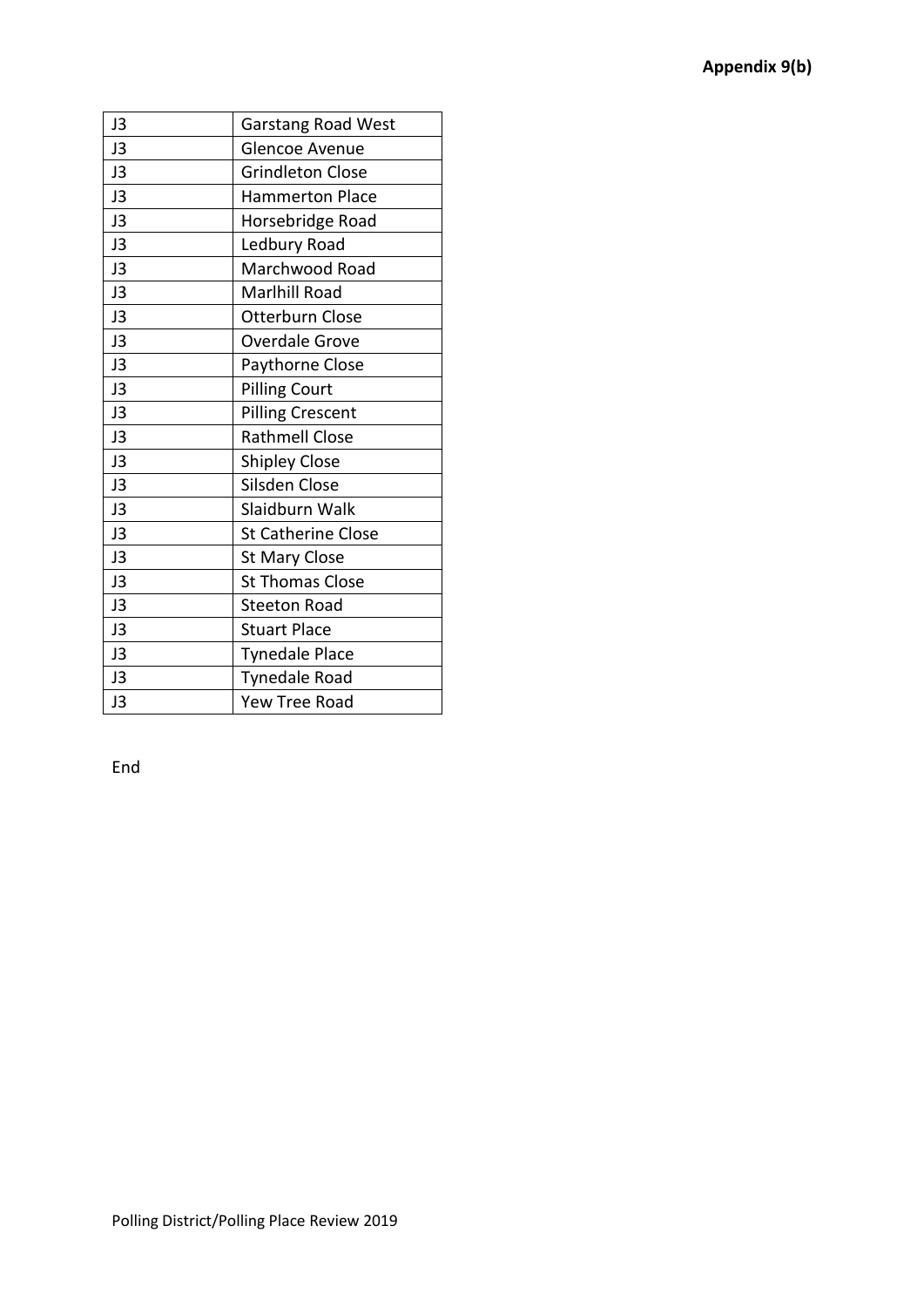## **Squires Gate ward**

| <b>Polling District</b> | <b>Street Index</b>      |
|-------------------------|--------------------------|
| 01                      | Abbey Road               |
| O1                      | Abbeyville               |
| 01                      | Albany Avenue            |
| 01                      | Alderley Avenue          |
| 01                      | Allandale                |
| 01                      | Ash Street               |
| 01                      | <b>Babbacombe Avenue</b> |
| O1                      | <b>Berwick Road</b>      |
| O1                      | <b>Boome Street</b>      |
| 01                      | Boscombe Road            |
| 01                      | <b>Bournemouth Road</b>  |
| 01                      | <b>Brixham Place</b>     |
| 01                      | <b>Byland Close</b>      |
| O1                      | <b>Cairn Grove</b>       |
| 01                      | <b>Colville Avenue</b>   |
| 01                      | Downham Place            |
| 01                      | Dunes Avenue             |
| 01                      | Eastbourne Road          |
| 01                      | <b>Everton Road</b>      |
| 01                      | Green Avenue             |
| 01                      | Harrington Avenue        |
| 01                      | Harrowside               |
| 01                      | <b>Highfield Road</b>    |
| 01                      | <b>Hillcrest Road</b>    |
| 01                      | Horncliffe Road          |
| 01                      | <b>Keston Grove</b>      |
| 01                      | Kidbrooke Avenue         |
| 01                      | Kingston Avenue          |
| 01                      | Langfield Avenue         |
| O1                      | Laurier Avenue           |
| 01                      | Lodore Road              |
| O1                      | Lytham Road              |
| 01                      | Mayfield Avenue          |
| 01                      | <b>Orchard Avenue</b>    |
| O1                      | Prestbury Avenue         |
| O1                      | <b>Priory Gate</b>       |
| O1                      | <b>Redwood Close</b>     |
| 01                      | Roseacre                 |
| 01                      | Rosebank Avenue          |
| O1                      | Roselyn Avenue           |
| 01                      | Rosemary Avenue          |

| 01             | Roseway                    |
|----------------|----------------------------|
| 01             | Sandhills Avenue           |
| 01             | Sandon Place               |
| O1             | Scarsdale Avenue           |
| 01             | <b>Squires Gate Lane</b>   |
| 01             | St George's Road           |
| O1             | St James' Road             |
| O1             | St Martin's Road           |
| 01             | <b>Stony Hill Avenue</b>   |
| O1             | <b>Stonycroft Avenue</b>   |
| O1             | <b>Stonycroft Place</b>    |
| 01             | Summerville                |
| 01             | Swanage Avenue             |
| 01             | <b>Ventnor Road</b>        |
| 01             | <b>Wetherby Avenue</b>     |
| 01             | <b>Whitwell Avenue</b>     |
| 01             | <b>Windle Close</b>        |
| 01             | Wycombe Avenue             |
| O <sub>2</sub> | <b>Abercorn Place</b>      |
| O <sub>2</sub> | <b>Bentinck Avenue</b>     |
| O <sub>2</sub> | <b>Bosworth Place</b>      |
| O <sub>2</sub> | <b>Clifton Drive</b>       |
| O <sub>2</sub> | <b>Crichton Place</b>      |
| O <sub>2</sub> | <b>Freemantle Avenue</b>   |
| O <sub>2</sub> | Greystoke Place            |
| O <sub>2</sub> | <b>Harrow Place</b>        |
| O <sub>2</sub> | Harrowside                 |
| O <sub>2</sub> | Marple Close               |
| O2             | <b>New South Promenade</b> |
| 02             | Raleigh Avenue             |
| O <sub>2</sub> | <b>Rutherford Place</b>    |
| O <sub>2</sub> | Sandridge Place            |
| O <sub>2</sub> | <b>Squires Gate Lane</b>   |
| 02             | <b>Walpole Avenue</b>      |

End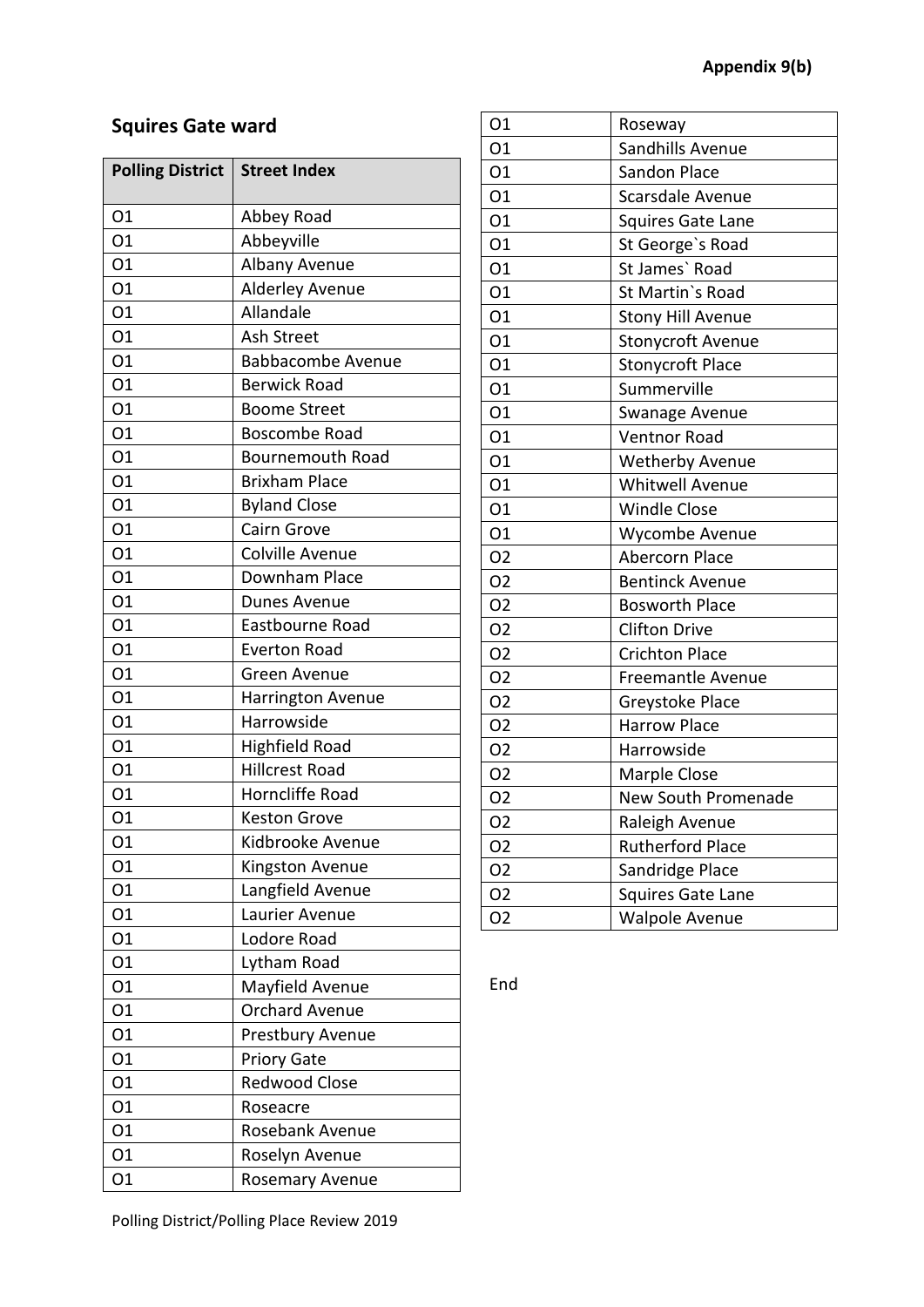## **Stanley ward**

| <b>Polling District</b> | <b>Street Index</b>      |
|-------------------------|--------------------------|
| V <sub>1</sub>          | <b>Askrigg Close</b>     |
| V <sub>1</sub>          | <b>Bamburgh Close</b>    |
| V <sub>1</sub>          | <b>Brookfield Avenue</b> |
| V <sub>1</sub>          | Chapel Road              |
| V <sub>1</sub>          | Corbridge Close          |
| V <sub>1</sub>          | <b>Cropper Road</b>      |
|                         | North                    |
| V <sub>1</sub>          | Dickies Lane             |
| V <sub>1</sub>          | Dockypool Lane           |
| V <sub>1</sub>          | <b>Dumbarton Close</b>   |
| V <sub>1</sub>          | <b>Dunbar Close</b>      |
| V <sub>1</sub>          | Dunvegan Close           |
| V <sub>1</sub>          | Eastbank Avenue          |
| V <sub>1</sub>          | <b>Florence Street</b>   |
| V <sub>1</sub>          | <b>Harold Avenue</b>     |
| V <sub>1</sub>          | Jasmine Close            |
| V <sub>1</sub>          | Jubilee Lane North       |
| V <sub>1</sub>          | Kincardine Avenue        |
| V <sub>1</sub>          | <b>Lauriston Close</b>   |
| V <sub>1</sub>          | <b>Lochinch Close</b>    |
| V1                      | Magnolia Way             |
| V <sub>1</sub>          | Midgeland Road           |
| V <sub>1</sub>          | Moss House Road          |
| V <sub>1</sub>          | Orchid Way               |
| V <sub>1</sub>          | Roxburgh Road            |
| V <sub>1</sub>          | Southbank Avenue         |
| V <sub>1</sub>          | Stockydale Road          |
| V <sub>1</sub>          | <b>Taymouth Road</b>     |
| V <sub>1</sub>          | <b>Walkers Hill</b>      |
| V <sub>1</sub>          | <b>Wesley Mews</b>       |
| V <sub>1</sub>          | <b>Westbank Avenue</b>   |
| V <sub>1</sub>          | <b>Whalley Lane</b>      |
| V <sub>2</sub>          | <b>Bennetts Lane</b>     |
| V <sub>2</sub>          | <b>Broadfield Avenue</b> |
| V <sub>2</sub>          | <b>Brodie Close</b>      |
| V <sub>2</sub>          | Candlewood               |
|                         | Avenue                   |
| V <sub>2</sub>          | Collyhurst Avenue        |
| V <sub>2</sub>          | Common Edge              |
|                         | Road                     |
| V <sub>2</sub>          | Dockypool Lane           |

| V <sub>2</sub> | <b>Drakelowe Avenue</b>   |
|----------------|---------------------------|
| V <sub>2</sub> | <b>Dumbarton Close</b>    |
| V <sub>2</sub> | <b>Edgeway Road</b>       |
| V <sub>2</sub> | <b>Elswick Place</b>      |
| V <sub>2</sub> | Faringdon Avenue          |
| V <sub>2</sub> | <b>Glenapp Avenue</b>     |
| V <sub>2</sub> | Hampshire Place           |
| V <sub>2</sub> | Hazeltree Avenue          |
| V <sub>2</sub> | <b>Henson Avenue</b>      |
| V <sub>2</sub> | <b>Highfield Road</b>     |
| V <sub>2</sub> | <b>Hollytree Avenue</b>   |
| V <sub>2</sub> | <b>Inskip Place</b>       |
| V <sub>2</sub> | Jubilee Lane North        |
| V <sub>2</sub> | Kildonan Avenue           |
| V <sub>2</sub> | Laundry Road              |
|                | North                     |
| V <sub>2</sub> | Limechase Close           |
| V <sub>2</sub> | <b>Lindale Gardens</b>    |
| V <sub>2</sub> | <b>Lowstead Place</b>     |
| V <sub>2</sub> | Midgeland Road            |
| V <sub>2</sub> | <b>Moss House Road</b>    |
| V <sub>2</sub> | Myerscough                |
|                | Avenue                    |
| V <sub>2</sub> | Nateby Avenue             |
| V <sub>2</sub> | New Hall Avenue           |
|                | North                     |
| V <sub>2</sub> | Newlyn Avenue             |
| V <sub>2</sub> | Plumpton Avenue           |
| V <sub>2</sub> | <b>Redwood Avenue</b>     |
| V2             | Redwood                   |
|                | <b>Boulevard</b>          |
| V <sub>2</sub> | <b>Redwood Place</b>      |
| V <sub>2</sub> | Regal Avenue              |
| V <sub>2</sub> | Rosewood Avenue           |
| V <sub>2</sub> | Roxburgh Road             |
| V <sub>2</sub> | <b>Squires Gate Lane</b>  |
| V <sub>2</sub> | Stanmore Avenue           |
| V <sub>2</sub> | Stockydale Road           |
| V <sub>2</sub> | Taymouth Road             |
| V <sub>2</sub> | <b>Thornhill Close</b>    |
| V <sub>2</sub> | <b>Walnut Avenue</b>      |
| V <sub>2</sub> | Willowbank                |
|                | Avenue                    |
| V3             | <b>Belverdale Gardens</b> |
| V3             | <b>Bramley Close</b>      |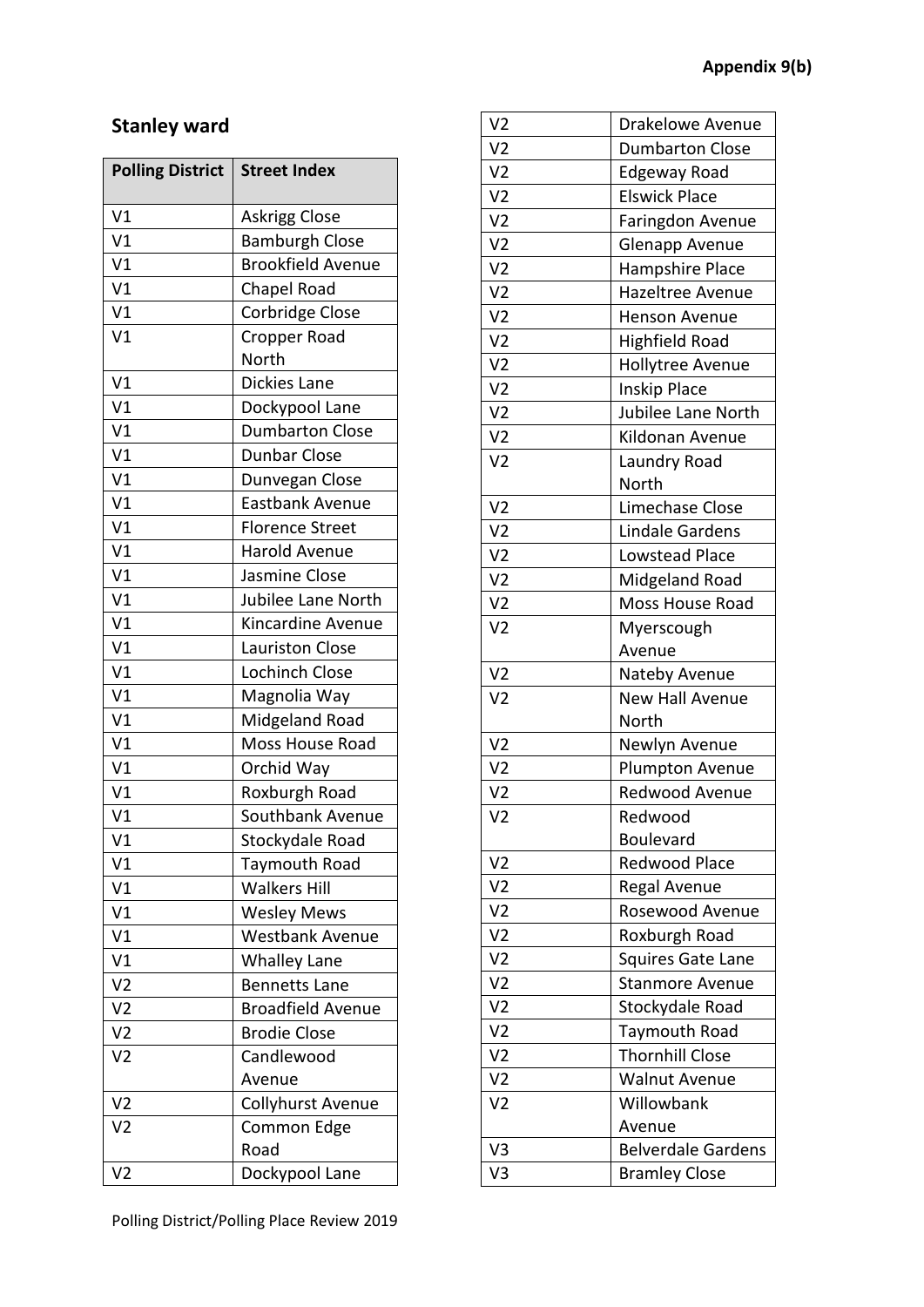| V3             | <b>Burbank Close</b>     |
|----------------|--------------------------|
| V3             | <b>Chestnut Avenue</b>   |
| V <sub>3</sub> | Common Edge              |
|                | Road                     |
| V <sub>3</sub> | Dickies Lane South       |
| V3             | <b>Division Lane</b>     |
| V <sub>3</sub> | Dugdale Court            |
| V <sub>3</sub> | Ecclesgate Road          |
| V3             | Fisher's Lane            |
| V3             | <b>Glebe Close</b>       |
| V <sub>3</sub> | Jepson Way               |
| V <sub>3</sub> | Jubilee Lane             |
| V <sub>3</sub> | <b>Kitty Lane</b>        |
| V <sub>3</sub> | Laundry Road             |
| V3             | <b>Marton Fold</b>       |
| V3             | Midgeland Road           |
| V3             | <b>New Hall Avenue</b>   |
| V3             | Oakwood Close            |
| V <sub>3</sub> | Sandy Lane               |
| V3             | <b>School Road</b>       |
| V <sub>3</sub> | <b>Squires Gate Lane</b> |
| V3             | St Nicholas Road         |
| V3             | Sycamore Avenue          |
| V <sub>3</sub> | The Nurseries            |
| V <sub>3</sub> | <b>Willow Brooke</b>     |
|                | Court                    |
| V3             | Worthington Road         |
| V <sub>4</sub> | Annaside Close           |
| V <sub>4</sub> | <b>Avondale Crescent</b> |
| V4             | Aysgarth Court           |
| V4             | <b>Blossom Avenue</b>    |
| V4             | <b>Bowgreave Close</b>   |
| V <sub>4</sub> | <b>Burgess Avenue</b>    |
| V <sub>4</sub> | Carisbrooke              |
|                | Avenue                   |
| V4             | <b>Carterville Close</b> |
| V4             | Claytongate              |
| V <sub>4</sub> | Common Edge              |
|                | Road                     |
| V4             | Crompton Avenue          |
| V4             | <b>Glencross Place</b>   |
| V <sub>4</sub> | Green Way                |
| V <sub>4</sub> | Gregson Close            |
| V <sub>4</sub> | Hawes Side Lane          |
| V <sub>4</sub> | Helmsdale Road           |

| V <sub>4</sub> | <b>Highfield Gardens</b> |
|----------------|--------------------------|
| V <sub>4</sub> | <b>Highfield Road</b>    |
| V <sub>4</sub> | Holgate                  |
| V <sub>4</sub> | Houseman Place           |
| V <sub>4</sub> | <b>Islay Close</b>       |
| V <sub>4</sub> | Johnsville Avenue        |
| V <sub>4</sub> | Kintyre Close            |
| V <sub>4</sub> | Lismore Avenue           |
| V <sub>4</sub> | Lowfield Road            |
| V <sub>4</sub> | Marshdale Road           |
| V <sub>4</sub> | Midgeland Road           |
| V <sub>4</sub> | Mill Dyke Close          |
| V <sub>4</sub> | Millfield Road           |
| V <sub>4</sub> | Mooreview Court          |
| V <sub>4</sub> | Moorgate                 |
| V <sub>4</sub> | Moss Way                 |
| V <sub>4</sub> | Nairn Close              |
| V <sub>4</sub> | Pedders Lane             |
| V <sub>4</sub> | Ravenglass Close         |
| V <sub>4</sub> | Rona Avenue              |
| V <sub>4</sub> | Rough Heys Lane          |
| V <sub>4</sub> | Sedgefield Close         |
| V <sub>4</sub> | Southworth               |
|                | Avenue                   |
| V <sub>4</sub> | Strathdale               |
| V <sub>4</sub> | <b>Sunfield Close</b>    |
| V <sub>4</sub> | Vicarage Lane            |
| V <sub>4</sub> | <b>Walkers Hill</b>      |
| V <sub>4</sub> | <b>Webster Avenue</b>    |
| V <sub>4</sub> | Wharfedale               |
| V <sub>4</sub> | <b>Windmill Place</b>    |
|                |                          |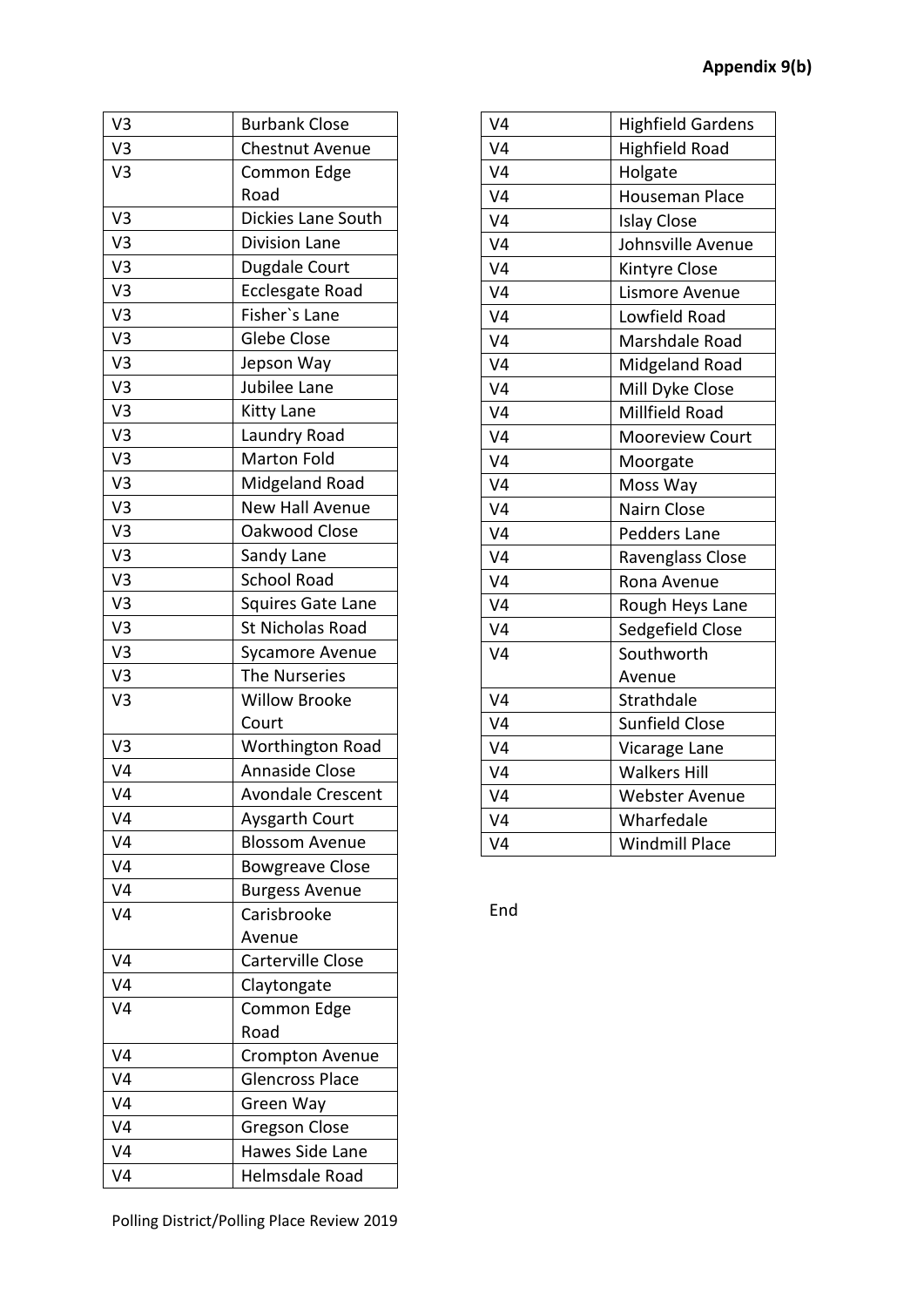## **Talbot ward**

| <b>Polling District</b> | <b>Street Index</b>         |
|-------------------------|-----------------------------|
| F1                      | <b>Adelaide Street</b>      |
| F1                      | <b>Albert Road</b>          |
| F <sub>1</sub>          | <b>Buchanan Street</b>      |
| F1                      | Caunce Street               |
| F <sub>1</sub>          | <b>Charles Street</b>       |
| F1                      | <b>Charnley Road</b>        |
| F1                      | <b>Church Street</b>        |
| F1                      | <b>Cookson Street</b>       |
| F1                      | George Street               |
| F1                      | <b>Grosvenor Street</b>     |
| F1                      | Hornby Road                 |
| F <sub>1</sub>          | King Street                 |
| F <sub>1</sub>          | Leamington Road             |
| F1                      | Leeds Road                  |
| F <sub>1</sub>          | Leicester Road              |
| F1                      | Lincoln Road                |
| F1                      | Liverpool Road              |
| F1                      | Longton Road                |
| F <sub>1</sub>          | Milbourne Street            |
| F <sub>1</sub>          | Palatine Road               |
| F1                      | Park Road                   |
| F1                      | <b>Peter Street</b>         |
| F1                      | Raikes Parade               |
| F1                      | Reads Avenue                |
| F1                      | Regent Road                 |
| F1                      | South King Street           |
| F1                      | <b>Talbot Road</b>          |
| F1                      | <b>Whitegate Drive</b>      |
| F <sub>2</sub>          | Abingdon Street             |
| F <sub>2</sub>          | <b>Adelaide Street</b>      |
| F <sub>2</sub>          | <b>Adelaide Street West</b> |
| F <sub>2</sub>          | Albert Road                 |
| F <sub>2</sub>          | <b>Alfred Street</b>        |
| F <sub>2</sub>          | <b>Back Palatine Road</b>   |
| F <sub>2</sub>          | <b>Birley Street</b>        |
| F <sub>2</sub>          | <b>Bonny Street</b>         |
| F <sub>2</sub>          | Cedar Square                |
| F <sub>2</sub>          | <b>Central Drive</b>        |
| F <sub>2</sub>          | <b>Charnley Road</b>        |
| F <sub>2</sub>          | Cheapside                   |
| F <sub>2</sub>          | <b>Church Street</b>        |

| F <sub>2</sub> | <b>Clifton Street</b>      |
|----------------|----------------------------|
| F <sub>2</sub> | <b>Coronation Street</b>   |
| F <sub>2</sub> | <b>Corporation Street</b>  |
| F <sub>2</sub> | Deansgate                  |
| F <sub>2</sub> | <b>East Topping Street</b> |
| F <sub>2</sub> | <b>Edward Street</b>       |
| F <sub>2</sub> | <b>Fleet Street</b>        |
| F <sub>2</sub> | <b>Havelock Street</b>     |
| F <sub>2</sub> | Hornby Road                |
| F <sub>2</sub> | Hull Road                  |
| F <sub>2</sub> | King Street                |
| F <sub>2</sub> | Leopold Grove              |
| F <sub>2</sub> | Livingstone Road           |
| F <sub>2</sub> | <b>Market Street</b>       |
| F <sub>2</sub> | Palatine Road              |
| F <sub>2</sub> | Park Road                  |
| F <sub>2</sub> | Promenade                  |
| F <sub>2</sub> | <b>Reads Avenue</b>        |
| F <sub>2</sub> | <b>Regent Road</b>         |
| F <sub>2</sub> | South King Street          |
| F <sub>2</sub> | <b>Stanley Road</b>        |
| F <sub>2</sub> | <b>Talbot Road</b>         |
| F <sub>2</sub> | <b>Talbot Square</b>       |
| F <sub>2</sub> | <b>Topping Street</b>      |
| F <sub>2</sub> | <b>Tower Street</b>        |
| F <sub>2</sub> | Vance Road                 |
| F <sub>2</sub> | <b>West Street</b>         |
| F <sub>2</sub> | <b>Westwell Grove</b>      |
| F <sub>3</sub> | <b>Belle Vue Place</b>     |
| F3             | <b>Breck Road</b>          |
| F <sub>3</sub> | Gainsborough Road          |
| F <sub>3</sub> | <b>Glen Street</b>         |
| F <sub>3</sub> | <b>Gloucester Avenue</b>   |
| F <sub>3</sub> | Gorse Road                 |
| F <sub>3</sub> | Harley Road                |
| F3             | Kensington Road            |
| F <sub>3</sub> | Lever Street               |
| F <sub>3</sub> | Lyceum Avenue              |
| F <sub>3</sub> | Manor Road                 |
| F <sub>3</sub> | Marlborough Road           |
| F <sub>3</sub> | Mere Road                  |
| F3             | <b>Newcastle Avenue</b>    |
| F <sub>3</sub> | Palatine Road              |
| F <sub>3</sub> | <b>Portland Road</b>       |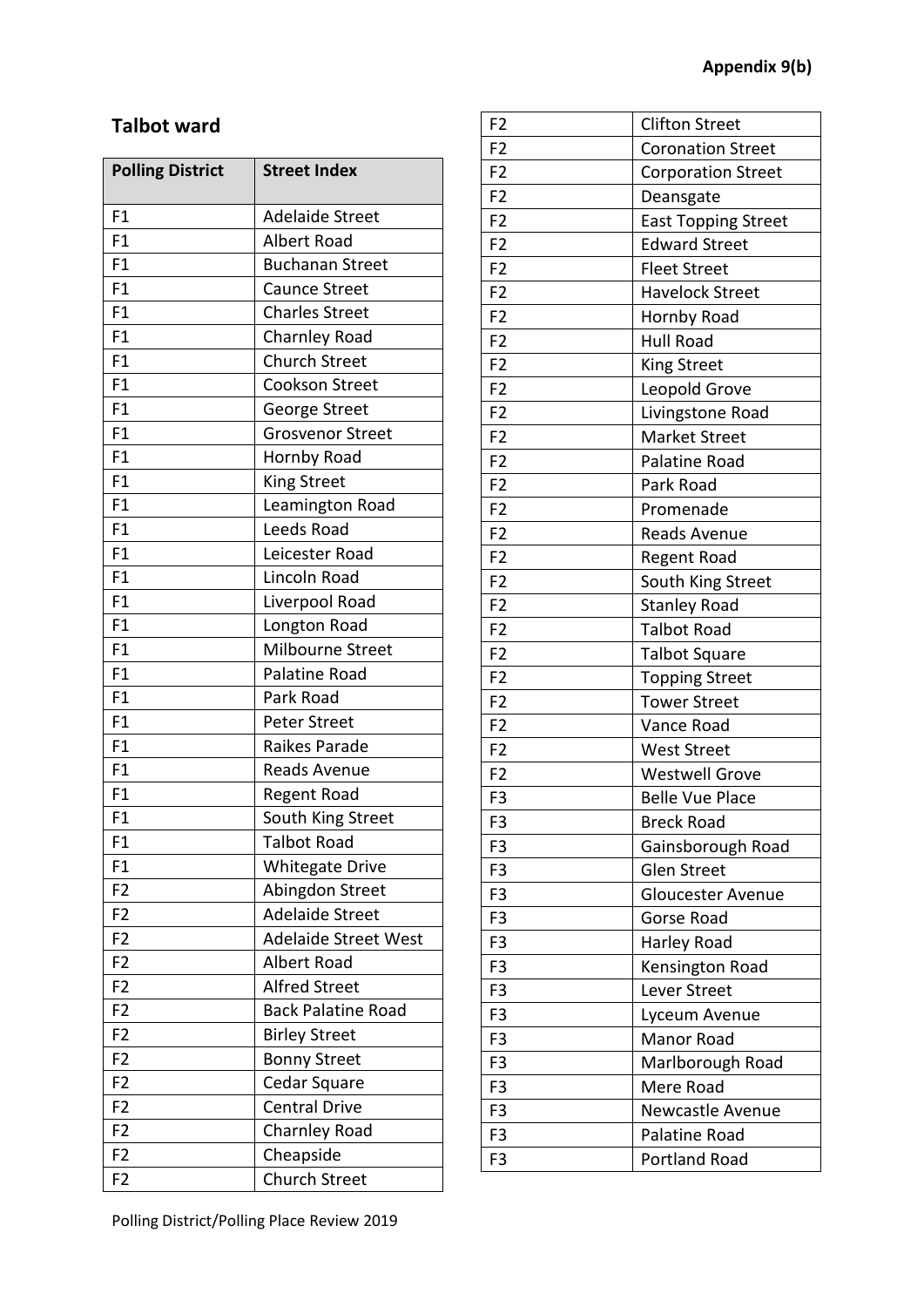| F3             | Ripon Road             |
|----------------|------------------------|
| F <sub>3</sub> | <b>St Albans Road</b>  |
| F <sub>3</sub> | <b>Tyne Avenue</b>     |
| F <sub>3</sub> | <b>West Park Drive</b> |
| F <sub>3</sub> | <b>Westwood Avenue</b> |
| F <sub>3</sub> | <b>Whitegate Drive</b> |
| F٩             | <b>Woodland Grove</b>  |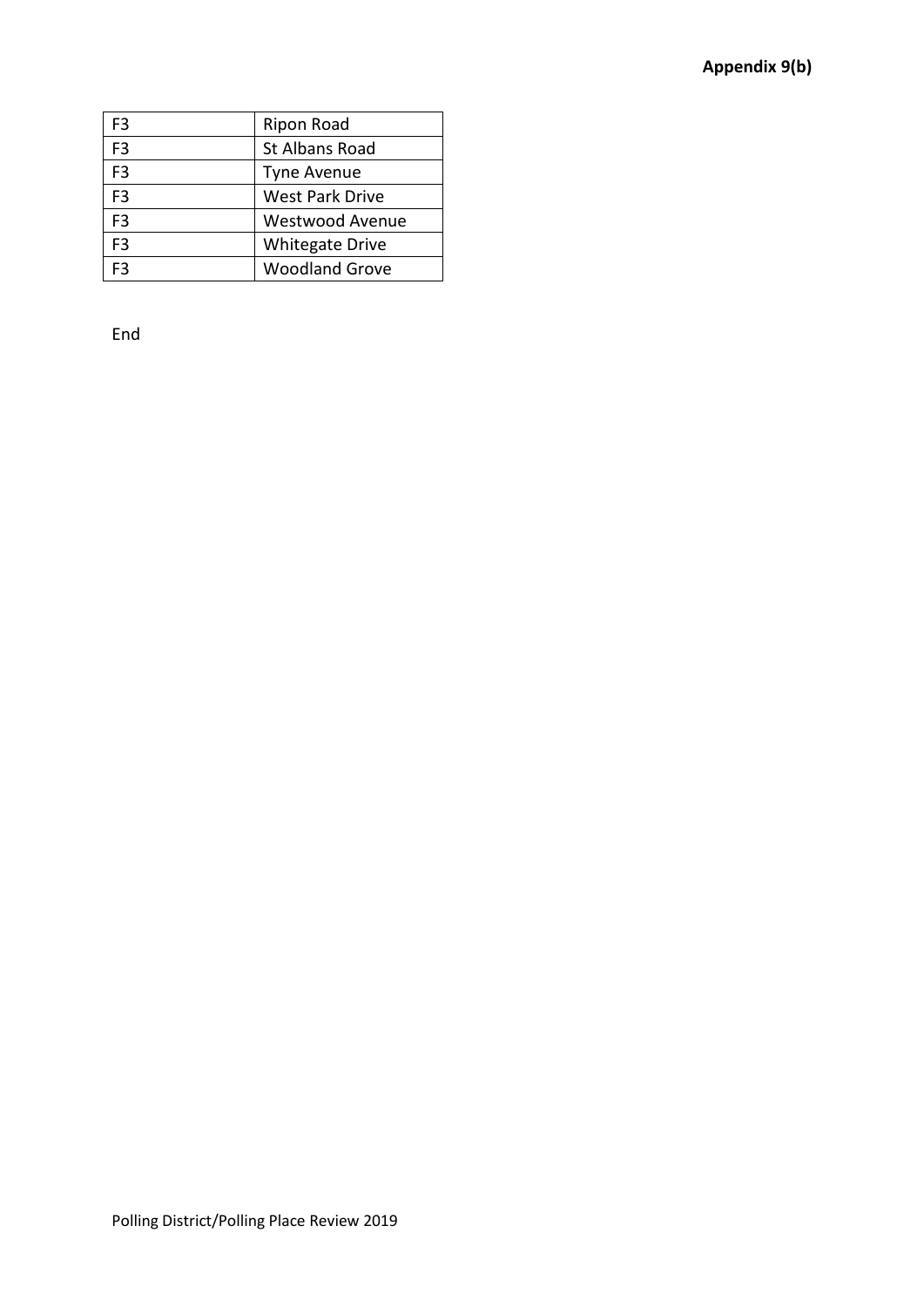# **Tyldesley ward**

| <b>Polling District</b> | <b>Street Index</b>       |
|-------------------------|---------------------------|
| P1                      | <b>Baldwin Grove</b>      |
| P <sub>1</sub>          | <b>Beechfield Avenue</b>  |
| P <sub>1</sub>          | <b>Bloomfield Road</b>    |
| P1                      | <b>Boardman Avenue</b>    |
| P1                      | <b>Cunliffe Road</b>      |
| P <sub>1</sub>          | <b>Elmslie Gardens</b>    |
| P1                      | Ferguson Road             |
| P1                      | <b>Fir Grove</b>          |
| P1                      | <b>Glastonbury Avenue</b> |
| P <sub>1</sub>          | Greenwood Avenue          |
| P1                      | <b>Hartford Avenue</b>    |
| P <sub>1</sub>          | Kempton Avenue            |
| P1                      | Kenwyn Avenue             |
| P1                      | Kirkham Avenue            |
| P1                      | Kirkstall Avenue          |
| P1                      | Knowsley Avenue           |
| P1                      | Laurel Avenue             |
| P1                      | <b>Marton View</b>        |
| P1                      | Mayfair Road              |
| P1                      | <b>Old Meadows Lane</b>   |
| P1                      | Oxford Square             |
| P1                      | Park Road                 |
| P <sub>1</sub>          | Pine Avenue               |
| P1                      | <b>Stoke Avenue</b>       |
| P1                      | <b>Stratford Gardens</b>  |
| P1                      | <b>Stratford Place</b>    |
| P1                      | The Elms                  |
| P1                      | Thorne Grove              |
| P <sub>1</sub>          | Vernon Avenue             |
| P1                      | Waterloo Road             |
| P1                      | <b>West Park Drive</b>    |
| P1                      | <b>Whitegate Drive</b>    |
| P1                      | <b>Wilkinson Avenue</b>   |
| P1                      | <b>Woodland Grove</b>     |
| P <sub>2</sub>          | <b>Balmer Grove</b>       |
| P <sub>2</sub>          | <b>Bankfield Grove</b>    |
| P <sub>2</sub>          | <b>Bennett Avenue</b>     |
| P <sub>2</sub>          | <b>Blenheim Avenue</b>    |
| P <sub>2</sub>          | <b>Brecon Close</b>       |
| P <sub>2</sub>          | <b>Condor Grove</b>       |
| P <sub>2</sub>          | <b>Cumberland Avenue</b>  |

| P <sub>2</sub> | <b>Cunliffe Road</b>           |
|----------------|--------------------------------|
| P <sub>2</sub> | <b>Gloucester Avenue</b>       |
| P <sub>2</sub> | <b>Montreal Avenue</b>         |
| P <sub>2</sub> | Palatine Road                  |
| P <sub>2</sub> | Park Road                      |
| P <sub>2</sub> | <b>Ripon Road</b>              |
| P <sub>2</sub> | Salisbury Road                 |
| P <sub>2</sub> | Snowdon Close                  |
| P <sub>2</sub> | Somerset Avenue                |
| P <sub>2</sub> | St Ives Avenue                 |
| P <sub>2</sub> | St Vincent Avenue              |
| P <sub>2</sub> | <b>Westmorland Avenue</b>      |
| P <sub>2</sub> | <b>Whitegate Drive</b>         |
| P3             | <b>Ashton Road</b>             |
| P <sub>3</sub> | <b>Auburn Grove</b>            |
| P <sub>3</sub> | <b>Back Cunliffe Road</b>      |
| P <sub>3</sub> | <b>Back Keswick Road</b>       |
| P <sub>3</sub> | <b>Back Westmorland Avenue</b> |
| P <sub>3</sub> | <b>Bela Grove</b>              |
| P <sub>3</sub> | <b>Bloomfield Road</b>         |
| P <sub>3</sub> | <b>Condor Grove</b>            |
| P <sub>3</sub> | <b>Cunliffe Road</b>           |
| P <sub>3</sub> | <b>Dinckley Grove</b>          |
| P <sub>3</sub> | Fern Grove                     |
| P <sub>3</sub> | Grasmere Road                  |
| P <sub>3</sub> | Jeffrey Square                 |
| P <sub>3</sub> | <b>Keswick Road</b>            |
| P <sub>3</sub> | <b>Kingsland Grove</b>         |
| P <sub>3</sub> | Knox Grove                     |
| P <sub>3</sub> | Levens Grove                   |
| P <sub>3</sub> | Lune Grove                     |
| P <sub>3</sub> | Park Road                      |
| P3             | <b>Sharow Grove</b>            |
| P <sub>3</sub> | <b>Thirsk Grove</b>            |
| P <sub>3</sub> | <b>Thornber Grove</b>          |
| P3             | <b>Westmorland Avenue</b>      |
| P <sub>3</sub> | Wyre Grove                     |

End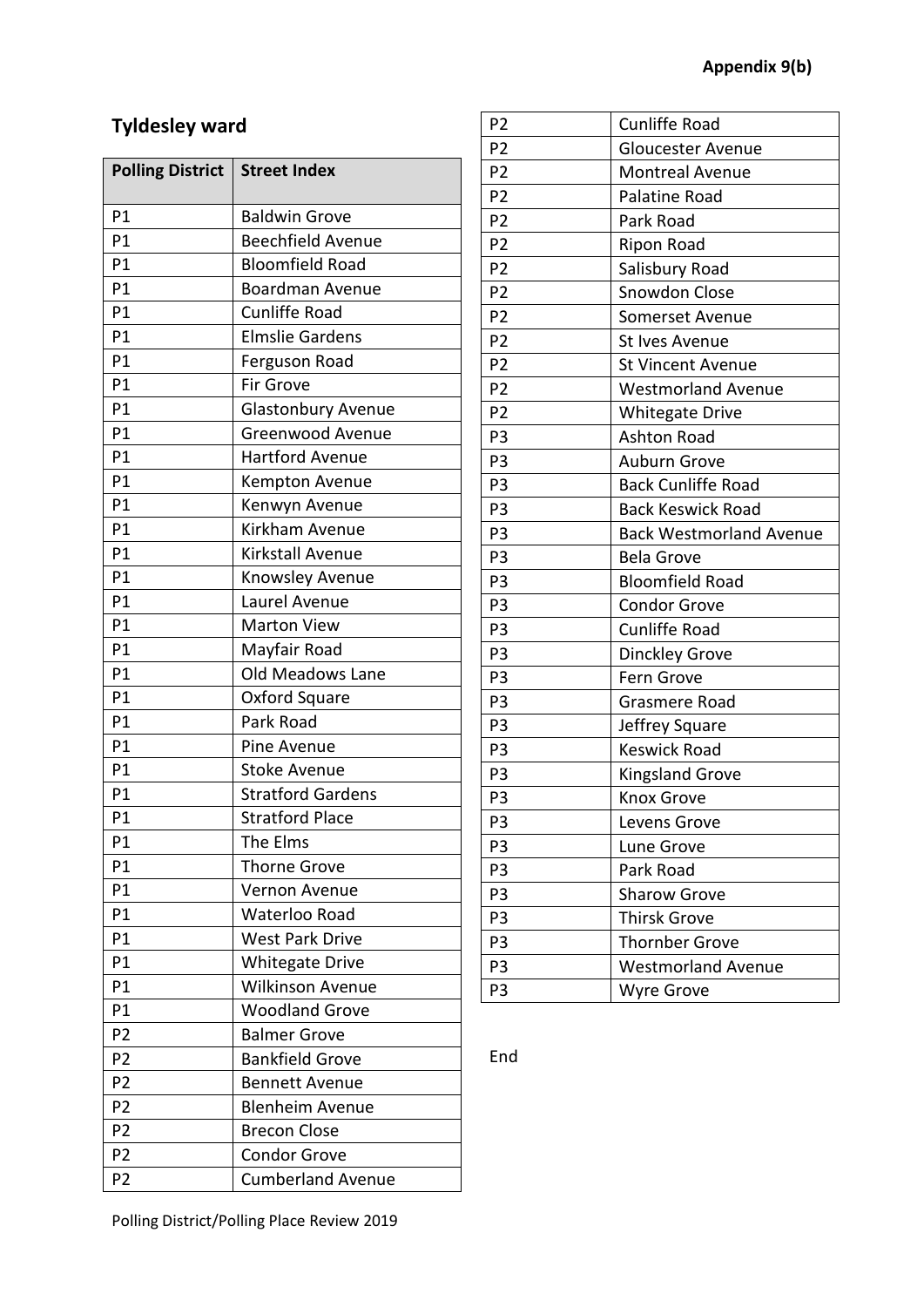## **Victoria ward**

| <b>Polling District</b> | <b>Street Index</b>       |
|-------------------------|---------------------------|
| Q1                      | Ansdell Road              |
| Q1                      | <b>Bela Grove</b>         |
| Q1                      | <b>Bloomfield Road</b>    |
| Q1                      | <b>Central Drive</b>      |
| Q1                      | Chadfield Road            |
| Q1                      | <b>Condor Grove</b>       |
| Q1                      | Grasmere Road             |
| Q1                      | Levens Grove              |
| Q1                      | Lilac Avenue              |
| Q1                      | Lune Grove                |
| Q1                      | Mayor Avenue              |
| Q1                      | Palmer Avenue             |
| Q1                      | Queen Victoria Road       |
| Q1                      | <b>Revoe Street</b>       |
| Q1                      | Rose Avenue               |
| Q1                      | <b>Westmorland Avenue</b> |
| Q1                      | <b>Wyre Grove</b>         |
| Q <sub>2</sub>          | Aintree Road              |
| Q <sub>2</sub>          | Ansdell Road              |
| Q <sub>2</sub>          | Arkholme Avenue           |
| Q2                      | Arnside Avenue            |
| Q <sub>2</sub>          | Aylesbury Avenue          |
| Q <sub>2</sub>          | <b>Back Cunliffe Road</b> |
| Q <sub>2</sub>          | <b>Beardshaw Avenue</b>   |
| Q <sub>2</sub>          | <b>Bloomfield Road</b>    |
| Q <sub>2</sub>          | <b>Boardman Avenue</b>    |
| Q <sub>2</sub>          | <b>Brun Grove</b>         |
| Q <sub>2</sub>          | <b>Central Drive</b>      |
| Q <sub>2</sub>          | <b>Chislehurst Avenue</b> |
| Q <sub>2</sub>          | <b>Cunliffe Road</b>      |
| Q <sub>2</sub>          | Devon Street              |
| Q <sub>2</sub>          | <b>Dorset Street</b>      |
| Q <sub>2</sub>          | Dover Road                |
| Q <sub>2</sub>          | Dunelt Road               |
| Q <sub>2</sub>          | Dunsop Close              |
| Q <sub>2</sub>          | Durley Road               |
| Q <sub>2</sub>          | <b>Eaton Avenue</b>       |
| Q <sub>2</sub>          | <b>Eccleston Road</b>     |
| Q <sub>2</sub>          | <b>Edwell Avenue</b>      |
| Q <sub>2</sub>          | <b>Ellesmere Road</b>     |
| Q <sub>2</sub>          | Exeter Street             |

| Q <sub>2</sub> | <b>Falmouth Road</b>      |
|----------------|---------------------------|
| Q <sub>2</sub> | Fernhurst Avenue          |
| Q <sub>2</sub> | <b>Finsbury Avenue</b>    |
| Q <sub>2</sub> | <b>Fir Grove</b>          |
| Q <sub>2</sub> | <b>Frederick Street</b>   |
| Q <sub>2</sub> | <b>Gladstone Street</b>   |
| Q <sub>2</sub> | Greenwood Avenue          |
| Q <sub>2</sub> | <b>Hall Avenue</b>        |
| Q <sub>2</sub> | Harcourt Road             |
| Q <sub>2</sub> | Harlech Avenue            |
| Q <sub>2</sub> | Harris Avenue             |
| Q <sub>2</sub> | Hawes Side Lane           |
| Q <sub>2</sub> | Hebden Avenue             |
| Q <sub>2</sub> | Hemingway                 |
| Q <sub>2</sub> | <b>Hodder Avenue</b>      |
| Q <sub>2</sub> | Houghton Avenue           |
| Q <sub>2</sub> | <b>Hudson Road</b>        |
| Q <sub>2</sub> | Lightwood Avenue          |
| Q <sub>2</sub> | Lunedale Avenue           |
| Q <sub>2</sub> | Lyndhurst Avenue          |
| Q <sub>2</sub> | Lynton Avenue             |
| Q <sub>2</sub> | Malvern Avenue            |
| Q <sub>2</sub> | Marina Avenue             |
| Q <sub>2</sub> | Marsden Road              |
| Q <sub>2</sub> | <b>Marton Drive</b>       |
| Q <sub>2</sub> | Mirfield Grove            |
| Q <sub>2</sub> | Newbury Avenue            |
| Q <sub>2</sub> | <b>Nuttall Road</b>       |
| Q2             | Orkney Road               |
| Q <sub>2</sub> | Parkinson Way             |
| Q <sub>2</sub> | Romney Avenue             |
| Q <sub>2</sub> | <b>Rugby Street</b>       |
| Q <sub>2</sub> | <b>Scudamore Crescent</b> |
| Q <sub>2</sub> | <b>Shetland Road</b>      |
| Q <sub>2</sub> | Silverwood Avenue         |
| Q <sub>2</sub> | St Annes Road             |
| Q <sub>2</sub> | <b>Starbeck Avenue</b>    |
| Q <sub>2</sub> | <b>Stoke Avenue</b>       |
| Q <sub>2</sub> | <b>Taunton Street</b>     |
| Q <sub>2</sub> | <b>Threlfall Mews</b>     |
| Q <sub>2</sub> | <b>Threlfall Road</b>     |
| Q <sub>2</sub> | <b>Tranmere Road</b>      |
| Q <sub>2</sub> | <b>Truro Street</b>       |
| Q2             | Walverden Avenue          |
|                |                           |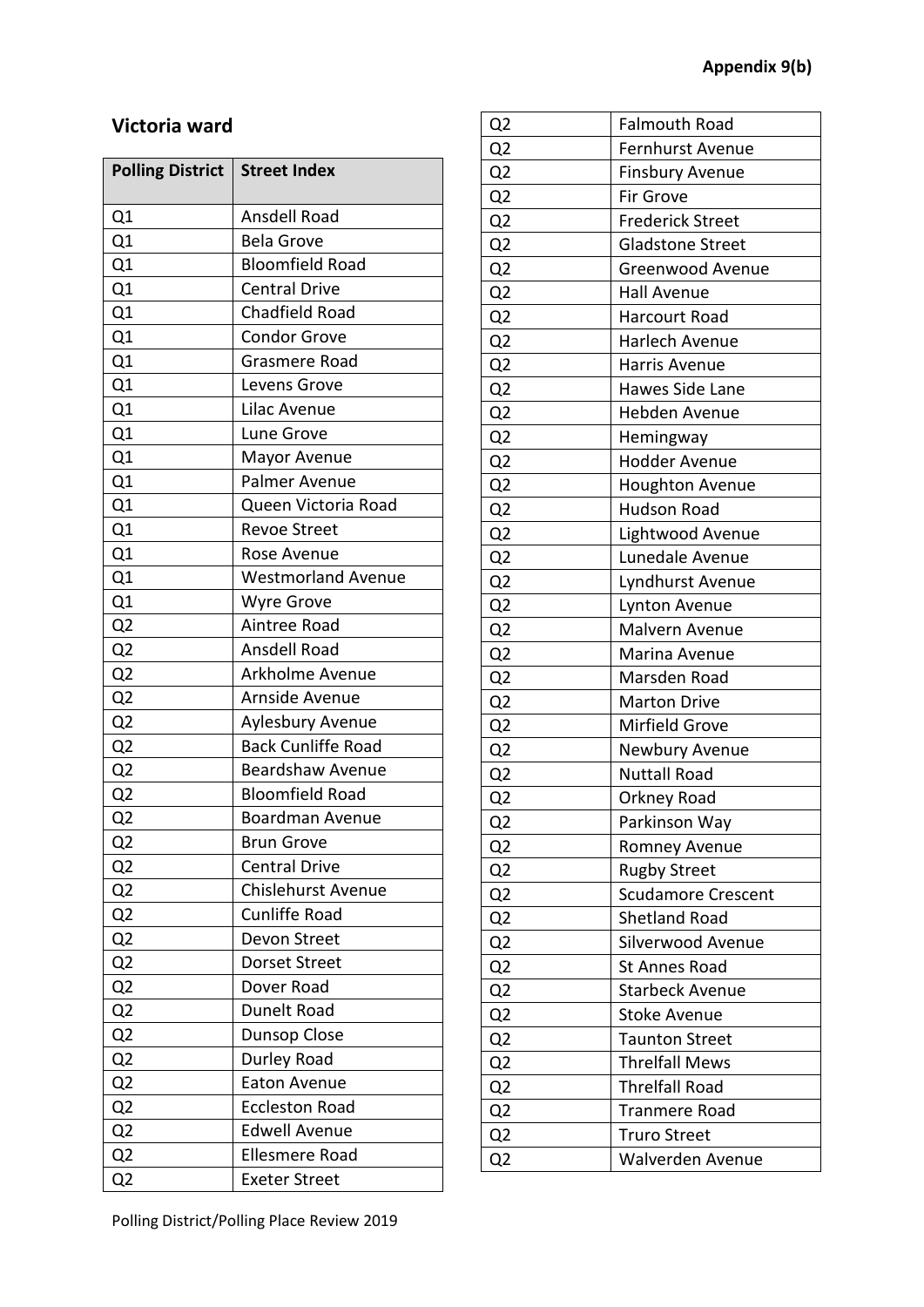| 22 | Waterloo Road            |
|----|--------------------------|
| 22 | Westfield Road           |
| 22 | Weston Place             |
| כמ | <b>Winchester Avenue</b> |
| 22 | <b>Wood Park Gardens</b> |
|    | Wood Park Road           |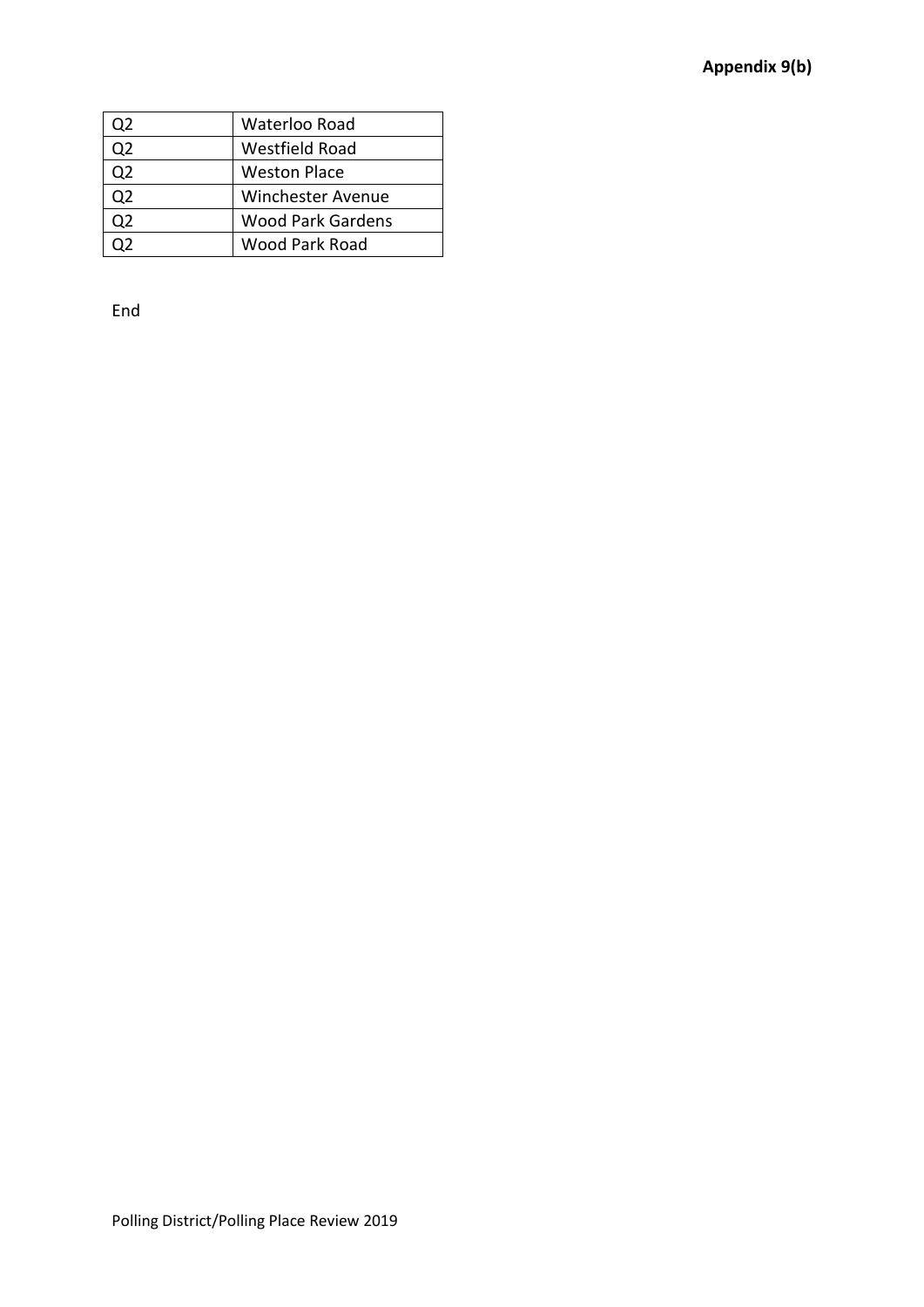### **Warbreck ward**

| <b>Polling District</b> | <b>Street Index</b>       |
|-------------------------|---------------------------|
| D <sub>1</sub>          | <b>Ashley Close</b>       |
| D <sub>1</sub>          | Carlin Gate               |
| D <sub>1</sub>          | <b>Cornwall Avenue</b>    |
| D <sub>1</sub>          | Devonshire Road           |
| D <sub>1</sub>          | <b>Holmfield Road</b>     |
| D <sub>1</sub>          | Queens Promenade          |
| D <sub>1</sub>          | Shaftesbury Avenue        |
| D <sub>1</sub>          | St Stephens Avenue        |
| D <sub>1</sub>          | The Knowle                |
| D <sub>1</sub>          | <b>Warbreck Drive</b>     |
| D <sub>1</sub>          | <b>Wolverton Avenue</b>   |
| D <sub>2</sub>          | <b>Banbury Avenue</b>     |
| D <sub>2</sub>          | Cambray Road              |
| D <sub>2</sub>          | Devonshire Road           |
| D <sub>2</sub>          | Dickson Road              |
| D <sub>2</sub>          | Dorchester Road           |
| D <sub>2</sub>          | <b>Dudley Avenue</b>      |
| D <sub>2</sub>          | <b>Finchley Road</b>      |
| D <sub>2</sub>          | <b>Geldof Drive</b>       |
| D <sub>2</sub>          | Gynn Avenue               |
| D <sub>2</sub>          | Gynn Square               |
| D <sub>2</sub>          | <b>Hodgson Road</b>       |
| D <sub>2</sub>          | <b>Holly Road</b>         |
| D <sub>2</sub>          | <b>Holmfield Road</b>     |
| D <sub>2</sub>          | King George Avenue        |
| D <sub>2</sub>          | Leckhampton Road          |
| D2                      | Lichfield Road            |
| D <sub>2</sub>          | Links Road                |
| D <sub>2</sub>          | <b>Milford Avenue</b>     |
| D <sub>2</sub>          | Northfield Avenue         |
| D <sub>2</sub>          | <b>Ormond Avenue</b>      |
| D <sub>2</sub>          | Promenade                 |
| D <sub>2</sub>          | Queens Promenade          |
| D <sub>2</sub>          | Raymond Avenue            |
| D <sub>2</sub>          | <b>Redcar Road</b>        |
| D <sub>2</sub>          | <b>Repton Avenue</b>      |
| D <sub>2</sub>          | Riversleigh Avenue        |
| D <sub>2</sub>          | Sandicroft Road           |
| D <sub>2</sub>          | Seacrest Avenue           |
| D <sub>2</sub>          | Seafield Road             |
| D <sub>2</sub>          | <b>Warbreck Hill Road</b> |

| D <sub>2</sub> | Warley Road               |
|----------------|---------------------------|
| D <sub>2</sub> | <b>Waverley Avenue</b>    |
| D <sub>2</sub> | <b>Westminster Road</b>   |
| D <sub>2</sub> | Willshaw Road             |
| D <sub>2</sub> | Wynnwood Avenue           |
| D <sub>3</sub> | <b>Antrim Road</b>        |
| D <sub>3</sub> | Argyll Road               |
| D <sub>3</sub> | <b>Athlone Avenue</b>     |
| D <sub>3</sub> | Calder Road               |
| D <sub>3</sub> | <b>Cleator Avenue</b>     |
| D <sub>3</sub> | <b>Cornwall Avenue</b>    |
| D <sub>3</sub> | Devonshire Road           |
| D <sub>3</sub> | <b>Empress Drive</b>      |
| D <sub>3</sub> | <b>Gosforth Road</b>      |
| D <sub>3</sub> | <b>Holmfield Road</b>     |
| D <sub>3</sub> | <b>King Edward Avenue</b> |
| D <sub>3</sub> | King George Avenue        |
| D <sub>3</sub> | Knowle Avenue             |
| D <sub>3</sub> | Northumberland            |
|                | Avenue                    |
| D <sub>3</sub> | <b>Pierston Avenue</b>    |
| D <sub>3</sub> | Queens Promenade          |
| D <sub>3</sub> | <b>Shaftesbury Avenue</b> |
| D <sub>3</sub> | <b>Warbreck Drive</b>     |
| D <sub>3</sub> | <b>Warbreck Hill Road</b> |
|                |                           |